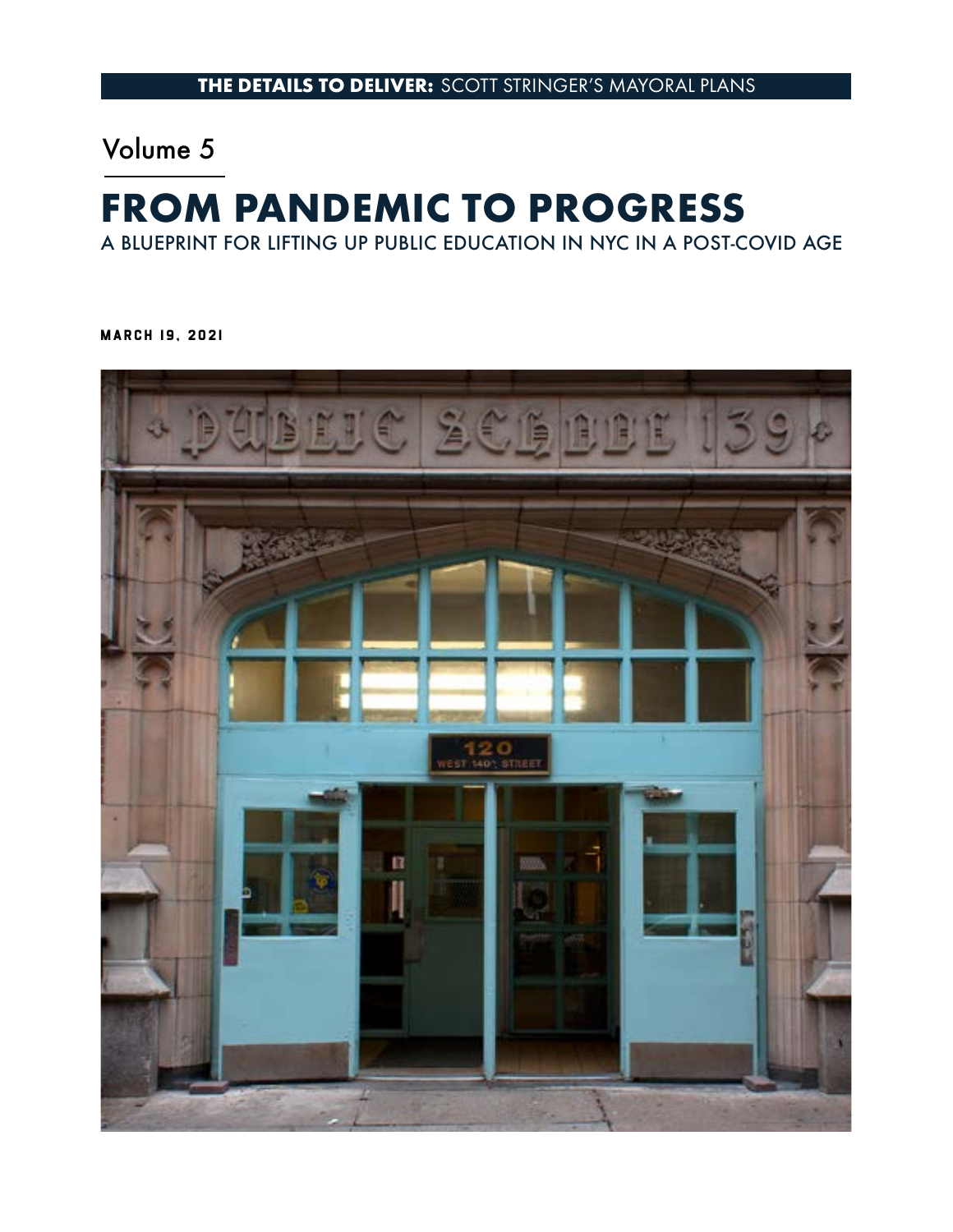

# **FROM PANDEMIC TO PROGRESS: A BLUEPRINT FOR LIFTING UP PUBLIC EDUCATION IN NYC IN A POST-COVID AGE**

A 27-point plan to fundamentally transform early childhood education, put two teachers in every K-5 classroom, confront inequities across the system and expand pathways to college or career

#### EXECUTIVE SUMMARY

The blow to New York City's children caused by the COVID-19 pandemic is without precedent. One year ago, all 1.1 million of our public school students were abruptly sent home to learn on screens. Even a well-run transition would have presented enormous challenges, particularly for students with the greatest needs. Instead, the scale of the upheaval in New York City, combined with City Hall's lack of proactive planning to confront many challenges, has meant that the vast majority of our children have struggled — socially, emotionally, and academically — throughout the year. At the same time, we saw that when school buildings closed, thousands of families and children lost regular access to services, nutrition, and other supports, underscoring the centrality of city schools to our larger safety net system.

New York City, alone among other major school districts in the United States, began the 2020-2021 school year with limited in-person instruction for a small percentage of children. But the enormous physical constraints of educating students safely in a pandemic environment continues to deprive our children of comprehensive, inperson education and comes with costs that cannot yet be fully calculated.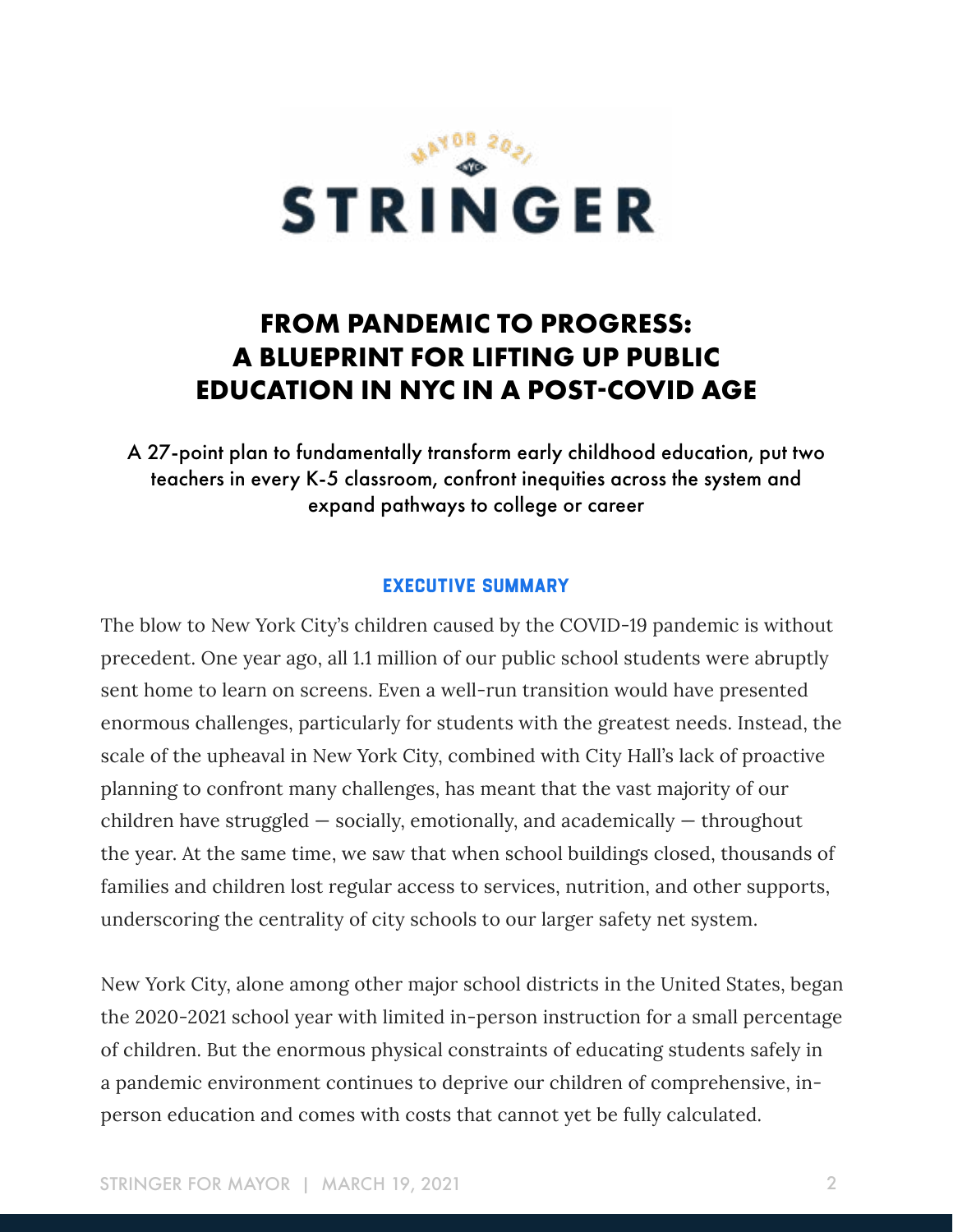More broadly, the burdens imposed by the pandemic showed just how close to the edge many of our families live. With schools and after-school programs effectively shut down, families have scrambled to find child care and stay connected to work, underscoring the fragile nature of our city's larger child care infrastructure. A year of physical distancing has taken a toll on all children, who need opportunity for socialization and play as part of their development. Meanwhile, our high school students, most of whom have not seen the inside of a classroom in over a year, are facing a future that includes both high unemployment and the highest college tuition rates in history.

**All of this demands bold action by the City of New York to lead us past the challenges of the pandemic, and towards a future that provides every child with the education and opportunities they deserve.**

**Scott Stringer has that plan, which is laid out here in eight parts and includes: making historic investments in early childhood education; a plan to put two teachers in every elementary classroom; confronting the many pre-existing challenges and inequities laid bare by the pandemic; addressing the social and emotional trauma of our children; dramatically expanding after-school and paid internship opportunities; and making CUNY community colleges free.**

For Scott, this is personal. Scott is the father of two children in the public school system, the proud son of a city teacher, and the product of city schools and CUNY himself. For Scott, standing up for public education in New York City is part of his DNA, and across his 30-year career in public service, he has fought to ensure highquality schools in every neighborhood.

As a state assemblyman, Scott fought for New York City to get the state education aid it deserved. As Manhattan borough president, he created tactical centers — "war rooms"— to help build new schools in overcrowded districts. And as Comptroller, he has continually pushed the Department of Education to build a better, more equitable school system that delivered more for our students, and their teachers and families.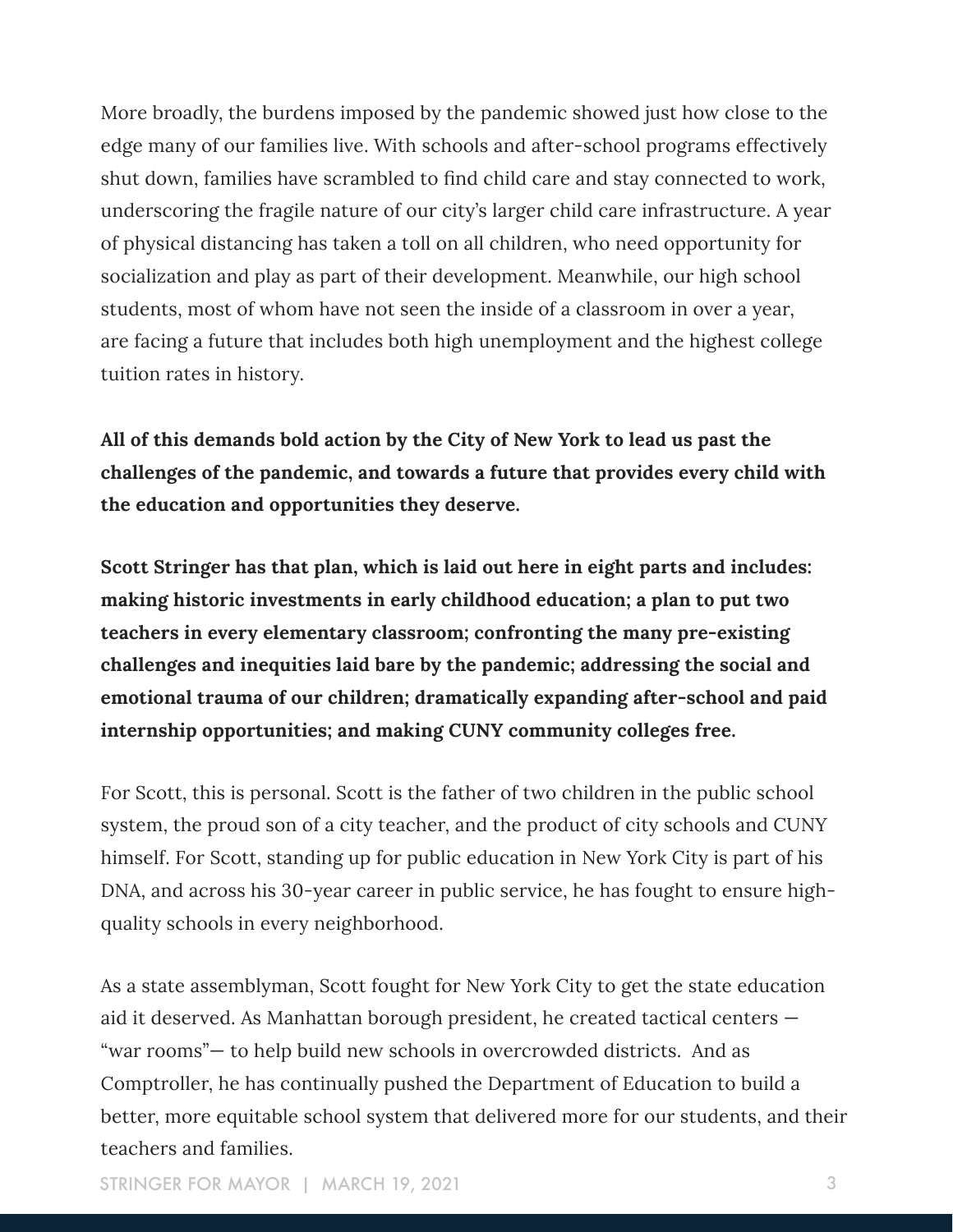**As mayor, Scott will confront the challenges of COVID and give every student the resources and support they need to become life-long learners. Doing so will require transforming not just one aspect of our educational system, but the entire continuum of what we provide to our children from birth through college or career. This is his plan.**

**Part I: Provide high quality, affordable child care for every family who needs it.**  The first few years of life are critical for every child's development, with eighty percent of brain development [occurring in a child's first three years](https://www.ncbi.nlm.nih.gov/books/NBK225557/). And yet, as a society, we invest almost nothing in these earliest years. As mayor, Scott will create the largest city-run child care program in America, and make high quality, affordable child care a reality for working families across the city.

**Part II: Build a new paradigm for classroom instruction by putting two teachers in every elementary classroom.** To give every child, in every classroom, enriched and personalized instruction, Scott will make New York City the first big-city school system to put two teachers in every elementary classroom — bringing our district schools into line with resources commonly available in most private schools as well as at wealthier schools where PTAs often raise funds privately to hire second teachers. To finally address persistent academic disparities in the early years, and more fully address the social and emotional impacts of COVID-19, it is critical that we invest more in classrooms — including in robust teacher training — not bureaucrats.

**Part III: Integrate our schools and diversify our teaching staff.** The segregation in New York City's school system is morally wrong and educationally unsound. Decades of research point to the benefits  $-$  both academic and social  $-$  of racially and socioeconomically diverse schools. Scott will require every district to develop a tailored plan to increase diversity, and he will end the Specialized High School Application Test (SHSAT) and instead use the  $7<sup>th</sup>$  grade math and ELA tests (which all students take, unlike the SHSAT) to determine eligibility for specialized high schools.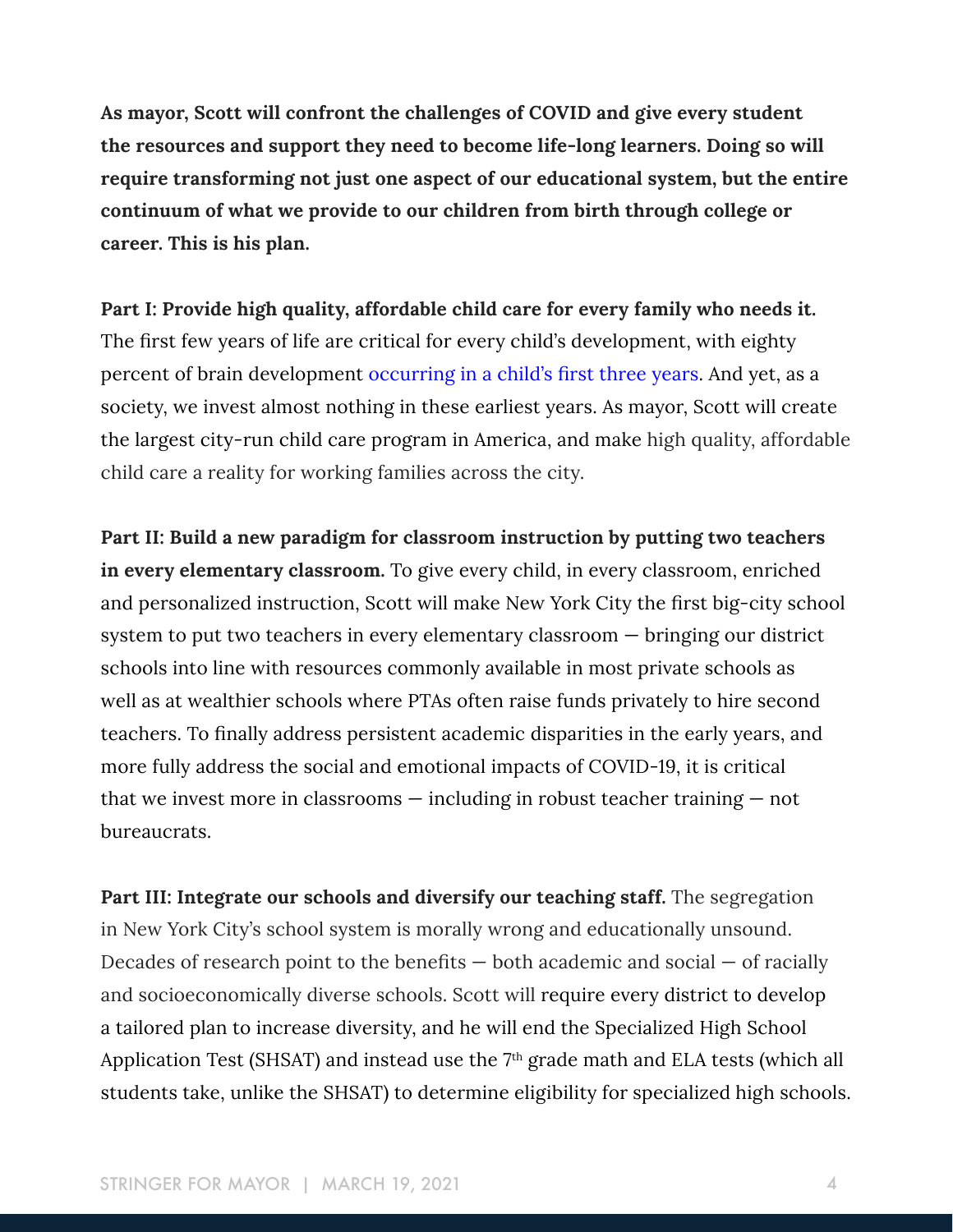He will make permanent changes to reduce or eliminate the use of academic screens at the middle school level, reduce the number of high schools that screen students, and launch a first-ever teacher residency program, to recruit, support, and retain a diverse, high-quality workforce of educators.

### **Part IV: Raise the number of school social workers to align with national standards and create Fastrack Benefits initiative to connect families to aid.**

COVID-19 has dealt a devastating blow to so many of our families, many of whom were already struggling. Mental health is part of good health, and it is important that our approach to mental health in schools is not limited only to those experiencing a crisis. When mental health professionals are available in schools, it increases the chances students will seek out and accept help when they need it most. As mayor, Scott will grow the number of social workers currently working in schools to align with national standards, while also adding behavioral specialists and restorative justice practitioners to provide direct, integrated, trauma-sensitive support to students experiencing emotional or behavioral crises. At the same time, Scott will drive collaboration between HRA and DOE through a new initiative, Fastrack Benefits, to ensure each school has the capacity to swiftly connect families to benefits for which they are entitled, whether food, housing or cash assistance.

**Part V: Guarantee all students have access to programs and services to which they are entitled.** Scott will ensure that students with disabilities receive the instruction and services to which they are entitled, and address areas of chronic shortages, such as bilingual special education and related services. More schools need to implement bilingual programs that are proven to be successful in improving outcomes for English Language Learners. To better address the barriers to learning for students experiencing homelessness and children living in foster care, Scott will establish an interagency office empowered to cut through bureaucratic red tape and ensure that the most vulnerable students get the support they need when they need it. And Scott will improve digital learning and guarantee that every child has access to free, high-speed internet service at home, as well as robust arts and physical education programming.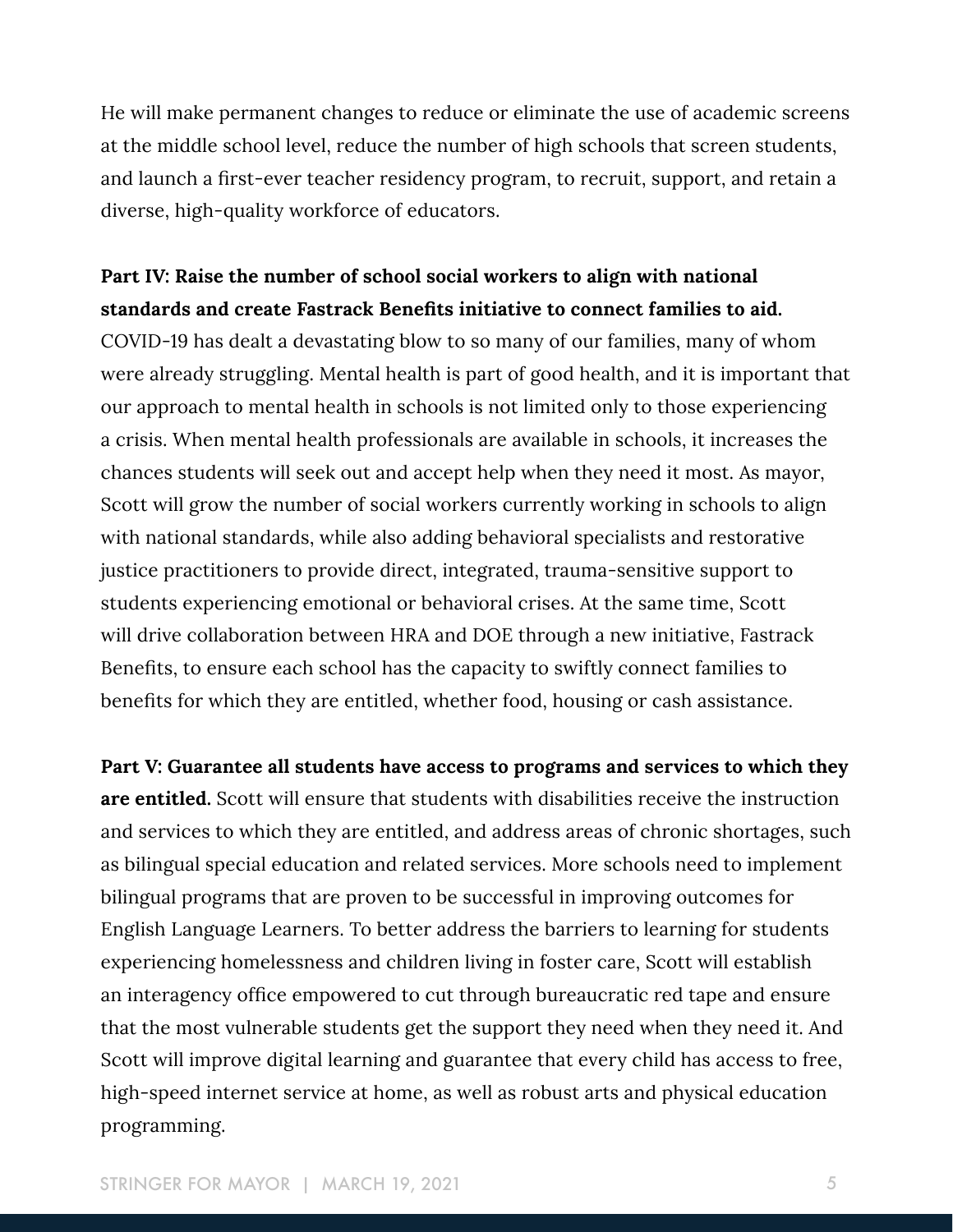**Part VI: Dramatically expand after-school, youth employment, and paid internship opportunities.** The hours between 3 p.m. and 6 p.m. are just as vital for student learning and development as the traditional school day, yet too often these opportunities are available only to those with the means to pay. While New York City has made real strides in recent years in expanding after-school opportunities, there are still far too many families who are unable to afford high quality after-school opportunities for their children. With historic levels of federal funding earmarked for afterschool and youth summer programming in the America Rescue Plan Act, New York City is in a position to dramatically build on the progress we've made so far. As mayor, Scott will work to expand universal free high-quality afterschool for children in grades K-8. For older students, the City needs to ensure that every high school student has access to a paid internship that is connected to their academic learning, allowing them to develop their skills and interests, and make informed choices about their futures.

**Part VII**: **Make CUNY community colleges free and revamp workforce development programs.** COVID-19 has devastated our economy, displacing hundreds of thousands of New Yorkers from their jobs. But we can and must create a stronger, more inclusive economy as we turn the corner on the pandemic. To do so, Scott will push to make CUNY community colleges free for all, guarantee paid internships for all CUNY graduating seniors, dramatically increase our investment in Career and Technical Education (CTE) and Early College High School programs, and strengthen partnerships with private industry to upskill students. Scott also supports efforts at the state level to make CUNY senior colleges free for all.

**Part VIII: Bring transparency to DOE spending and contracting.** Having served as the City Comptroller, Scott has a track record for exposing waste, bureaucratic bloat, and abuse in DOE procurement, contracting and budgeting. As mayor, Scott will bring that same commitment to all unnecessary spending and ensure education dollars are directed where they can have the most impact: classrooms.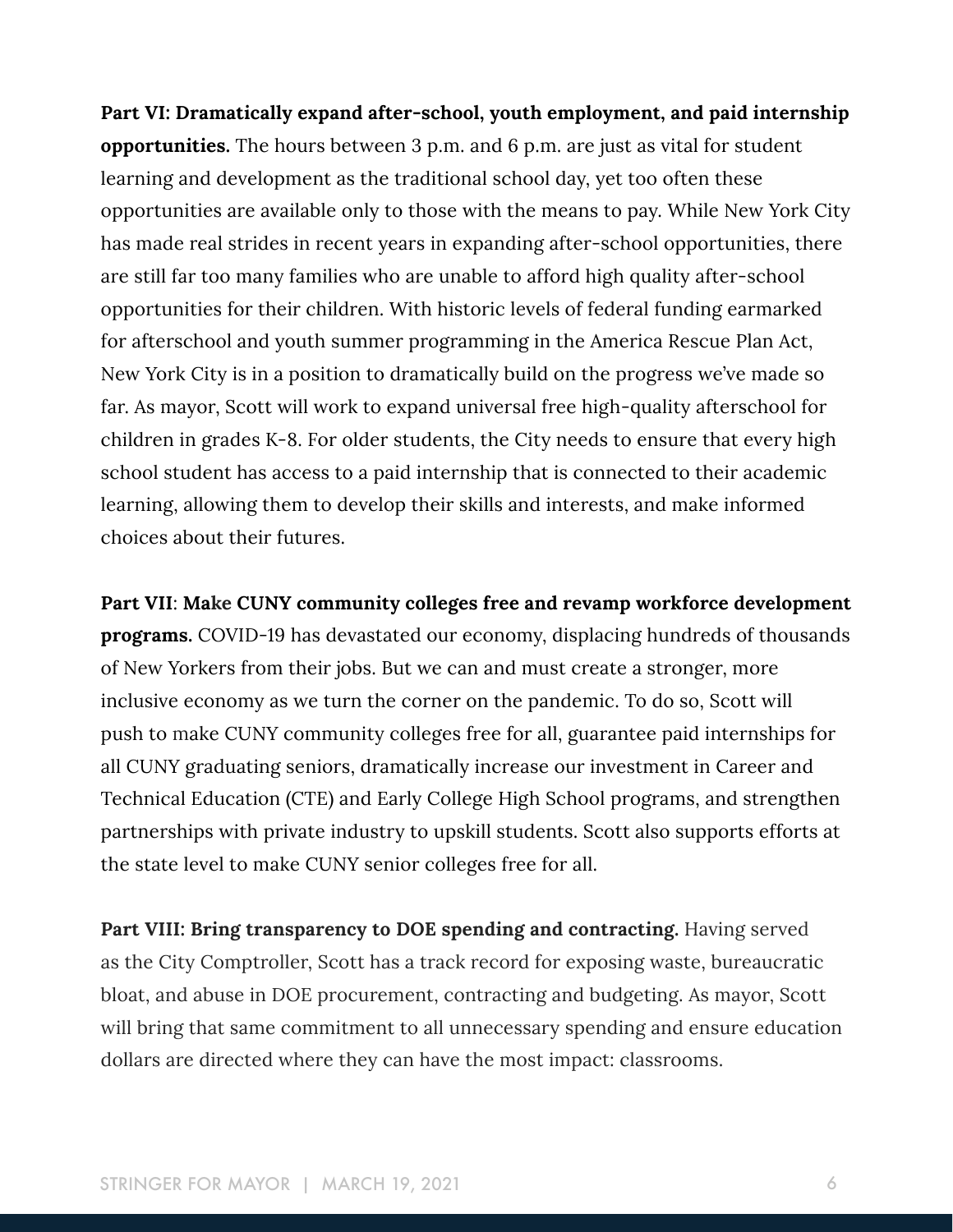The next mayor will be responsible for addressing not just our system's deep-seated inequities, but also the many ways student learning has been disrupted not just by COVID-19, but by years of disinvestment. Scott will be a champion for our schools in Albany, working with coalition partners to finally deliver the aid New York City schools were promised in the Campaign for Fiscal Equity. With increased support from the State, Scott will fully implement Fair Student Funding to ensure that resources are targeted toward schools and who most need them.

At the same time, with an infusion of new federal resources on the way, now is the time to finally bring our learning infrastructure into the 21st century. Scott fundamentally believes that the opportunities created by a high-quality public education are central to a healthy democracy and is committed to including student voice in decisions affecting schools;he will be ready on Day One with a vision that strengthens instruction, confronts persistent gaps, drives equity, provides students and families with the resources they need, and prepares our children to be life-long learners.

# **Part I**

# **Guarantee high quality, affordable child care for every family who needs it.**

The first few years of life are critical for every child's development, with eighty percent of brain development [occurring in the first three years](https://www.ncbi.nlm.nih.gov/books/NBK225557/) of a child's life. As a result, the research is clear that investments in early childhood education (ECE) are among the most critical we can make, estimating that every dollar spent on highquality early childhood education [results in an economic return of over 800%.](https://obamawhitehouse.archives.gov/sites/default/files/docs/early_childhood_report_update_final_non-embargo.pdf) The simple truth, though, is that for far too many New York families, affordable, high-quality early education remains out of reach — especially for infants and toddlers in those most critical years. A lack of capacity in existing child care programs means that only 6% of children under two in New York can be served by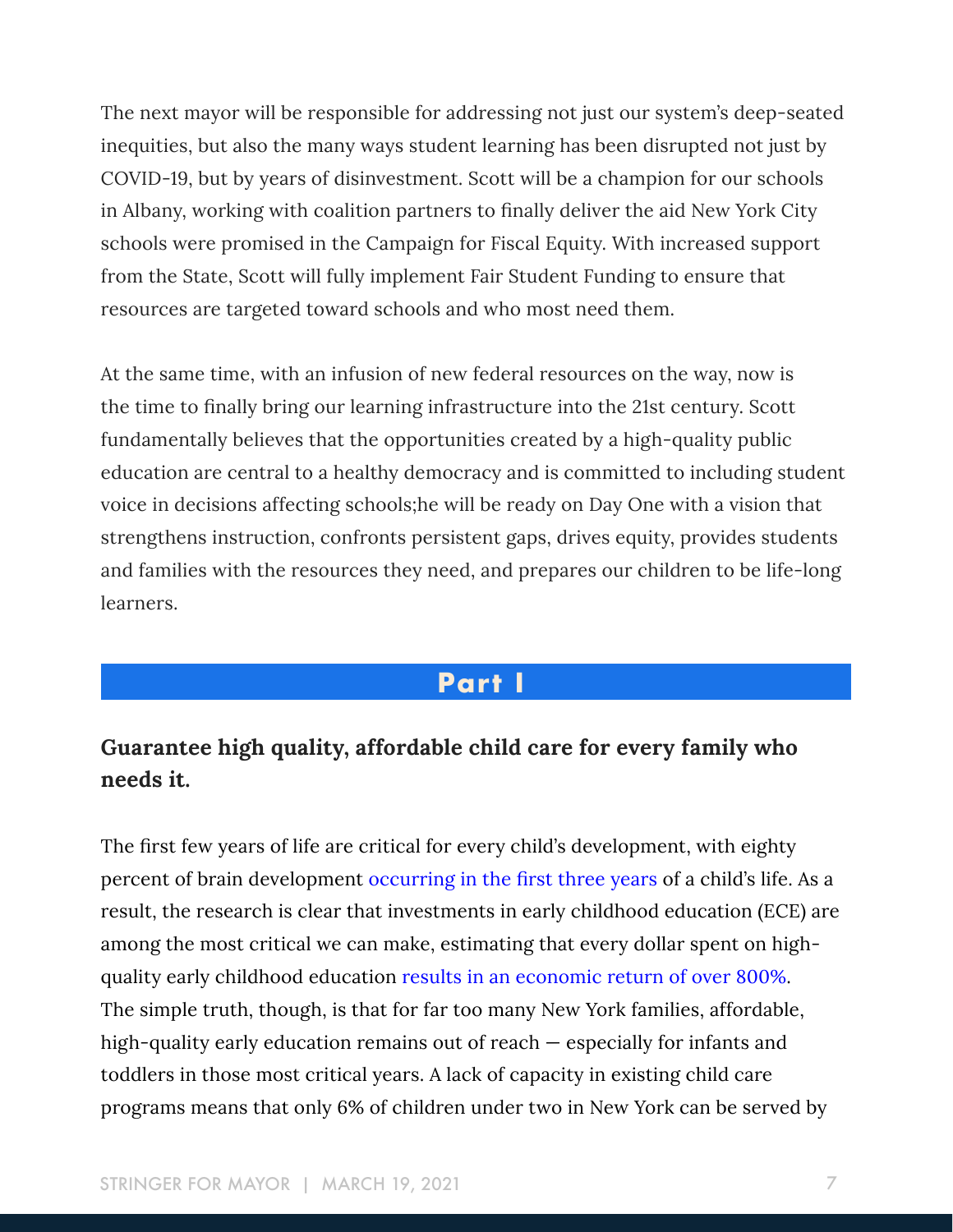licensed child care centers, and soaring costs average roughly \$21,000 a year per child. And with providers unable to cover expenses at tuition rates that families can afford, those who care for our youngest children remain among the lowest paid professionals in the city  $-$  one in four live in poverty. The pandemic has only exacerbated these challenges. Low enrollment and new health and safety measures have created a perfect storm of falling revenue and rising expenses, threatening providers' livelihoods and what little capacity the city has for infants and toddlers. Changing this unequal system will unlock economic benefits by helping parents especially mothers — get back into the workforce if that is their choice. But it is also a moral imperative. Every child deserves to receive the best care we can offer during their most formative years, no matter their background. And right now, that is not happening.

That is why Scott has proposed a revolutionary "NYC Under 3" plan that would make New York City a national leader in child care through groundbreaking investments in making high-quality early childhood care both affordable and accessible to every New York family. With about \$2 billion in federal stimulus on the way to help stabilize the child care sector, the largest federal investment in care in generations, we now have the opportunity to start laying the groundwork for a universally accessible and equitable system - one that is affordable for families, fairly compensates and honors the work of providers, and gives young children the start they deserve.

## **1. NYC Under 3: Providing high-quality, affordable early childhood education for infants and toddlers**

Scott's "NYC Under 3" proposal is the first of its kind in the country  $-$  and its impact would be far reaching. When fully implemented, the proposal would sharply reduce child care costs for as many as 70,000 working families, triple the number of infants and toddlers in City-backed care, and dramatically expand access to high-quality child care centers in neighborhoods that have become "child care deserts." The plan accomplishes these goals by taking concrete steps to improve the affordability, accessibility, and quality of child care offerings by: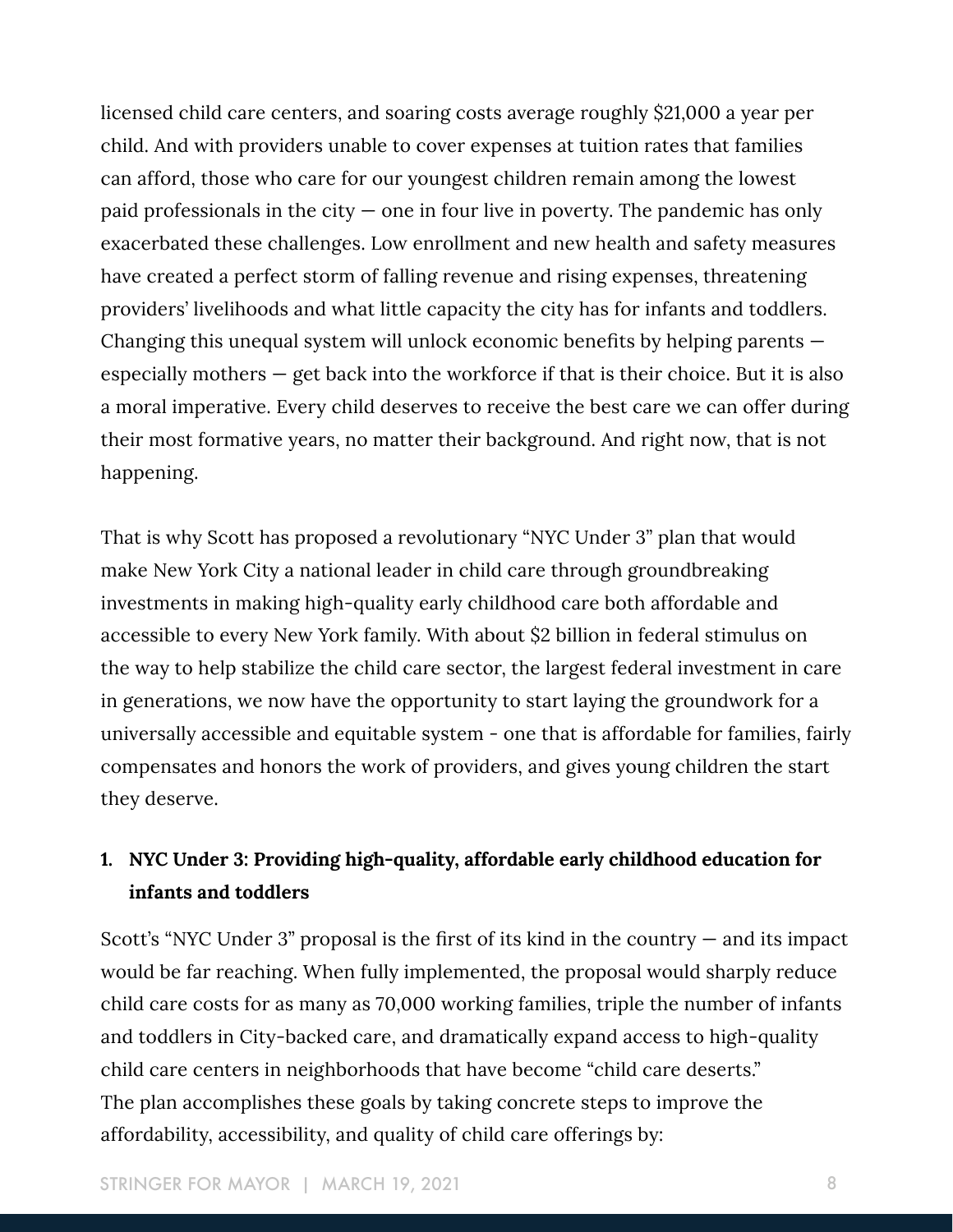- Ģ Enabling more New York families to access care by dramatically increasing the amount of financial assistance available to working families with children under three, and expanding eligibility requirements to serve families who make up to 400% of poverty (around \$100,000 for a family of four).
- **•** Investing \$500 million over five years to build and repair new child care facilities, and committing additional funds for start-up and expansion grants for child care providers in neighborhoods that lack accessible and affordable options.
- Ģ Supporting Early Childhood Educators (ECEs) so that they can meaningfully invest in training, professional development, and scholarships for ECE staff, and increasing compensation for the workforce, with the aim of ensuring that the dedicated and skilled teachers in community-based child care programs receive the salary parity they deserve with their counterparts in DOE schools.

This unprecedented investment in future generations could be funded by a modest payroll tax on only the top 5% of private employers in the city that have payrolls totaling \$2.5 million or more, leaving New York's small businesses unaffected. The NYC Under 3 Act sponsored by State Senator Jessica Ramos, Assemblymember Latrice Walker and Assemblymember Yuh-Line Niou (A5515 | S2830) would do just that. This proposal would make sure that every New York family can access the promise and opportunity of child care that sets every child up to thrive — unlocking economic benefits that even more [skeptical estimates](https://www.rand.org/content/dam/rand/pubs/research_reports/RR1900/RR1993/RAND_RR1993.pdf) show will pay for themselves in time.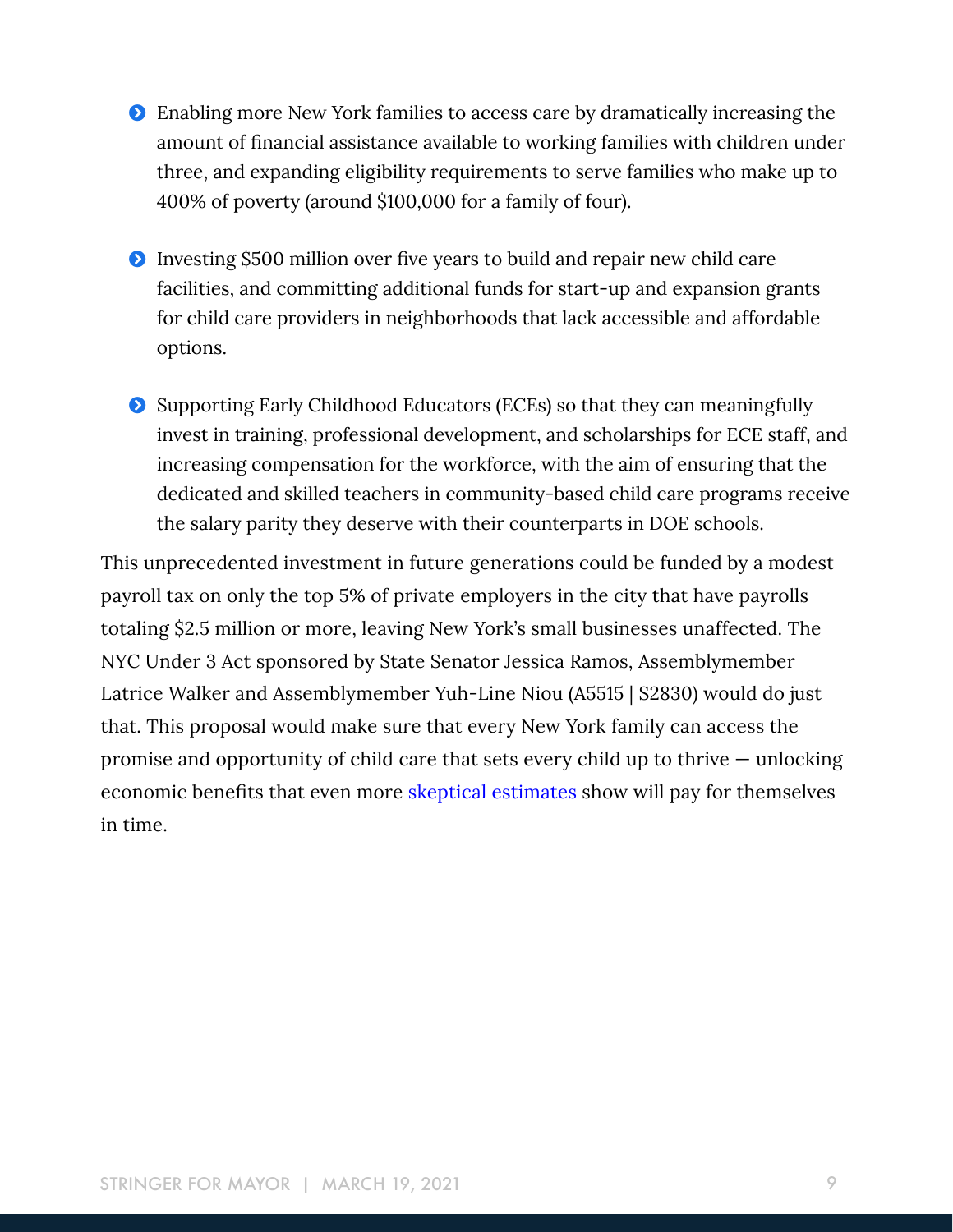# **Part II**

# **Build a new paradigm for classroom instruction by putting two teachers in every elementary classroom**

The transition from early childhood education into elementary school is developmentally critical for children. It is the time when children build and develop core skills for learning in later grades. While City leaders have made historic investments in pre-K and 3K, unless children transition into strong learning environments in elementary school, the academic benefits of pre-K quickly fade. New York City needs to ensure that every elementary classroom is an environment that can support the types of instructional activities most beneficial to children's cognitive, behavioral, and social-emotional development and where students are supported through positive relationships with teachers and peers.

## **2. Double the ratio of teachers to students by putting two teachers in every elementary classroom**

Scott fully supports the goal of reducing class sizes across all grades, which are the highest in the metropolitan area. Scott also believes that putting two teachers in every elementary classroom is an important long-term goal that will raise the quality of education for every child in the city. At a time when most public school students have spent more than a year struggling through remote learning, adding classroom resources is vital, both in the near- and long-term. We know that many children will need personalized support in the coming years to ensure that they are not permanently hindered in developing fundamental skills of literacy and numeracy as a result of disruptions caused by COVID-19. Well before the pandemic, it was clear that the city's 4<sup>th</sup> graders are significantly behind national standards in reading: just 27 percent are considered proficient or advanced readers.<sup>1</sup> The pandemic will only serve to exacerbate that challenge.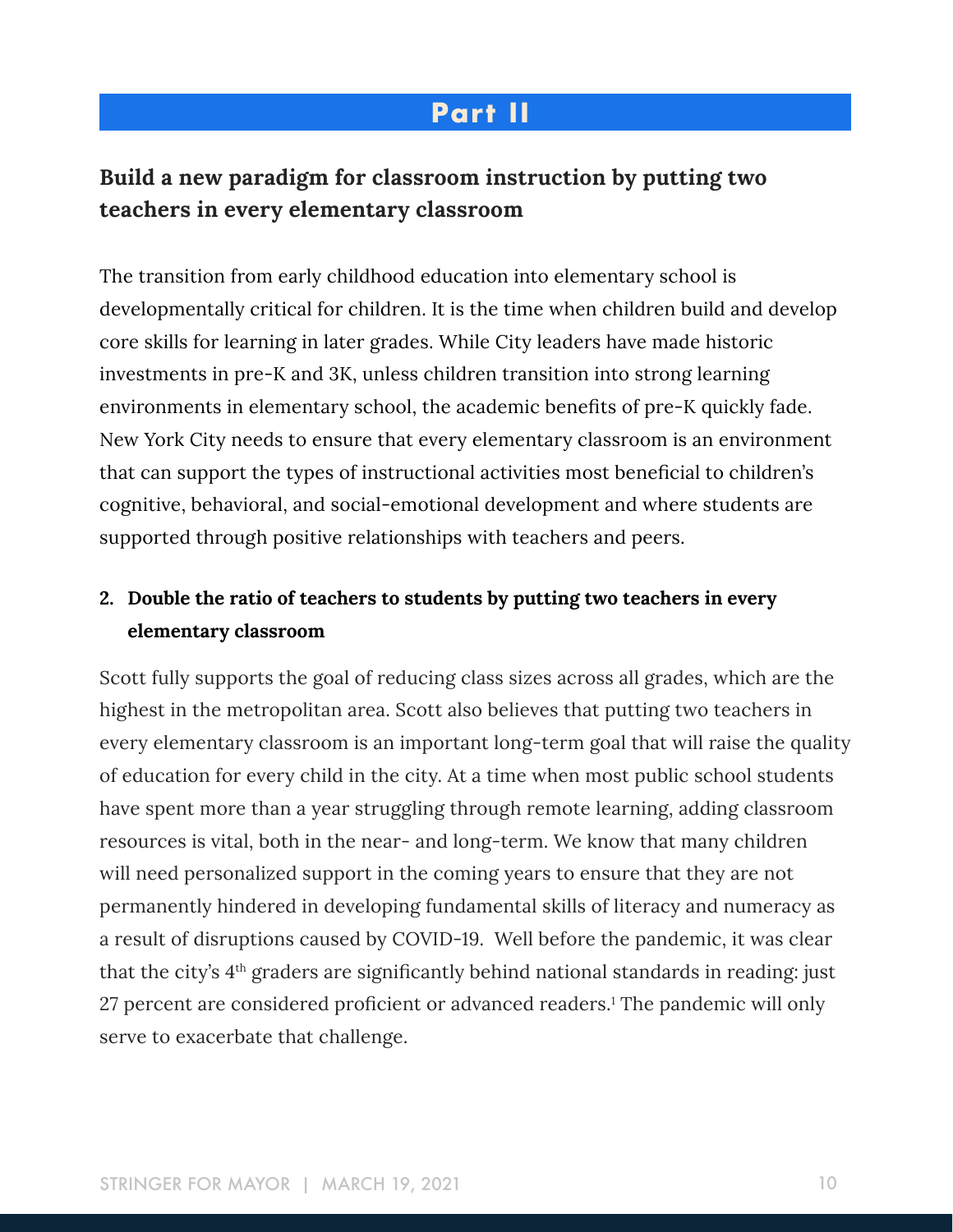To facilitate student growth in the elementary years, classrooms must be strong learning environments that allow for rigorous curriculum to be provided in ways that are both engaging and developmentally appropriate for children. For example, high quality evidence-based reading instruction in the early elementary grades — with reading intervention at the earliest signs of trouble — is critical. Literacy instruction must be centered on the learning needs of an individual child and provide explicit support in developing the tools of reading, including phonemic awareness, phonics, vocabulary, comprehension, and fluency. Classrooms need to be staffed, organized, and supported in a way that allows for this type of explicit reading instruction, which is best suited for small group work and is beneficial for supporting all students to become proficient readers, but absolutely critical for children with specific learning disabilities. Yet, in a typical elementary classroom of 25 or even 30 students with one teacher, it is very hard not to present a lesson that targets the average student  $-$  to teach to the middle  $-$  without providing opportunity to provide more individual support to reach all students.

To fundamentally redesign education in the wake of the coronavirus pandemic, elementary classrooms should have the staffing capacity to provide focused support for multi-sensory, structured literacy development and to support the types of experiential learning and child-centered instructional practices that are most beneficial for children. Having two teachers in kindergarten through fifth grade — a certified lead teacher and an assistant teacher at minimum in every classroom will facilitate the types of learning environments needed to improve outcomes for New York City's children.

Two teachers in every elementary classroom provides teachers with greater flexibility to meet students where they are in their learning across all subjects, address gaps, identify social-emotional challenges, and provide enrichment opportunities. With education at such an unprecedented crossroads, it is critical that the City take bold steps to give every child a chance to succeed. Such staffing is already a reality for many private schools in our city, and even some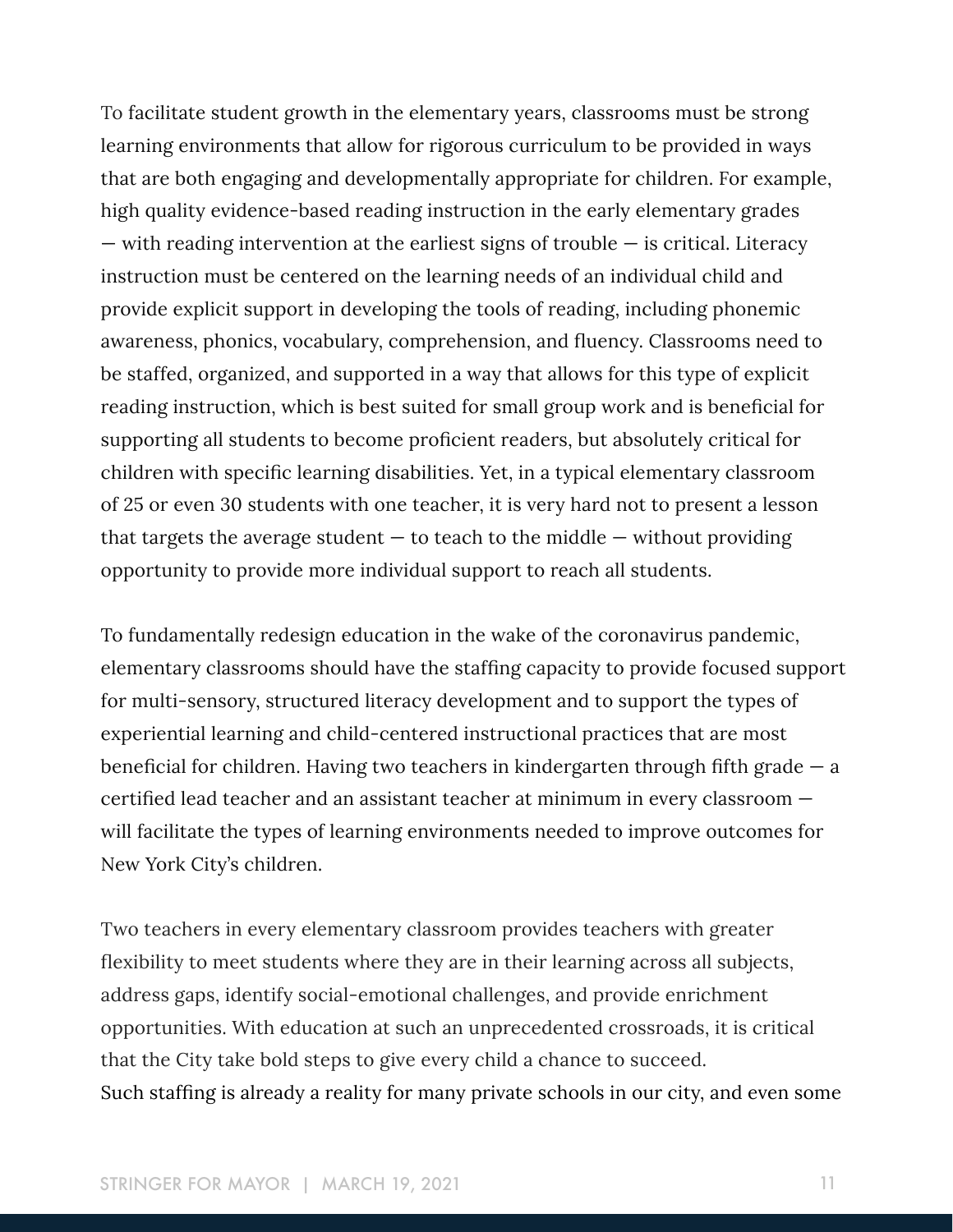district public schools with affluent PTAs raise private funds to place additional teaching staff in younger grades. But access to educational excellence should not depend on your zip code; and closing the gaps to change that reality is an urgent, generation-defining issue that demands concrete and innovative action.

**Placing two teachers in every elementary school classroom will pay dividends in the near and long-term:** 

- Ģ **In the near term, it will allow teachers to offer more personalized support**  and meet students where they are academically, while also giving teachers more time to address the social and emotional fall-out suffered during the pandemic.
- Ģ **In the longer term, it will fundamentally raise the quality of instruction** and level the playing field by making sure that every child, in every school, is given the support they need not only to meet proficiency standards in reading and math, but to engage in learning that is both deeper and more purposeful.
- $\bullet$  Over time, by creating stronger classrooms, other benefits likely to be reaped **include better teacher satisfaction and retention**, and lowering the percentage of students in New York City who are now referred into Special Education but might otherwise thrive with properly supported classrooms. Likewise, as teachers are able to tailor lessons to students' abilities, parents desire to enroll their children in Gifted & Talented classrooms may be minimized and, over time, perhaps eliminated when every classroom has the staff needed to challenge every student.

Scott's two teacher proposal will require a significant recruitment and training effort, and would serve as a pathway into the teaching profession, as discussed in greater detail below. It will also require that schools have sufficient supervisory staff, including Assistant Principals, to effectively oversee this new approach to classroom instruction and provide support to the expanded teaching staff.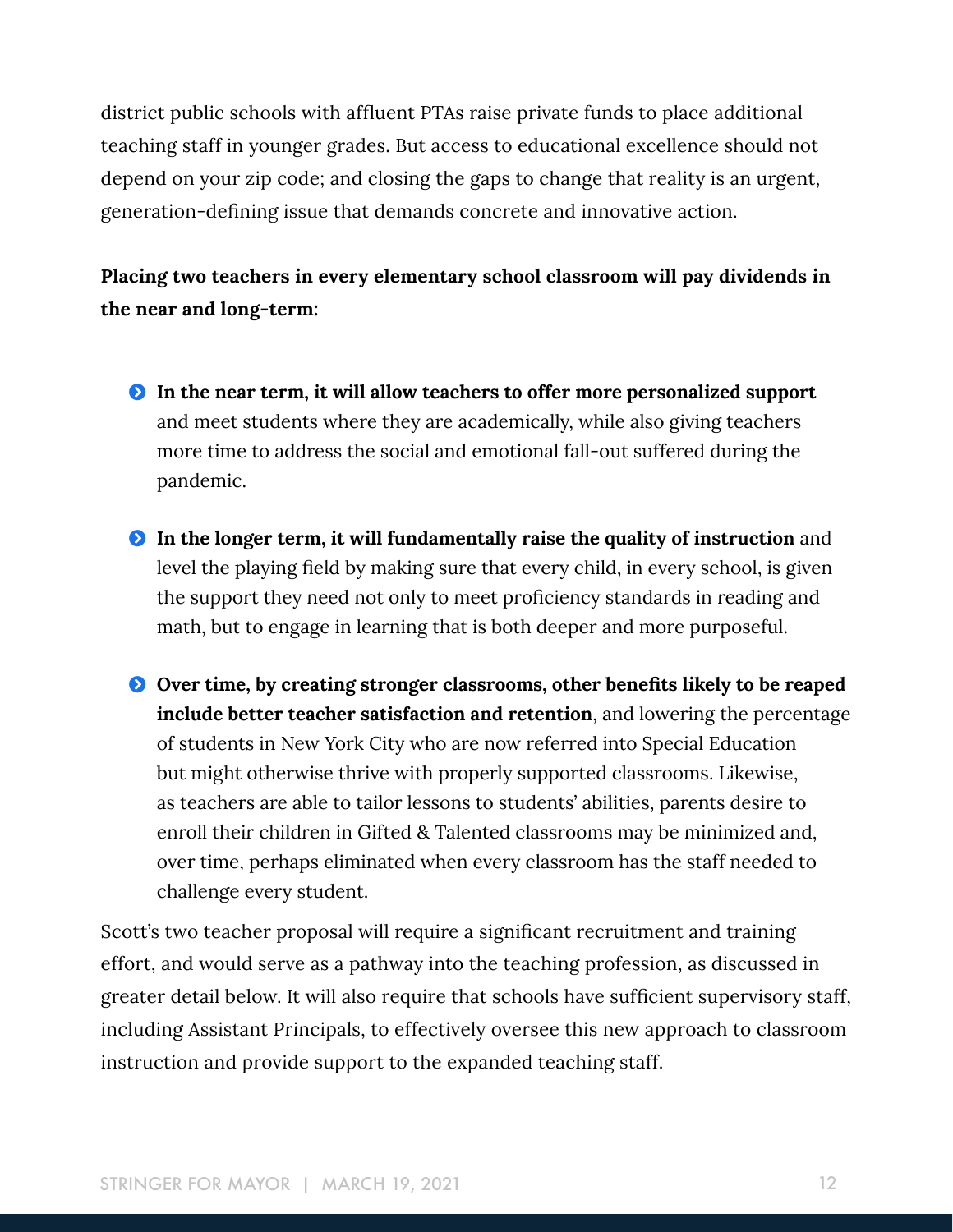To ensure a high quality build out, this proposal, as envisioned, would be implemented in phases. At full implementation, all classrooms in grades K-5 would be staffed with a lead classroom teacher as well as an Assistant Teacher, a skilled professional who works alongside the lead teacher and works as a core member of classroom instructional staff. In the first phase, classrooms up through second grade would be staffed with a Teacher Assistant over the course of three years, and older elementary grades would be implemented in phase two. To ensure high quality, the proposal would feature the following:

**P** Principals would be allocated funds to hire an Assistant Teacher to work **alongside a fully certified teacher in each elementary classroom, grades K-5.** While technically subordinate to the lead classroom teacher, an Assistant Teacher is a skilled professional and educator, perhaps new to the education field or a paraprofessional or apprentice teacher working towards certification. He or she works alongside the lead teacher in the classroom, providing personalized instruction to students in need, support in lessons, and leading small group learning activities.

An innovative model for this type of dual teaching is found in many private schools that pair a lead teacher with a skilled educator early in their career who works in the classroom full time as an Assistant Teacher. For example, teacher residency programs provide pre-service teachers a year-long apprenticeship to practice their skills by working in a classroom alongside a mentor teacher. This model creates a natural career ladder into and through the teaching profession, providing opportunities for career advancement for the Assistant Teacher, as well as leadership opportunities for the more veteran mentor teacher.

Another model for dual teaching can be seen in classrooms with two certified teachers, although this is more costly. For example, in schools that provide special education students with the opportunity to learn side by side with non-disabled peers, these integrated, "inclusion" classrooms have co-teachers: two trained and certified teachers in the classroom, one as a general education teacher, and the other as the special education teacher. In each of these examples, the staffing structure allows for two professional educators to work with students.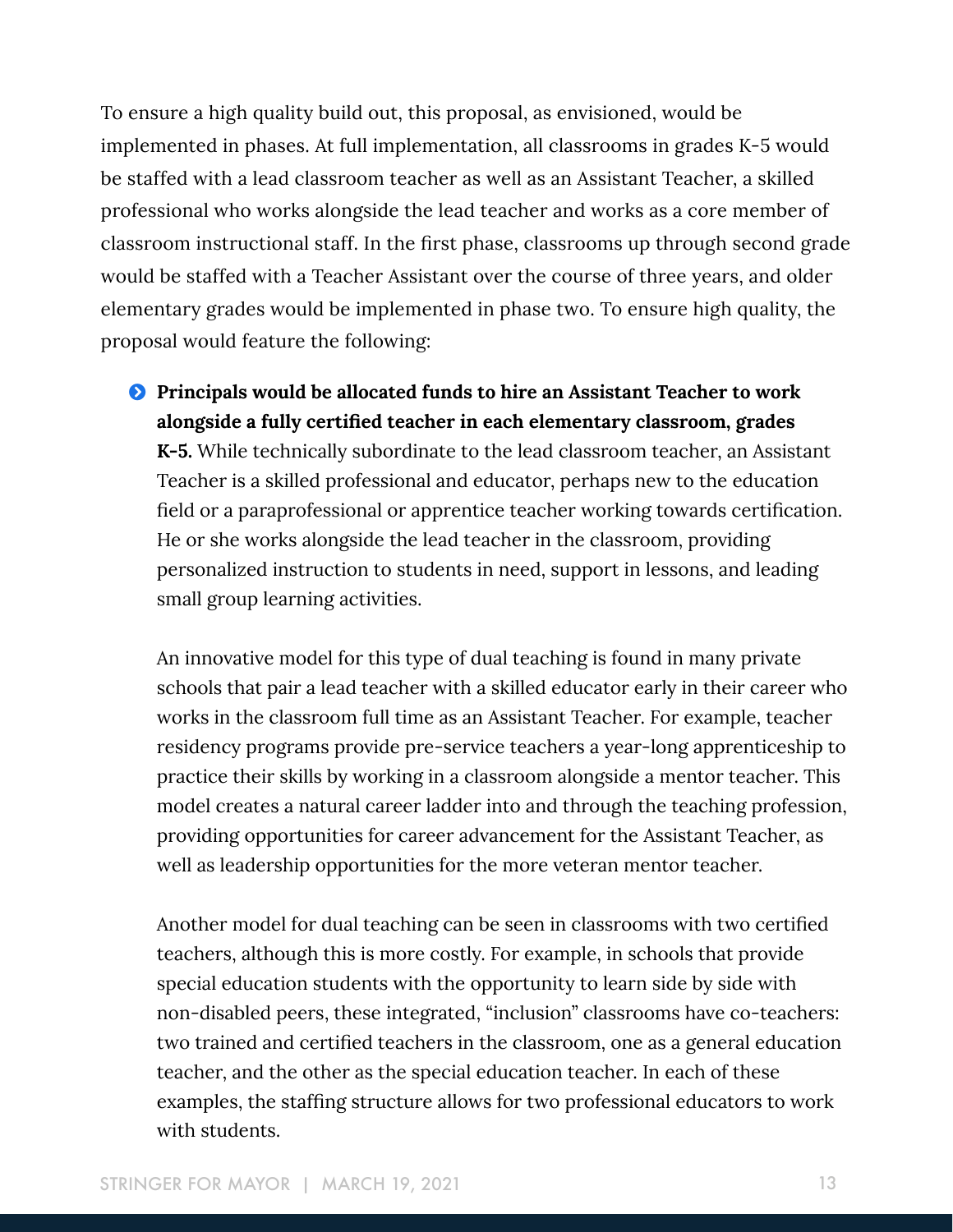While the core of this proposal imagines both teachers collaborating in the classroom, the ability to adapt its central purpose within individual schools or communities is important. For example, within schools that have physical space to add more smaller classrooms for early elementary grades, principals should be able to use the additional allocation for staffing for that purpose. Especially in areas with excess capacity in DOE pre-K centers or CBO-operated pre-K sites, schools should be given the opportunity to move some pre-K classes out of schools and use the space to create more, smaller classes for elementary grades, if they prefer.

### Ģ **Teacher teams would be provided additional time for planning and collaboration, as well as instructional support.**

The success of dual teaching strongly depends on both teachers' ability to collaborate, plan, and execute lessons in concert with one another. Equally important is how well teachers are supported in integrating their teaching styles and helped in navigating any challenges that may arise.

Because dual teaching can be a new experience for veteran teachers accustomed to working independently, it is vital that teachers receive additional time to prepare and plan as a team. On-site support of teacher teams is especially important both at the beginning of the school year, and at regular intervals to harmonize styles of teaching or classroom management.

Co-teaching also requires continuous support from an instructional leader. In a smaller elementary school setting, this is typically the principal, although an experienced, well-qualified grade level leader may also be appropriate in some schools. Strong instructional guidance ensures that teacher teams have the support they need to identify challenges and think creatively about approaches to building additional supports into classroom instruction.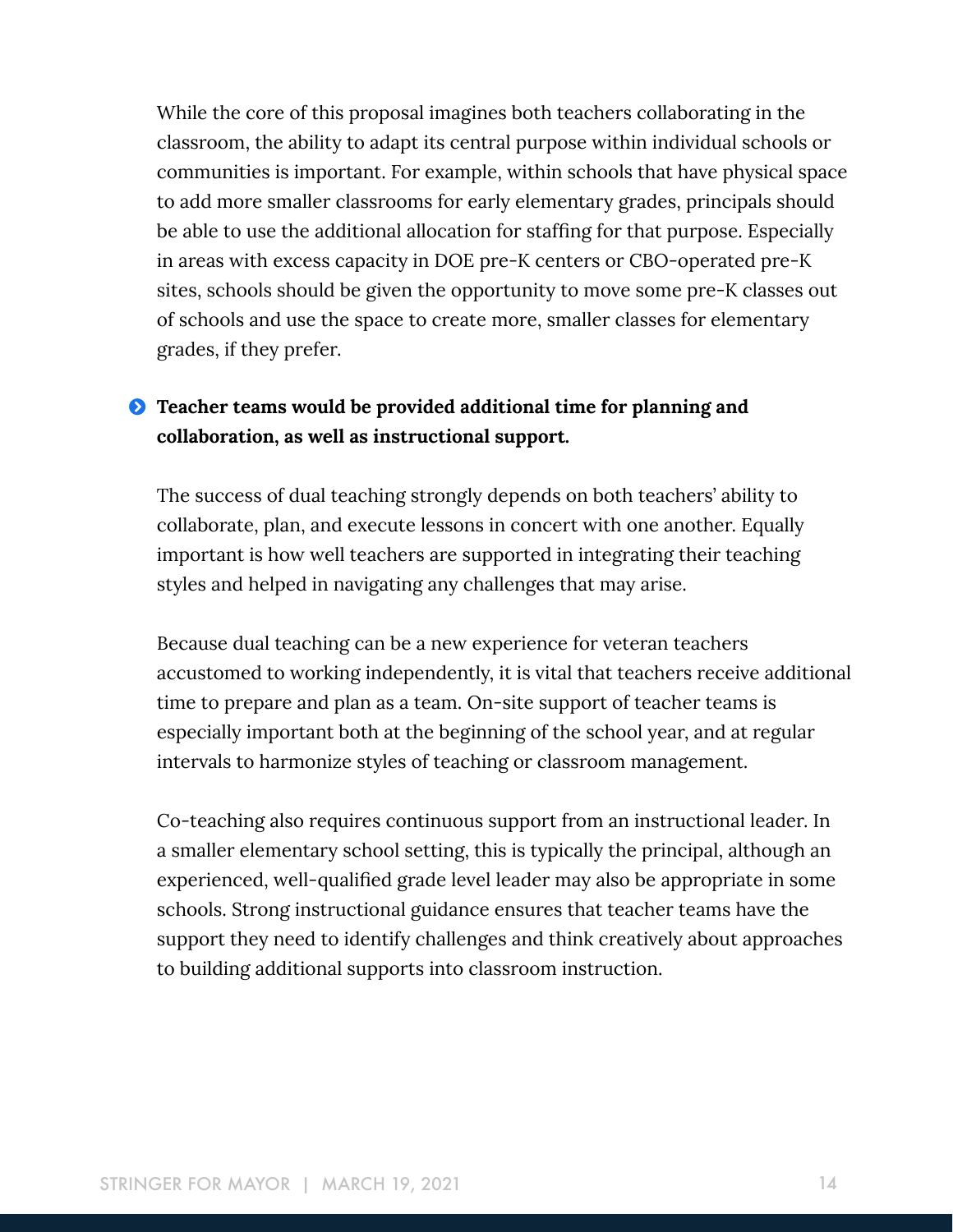### Ģ **DOE would establish guidance for K-5 instruction that emphasizes the value of small group instruction and play-based activities.**

Given the additional flexibility this new staffing structure allows, elementary schools should require that teachers in elementary grades devote attention to differentiated learning, working with small groups of students, and supporting both high achieving pupils and struggling learners through more flexible lesson plans.

Children who are learning to read must have direct, explicit, skills-based instruction, equipping them in the pillars of reading. Reading instruction in small groups allows teachers the ability to identify and intervene at the earliest signs of struggle. Clearly, a blend of whole group learning time as well as rigorous, small group activities is needed. What should be avoided is lectures and worksheets for young children. To encourage greater balance, principals and teacher leaders need additional time to review instructional quality in classrooms.

# **Part III**

### **Integrate our schools and diversify our teaching staff**

New York City is among the most segregated school systems in the nation. [Half](https://www.nytimes.com/2016/06/12/magazine/choosing-a-school-for-my-daughter-in-a-segregated-city.html) of all white students citywide are clustered in just 11 percent of City schools, all among the highest performing in the city. This is not just morally wrong, it is educationally unsound. Decades of research points to the benefits — both academic and social — of racially and socioeconomically diverse schools.2 We know that students have improved academic outcomes, critical thinking, and creativity when they learn alongside classmates who are different from them, and as mayor, Scott would take a multi-pronged approach to integrating our school system that is centered on bringing students together in the classroom, rather than separating them. His key priorities are: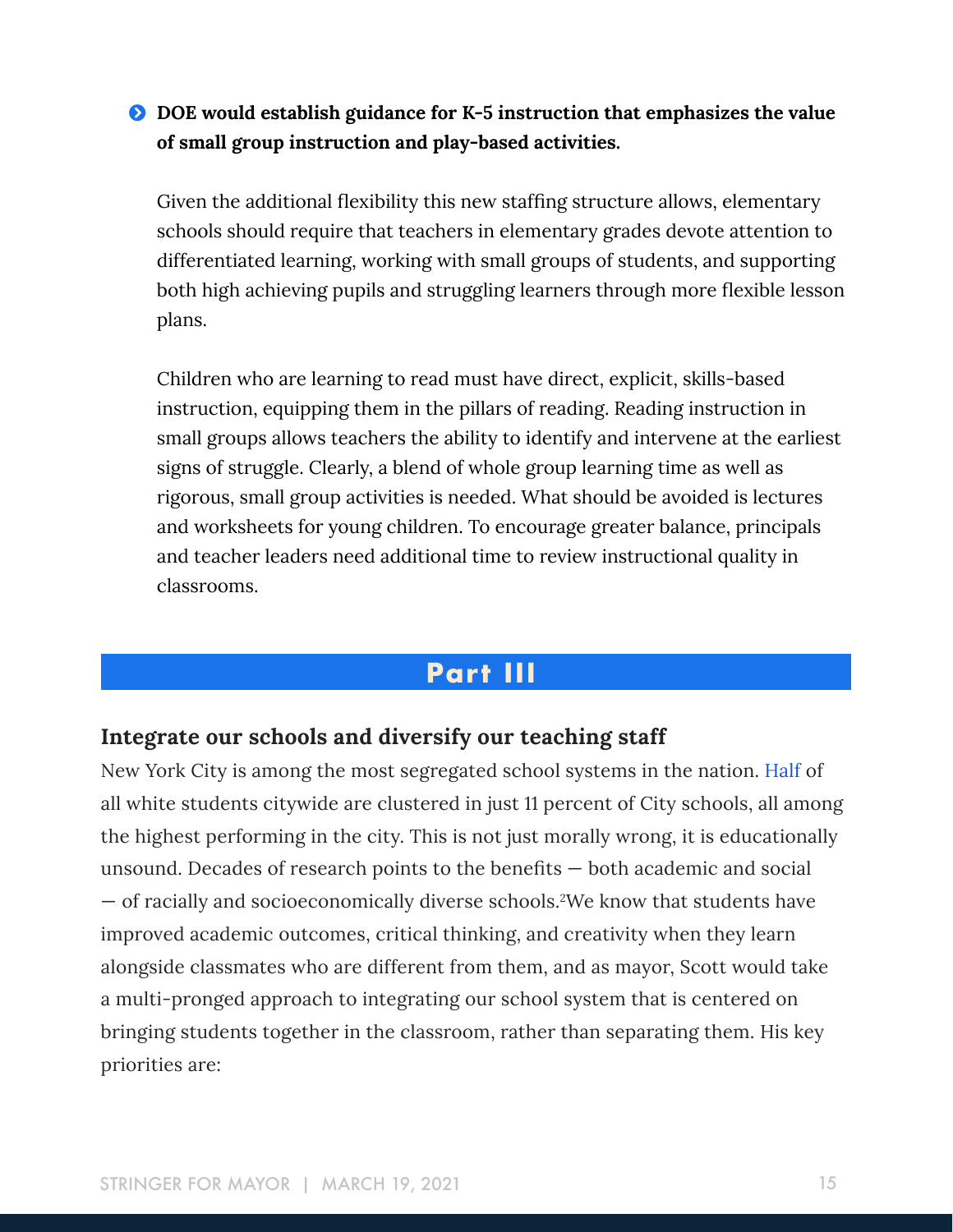## **3. Support, fund, and require district-wide and cross-district plans to increase diversity**

Recent efforts at changing the racial and demographic makeup of schools, like those pioneered in District 15 in Brooklyn and District 3 in Manhattan, have provided a glimpse of what can be achieved through innovative, deliberate reform. These efforts have measurably increased diversity by giving admissions preference to low-income, English Language Learners and other groups of students and should be used to inform similar efforts in other districts. Likewise, supporting efforts towards cross-district desegregation and controlled choice can be effective tools in reducing segregation in elementary schools.

While there is no one-size-fits-all solution for every district, as mayor, Scott will require every district to set clear diversity goals, and to develop a concrete plan for reaching those goals within a specific time frame. Schools that are less diverse than their district's demographic population should be a priority focus of district plans. In districts that lack racial diversity due to persistent residential segregation, districts should consider interdistrict plans, and the City should explore adjusting district boundaries to increase the number of diverse districts.

## **4. Make permanent DOE's recent decision to end geographic screens at the high school level, and limit the use of academic screens**

Research shows that students gain improved academic outcomes and critical thinking skills when they learn alongside students who are different from them. Yet by siphoning off and corralling certain students based on their performance on high stakes tests or even using multiple measures like grades or auditions, the DOE actually creates a hierarchy of schools, preventing students from enjoying the benefits of rich learning communities.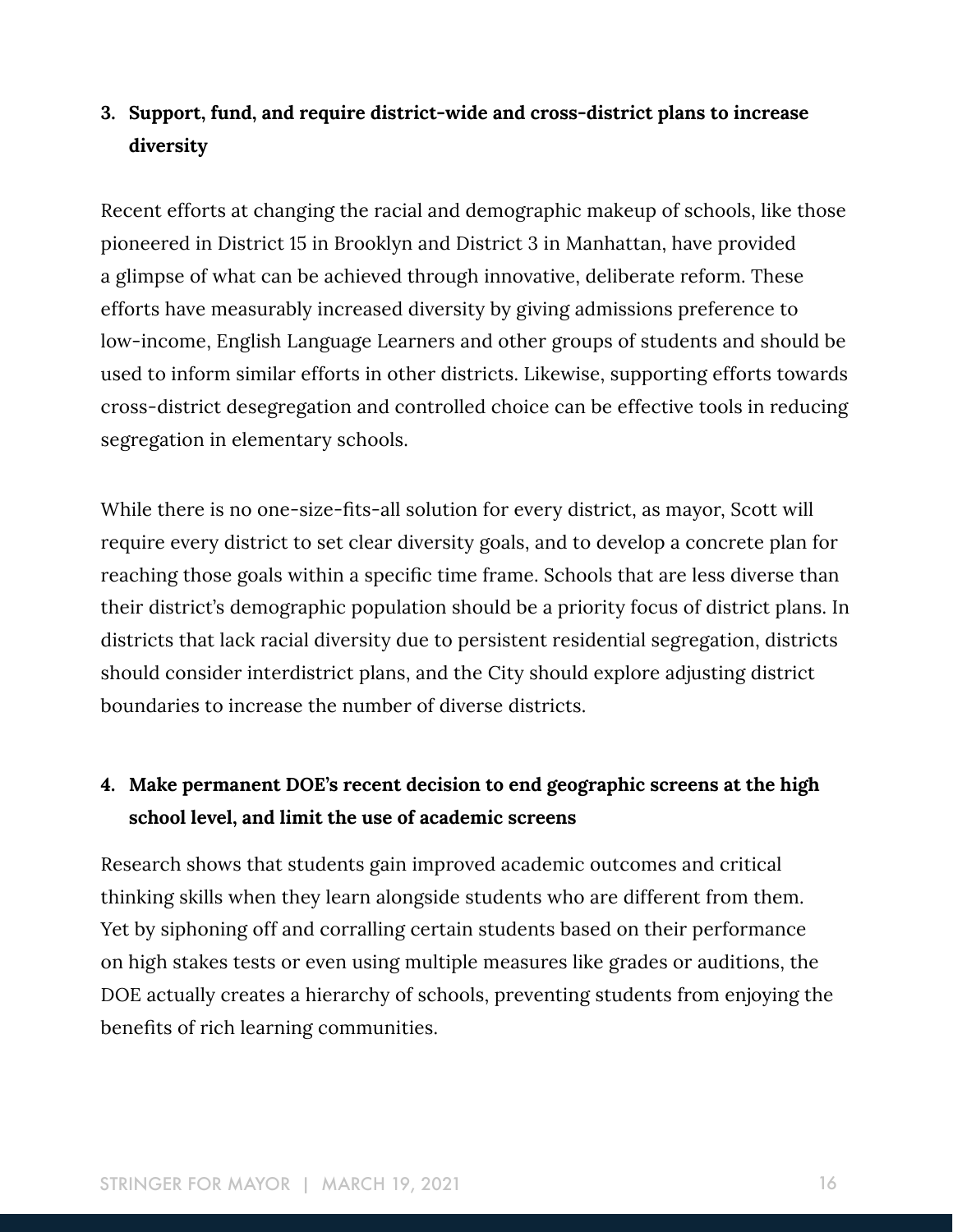The DOE's recent decision to end geographic screens for high schools was the right call and should be made permanent. Likewise, DOE's decision to remove middle school screens in this academic year  $-$  given the lack of grades, state test scores and other metrics due to COVID-19 — was a sensible decision that should inform future efforts to permanently phase out middle school screens, or to limit their use and introduce new approaches to enrollment that would proactively encourage integration, as has been suggested by the Center for New York City Affairs. Similarly, academic screens at the high school level should be comprehensively reviewed with the goal of scaling back their use and ensuring a limited and consistent set of admissions criteria.

#### **5. Start Gifted & Talented programs later and broaden access**

Left unresolved by the current administration is any meaningful reform of the city's Gifted & Talented program. While the DOE has rightly chosen to stop subjecting four year olds to a high stakes admissions test — something no other city in the nation does — its solution of interviewing children and then advancing some percentage on to a lottery seems makeshift and haphazard at best.

Scott believes that G&T programs should be deferred until a later age, beginning in fourth grade, when children's abilities can be more fairly judged. Participants should be selected through performance on third grade tests, with the highest performers offered entrance in classes that remain inside their local schools — thereby ensuring that zipcode does not determine access to enriched learning opportunities. He also believes, however, that putting two teachers in every K-5 classroom could over time obviate the need for G&T classes, since all classes will be equipped to offer individualized attention to all students, including opportunities for enriched learning, as is commonly associated with G&T programs.

# **6. End the Specialized High School Application Test (SHSAT) and reform the admissions process to high schools more broadly**

When you have an admissions process which last year offered just 10 out of 766 seats at Stuyvesant High School to Black students, you have a broken admissions process.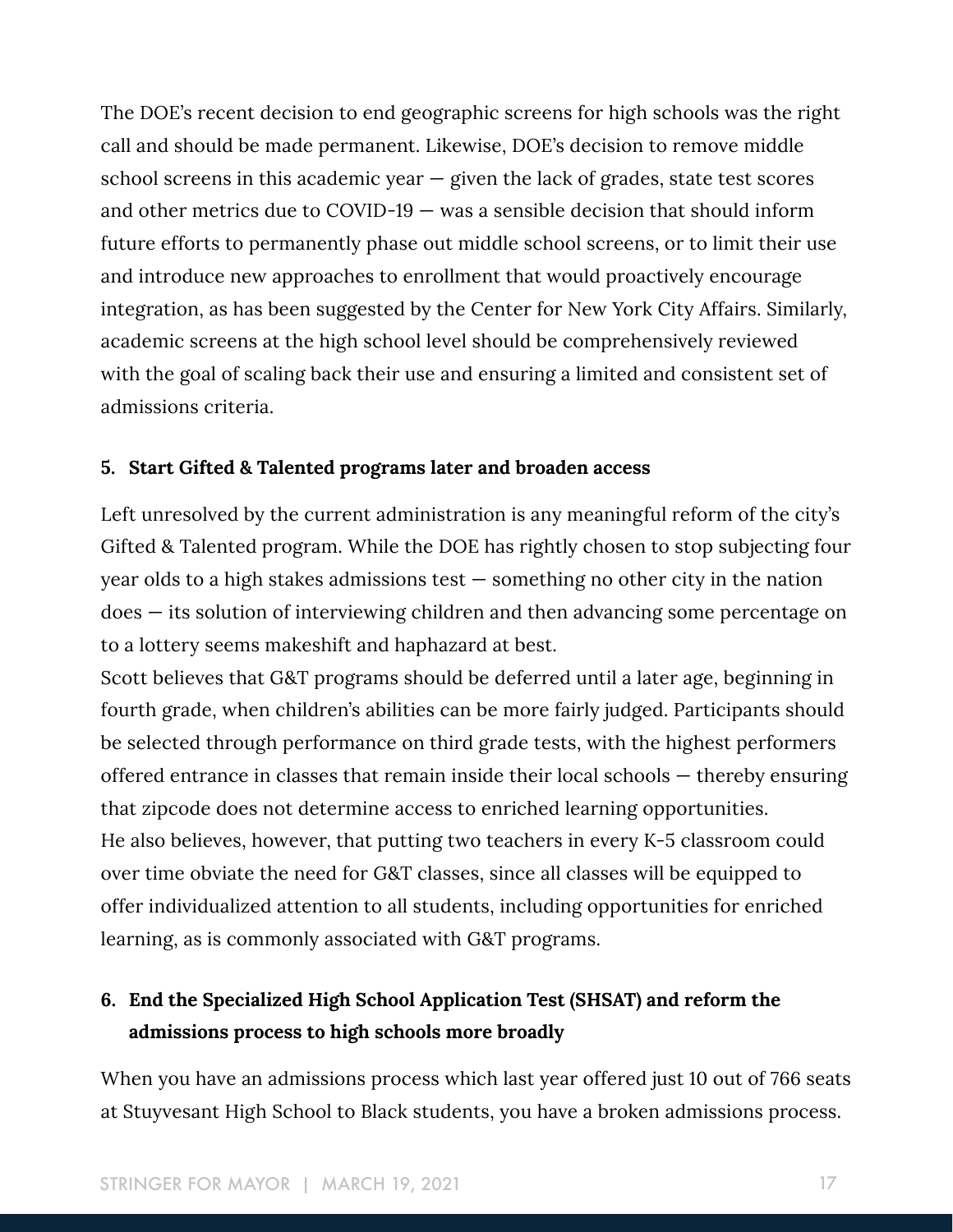Over the last three decades, the Black and Hispanic populations have [dropped](https://www.nytimes.com/interactive/2019/06/03/nyregion/nyc-public-schools-black-hispanic-students.html) from 14% to 4% at Stuyvesant, and from 50% to 14% at Brooklyn Tech. That is not acceptable, and as mayor Scott would work to overhaul the admissions process for our specialized high schools by taking the following steps:

- Scott would push the state Legislature to repeal the Hecht-Calandra Act, to enable the City to make changes at Stuyvesant, Bronx Science, and Brooklyn Tech. But as mayor he would not wait on Albany to make changes. The City already has authority to change admissions at the other five specialized high schools and Scott would pioneer changes there no matter what Albany does.
- Scott would start by ending the use of the high-stakes SHSAT test to determine eligibility for specialized high schools admissions and instead use the State's 7th grade math and ELA tests, which unlike the SHSAT all students take and which actually test students on content taught in classrooms, while exploring the potential of apportioning a percentage of seats to top performers in individual districts and/or schools.

# **7. Provide paid residencies to better prepare new teachers and diversify teaching staffs**

With a mother who taught in New York City schools and two sons in city elementary school, Scott knows firsthand that teachers are highly skilled professionals who need training and expertise to be successful. Just as doctors are required to complete a residency in a hospital setting to learn the profession and develop the skills they need to treat patients, teachers also need time in a classroom setting to hone the skills they need to be impactful. To make that happen, Scott has proposed a landmark teacher residency program — the largest in America — to invest in our students by making an unparalleled investment in our teachers.

Teachers are the most important in-school factor for improving student achievement. Throughout the pandemic we learned just how essential our educators are as they worked to keep children engaged and on track even in the most trying circumstances. Unfortunately, each year, thousands of teachers enter the profession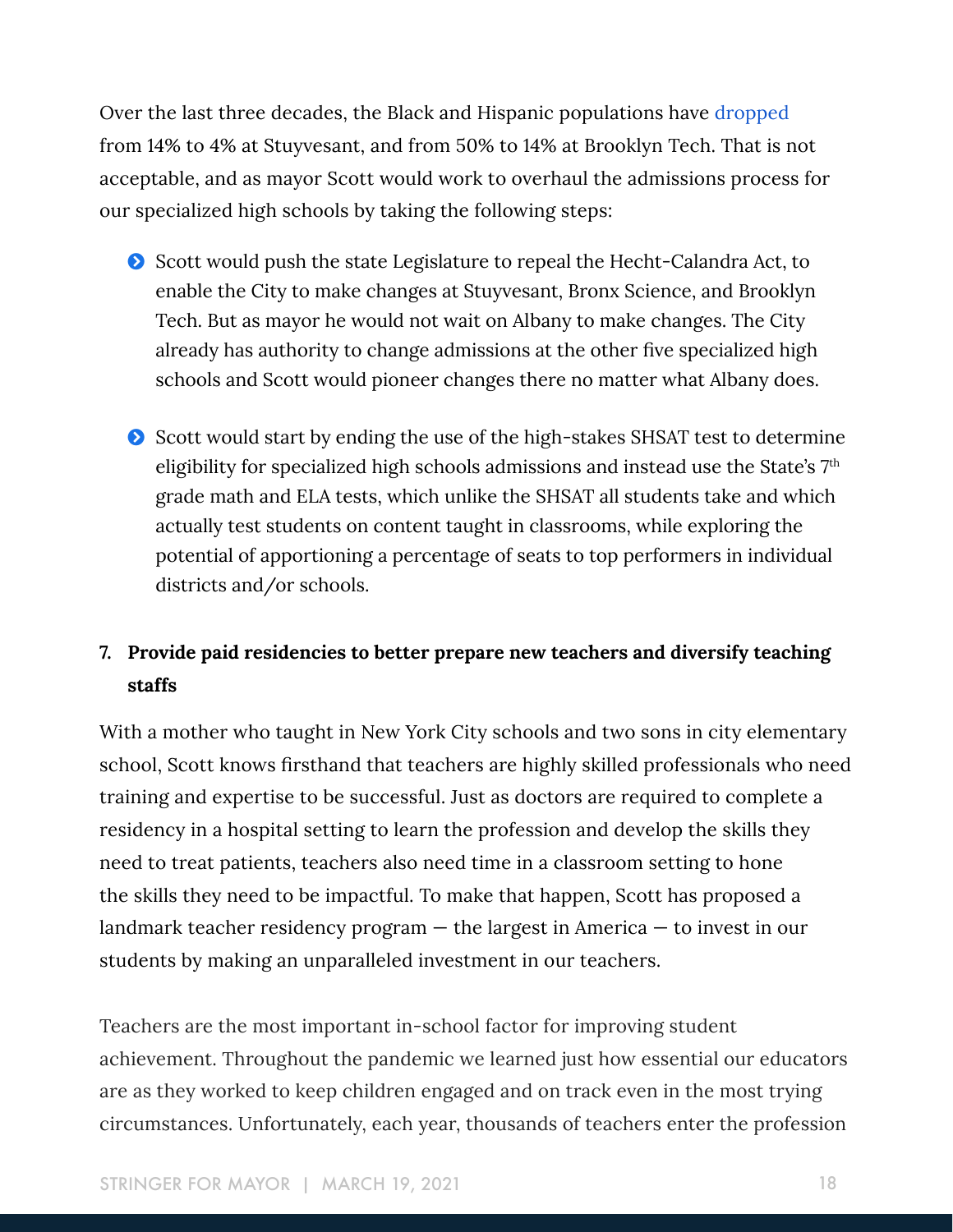without receiving adequate preparation to develop the skills and capacities to succeed; as a result, many of these teachers end up leaving their classrooms, or the profession altogether. This takes an enormous toll on schools and classrooms — and especially on students.

Long before the pandemic, New York City struggled to retain teachers in the profession. A [2019 analysis](https://comptroller.nyc.gov/reports/teacher-residencies-supporting-the-next-generation-of-teachers-and-students/) by the Comptroller's Office found that over 40 percent of teachers hired in the 2012-13 school year left the system within five years. This turnover has been a problem for City schools for decades, and is most profound in schools with the highest concentration of poverty, and among teachers of color. With the chaos of the pandemic and the sudden and unexpected challenges thrust on teachers, many express concerns that more teachers than usual will leave the profession in the coming years.

Additionally, roughly 60 percent of teachers in New York City schools are white, while less than 15 percent of the student body is. It is necessary that the City focus on cultivating a teaching workforce that is more representative of the students they teach. Research shows that teachers of color often have higher expectations for success of students of color and are less likely to interpret behavior of Black students as disruptive, potentially resulting in fewer disciplinary responses.

Alternative teacher preparation programs, such as the NYC Teaching Fellows and NYC Men Teach, are often successful at recruiting more teachers of color into the classroom. However, the structure of these programs requires rapid preparation in order to fill immediate vacancies in high need classrooms; this commonly results in low retention. A large-scale residency that similarly seeks to recruit more teachers of color, but centers on preparing them for long-term success through a full-year of paid apprenticeship in the classroom, will go a long way to diversifying the City's teaching workforce. An excellent model of this is the Urban Teacher Residency (UTR) pilot in several Title I schools in New York City where it places residents. A recent evaluation found that UTR-trained teachers had lower attrition by half when compared to other New York City Department of Education high school teachers.3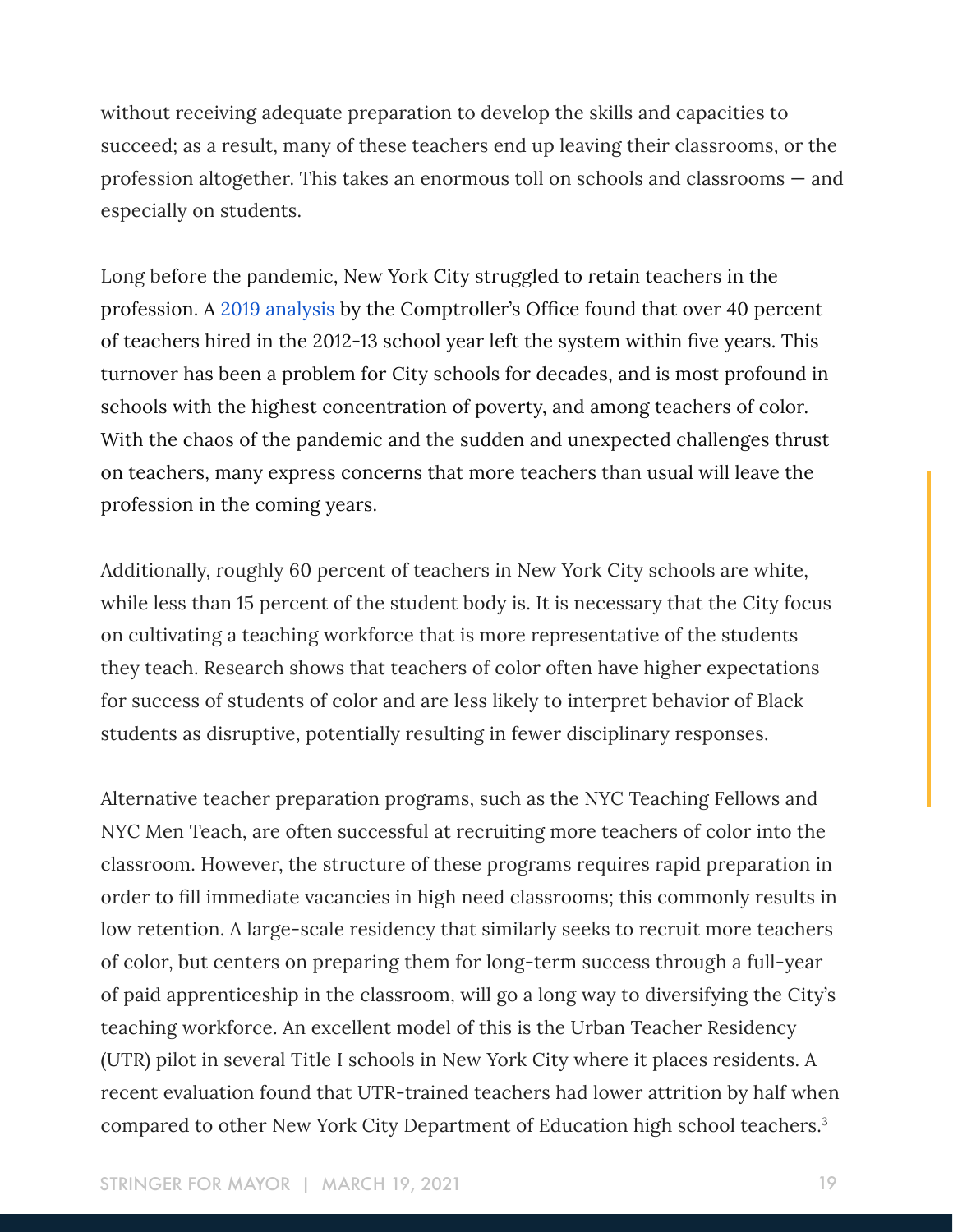To guard against potentially higher turnover in the coming years, and to build a strong, diverse hiring pipeline into City classrooms across all grades, New York City needs a large-scale teacher residency program. Paired with Scott's proposal to add a second teacher in elementary classrooms, a teacher residency program would help provide a pathway to train aspiring teachers while ensuring they gain valuable experience working in classrooms alongside a more veteran senior teacher.

The residency program would recruit 1,000 aspiring teachers — leveraging existing pipelines like current paraprofessionals, child care workers, or others — each year to work in the classroom alongside a mentor teacher; as teacher residents, they would be paid a stipend while completing coursework towards certification tuition-free, building the skills that will set them up for impactful and successful careers. Compensation and professional development for mentor teachers for the additional leadership tasks they assume when hosting a resident in their classroom is also necessary. Residents could serve as second teachers in the younger grades, helping to strengthen the teacher pipeline. However, a full residency program must be designed to train and prepare educators to work at all grade levels, and to target areas of most significant need such as English as a New Language, special education, and high school math, for example.

When teachers are set up for success in this way, it has a direct impact on their long-term retention in the profession. When they are not, schools suffer — attrition rates are often highest in school districts with high concentration of poverty and among teachers serving our most vulnerable children. A constant churn of inexperienced teachers is damaging for students, causing disruption and gaps in their learning and leaving them unprepared.

Scott's plan helps prepare teachers for the profession and reduce turnover by:

**Executing aspiring teachers of color** by intentionally establishing connections between the DOE and institutions of higher education.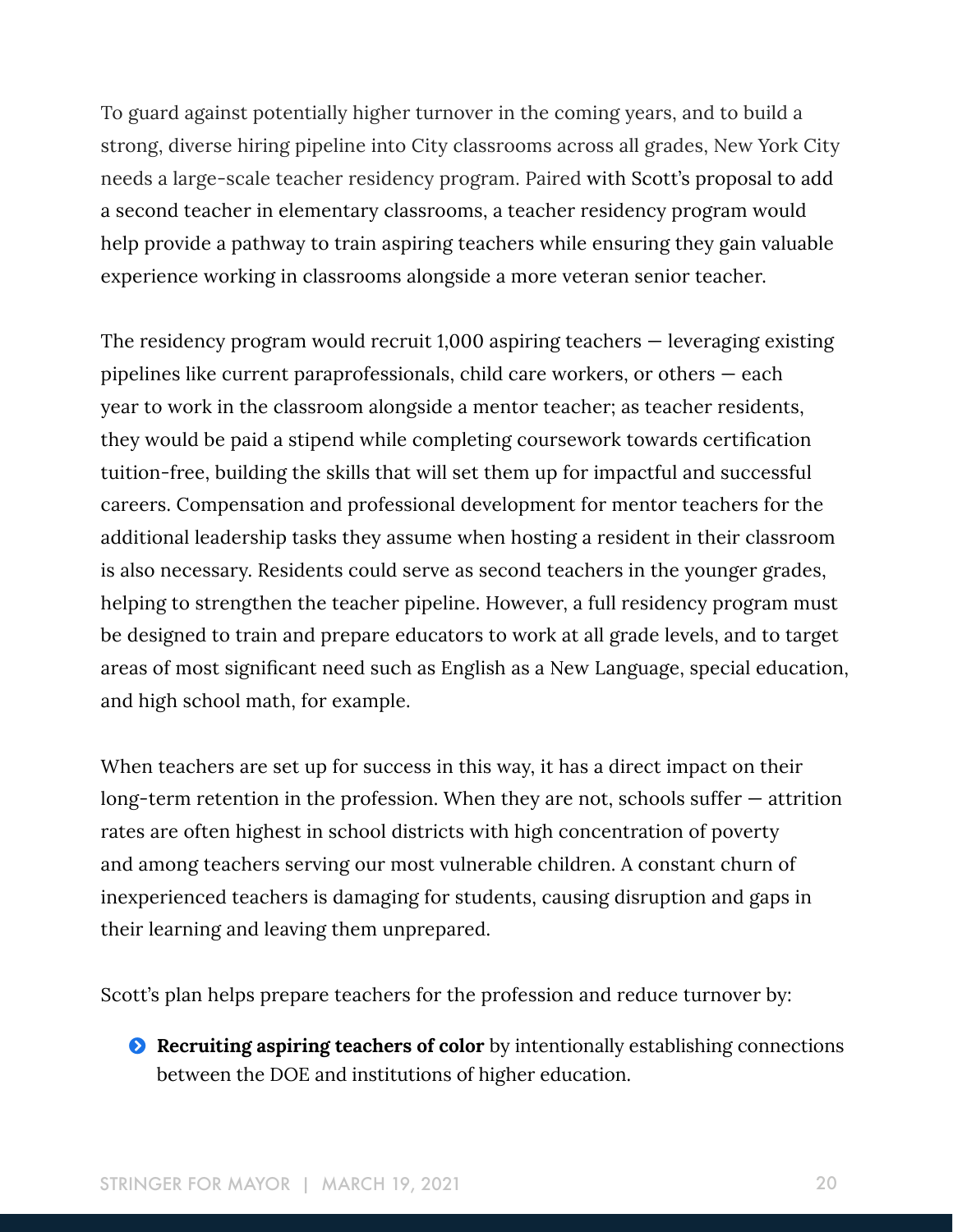- $\bullet$  Pairing residents with an accomplished mentor teacher in a high-functioning **classroom.** By collaboratively teaching in partnership with an experienced teacher, residents will learn foundational experience along with guidance in developing their teaching practice.
- $\bullet$  Requiring a full year commitment for residents. Being immersed in the life of a classroom for a full year exposes teacher candidates to the many complexities of learning and a full cycle of curriculum. Since many new teachers currently receive only a few weeks of in-classroom experience before beginning their jobs, this would transform the readiness and aptitude of the 6,000 new teachers the DOE currently hires each school year.
- $\bullet$  Providing a stipend for resident teachers to cover living expenses during the **year of residency.** This allows them to focus on their training without being forced to take on student debt or juggling a secondary job.
- Ģ **Leveraging and collaborating with the City's many excellent public and private teacher preparation programs to provide reduced tuition**. A close partnership between DOE and institutions of higher education in developing the residency program will ensure teachers are ready on day one to meet the needs in classrooms.
- Ģ **Targeting the neighborhoods with the highest turnover rates** to become residency sites. These are typically higher-need districts, and focusing on recruiting, preparing, and retaining teachers who reflect the diversity of these communities is critical.
- **P** Prioritizing residencies in the most needed content areas including multilingual learners, special education, high school math, and STEM for all grades.

Our students deserve teachers who are equipped with the skills they need to start their careers ready to hit the ground running. This investment in a key aspect of their training will ensure that New York can recruit  $-$  and retain  $-$  high quality professionals to the teaching workforce and prepare them to make a difference for our students from their very first day in the classroom.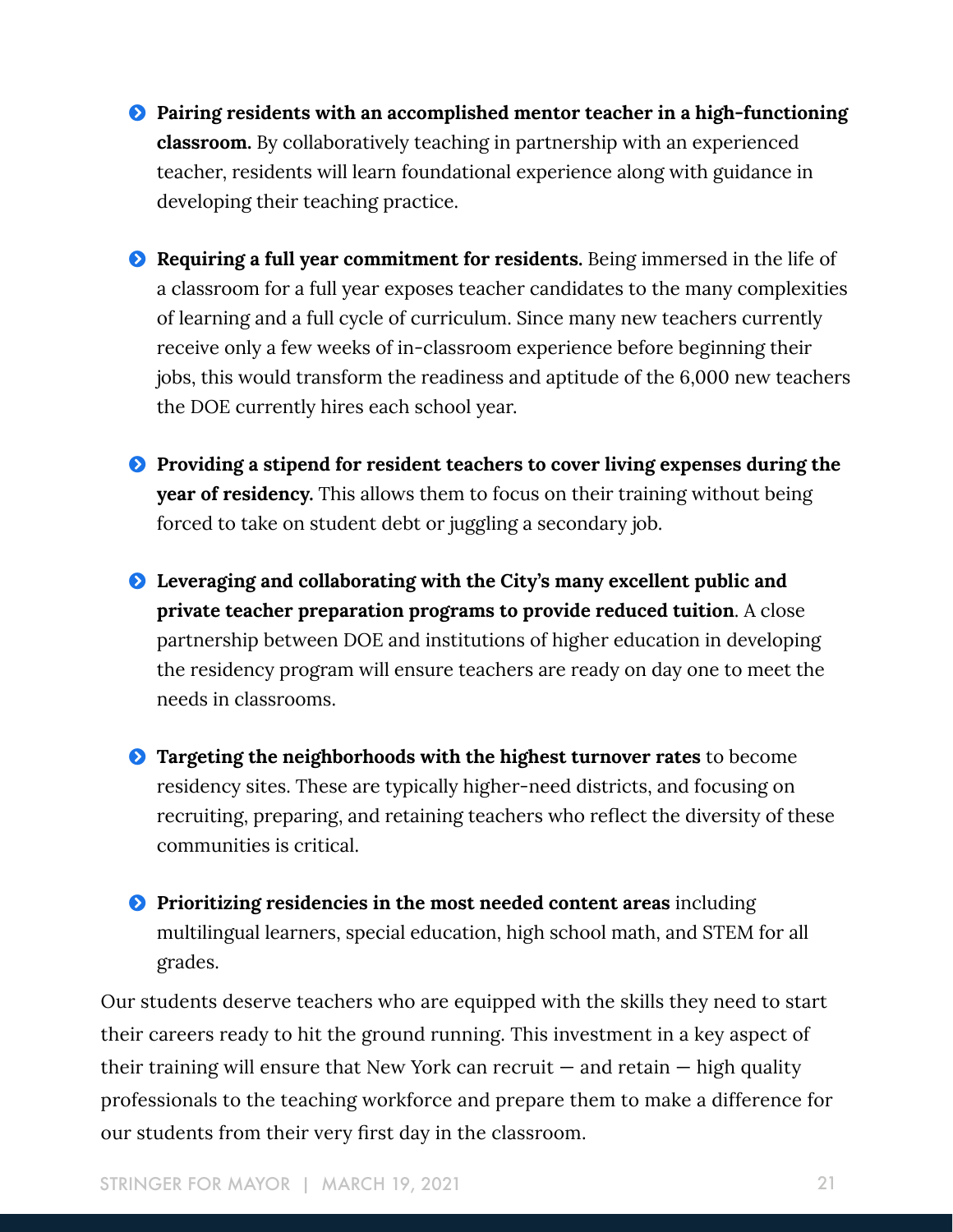#### **8. Strengthen school leadership and build a principal residency program**

Principals are the central pillars of every great school, and as such must bring an enormous range of managerial skills to the job. Effective principals create a supportive environment for teachers, build safe and productive school climates, facilitate collaboration between a range of school professionals, and ensure that every child gets the services they need  $-$  all while tending to myriad, unforeseen challenges that crop up in every school day. That said, the DOE needs to bolster its commitment to developing the next generation of school leaders, in part due to recent increases in principal retirements, and recruitment difficulties during the school years driven by the pandemic.

Scott will build a comprehensive and sustained principal residency program, designed to identify and provide mentorship to promising school leaders from within the ranks of today's Assistant Principals and frontline teaching staff. Building on the success of current programs like the Advanced Leadership Program for Aspiring Principals (ALPAP) and the Leaders in Education Apprenticeship Program (LEAP), Scott will invest in strengthening school leadership and making sure that the city's pipeline of future principals is designed to meet the enormous needs facing our school system.

# **Part IV**

# **Address the social and emotional health needs of students with real, on-the-ground professionals in every school**

Every school in New York City should be a supportive environment that encourages students to flourish and grow. When conditions in schools cause students to feel threatened, treated unfairly, or even criminalized, it has a devastating effect on students' learning and emotional wellness. It has been well-documented that the disciplinary system in schools disproportionately targets students of color, including interactions with school safety agents and NYPD officers in schools.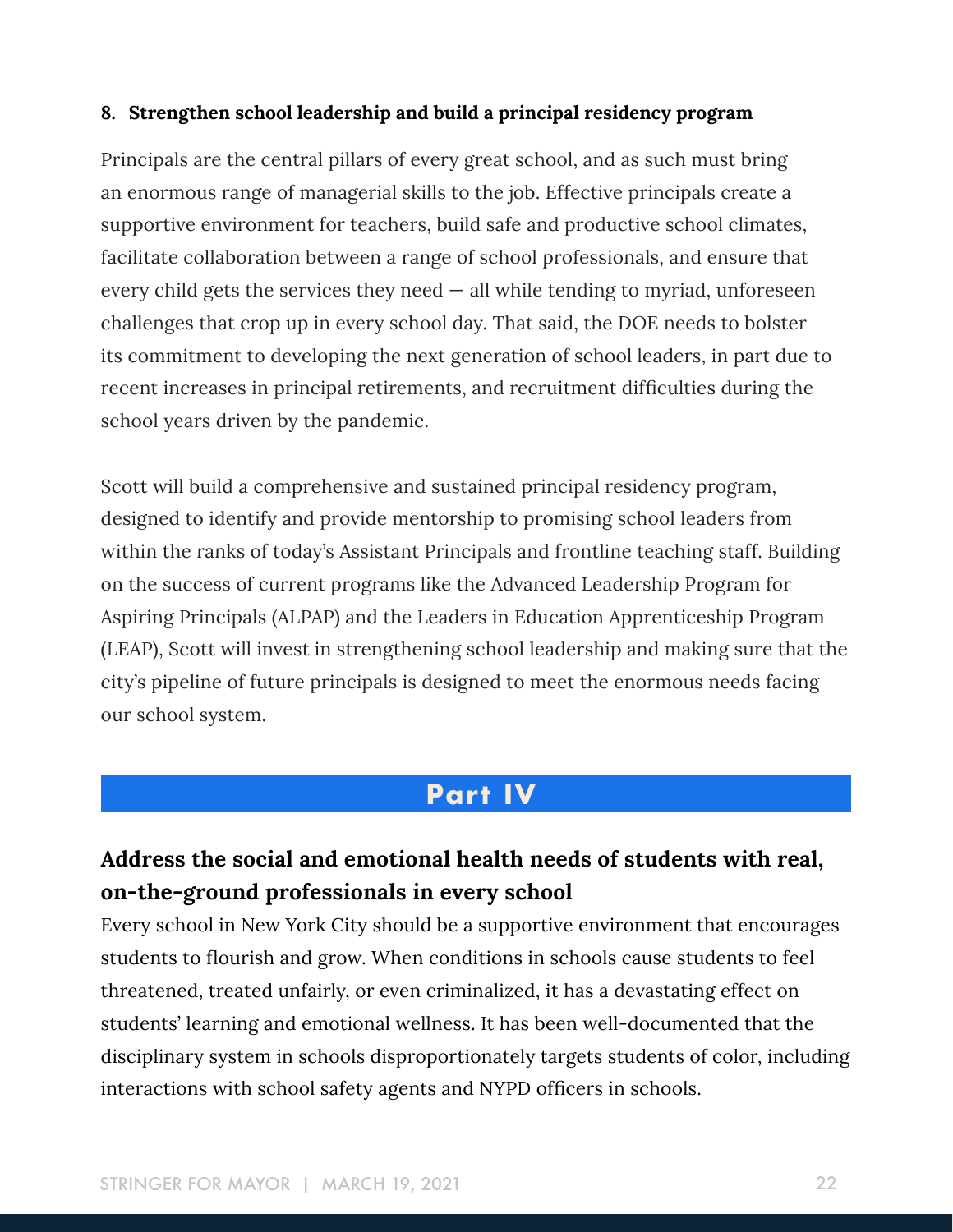To address this, Scott has called for removing all armed NYPD officers from patrolling public schools and to refocus the efforts of safety agents in schools to protecting school grounds rather than responding to student behavior. Instead, we need to dramatically increase the ranks of full-time mental health professionals in city schools, and ensure that their caseloads are limited to 250 or fewer students, in line with national standards.

Scott believes schools need better alternatives to exclusionary disciplinary practices with investments towards restorative and transformative justice practices, as well as whole-staff training in culturally responsive and sustaining education practices. Scott would work to ensure every school is able to support students experiencing emotional or behavioral crises rather than perpetuating the school-to-prison pipeline.

As mayor, Scott will expand the ranks of social workers and other mental health professionals to ensure schools have the human resources to both reduce suspensions and provide direct, integrated, trauma-informed support to students experiencing emotional or behavioral crises. At the same time, Scott will make sure every school has a direct liaison to the city's Human Resources Administration to swiftly connect families to benefits for which they are available, whether food, housing or cash assistance.

#### **9. Expand the ranks of social workers and other mental health professionals**

Many students whose lives and families have been impacted by COVID-19 have experienced serious emotional trauma, particularly those who had significant mental health needs prior to the pandemic disruption. As the City emerges from the effects of this time of crisis, it will be more important than ever to ensure that robust mental health services are in place across all schools, and that there is a rich continuum of supports available specifically for students with significant mental health needs. And yet most schools across the City either do not have a dedicated full-time social worker, or the social worker on staff has a caseload that far exceeds professional recommendations.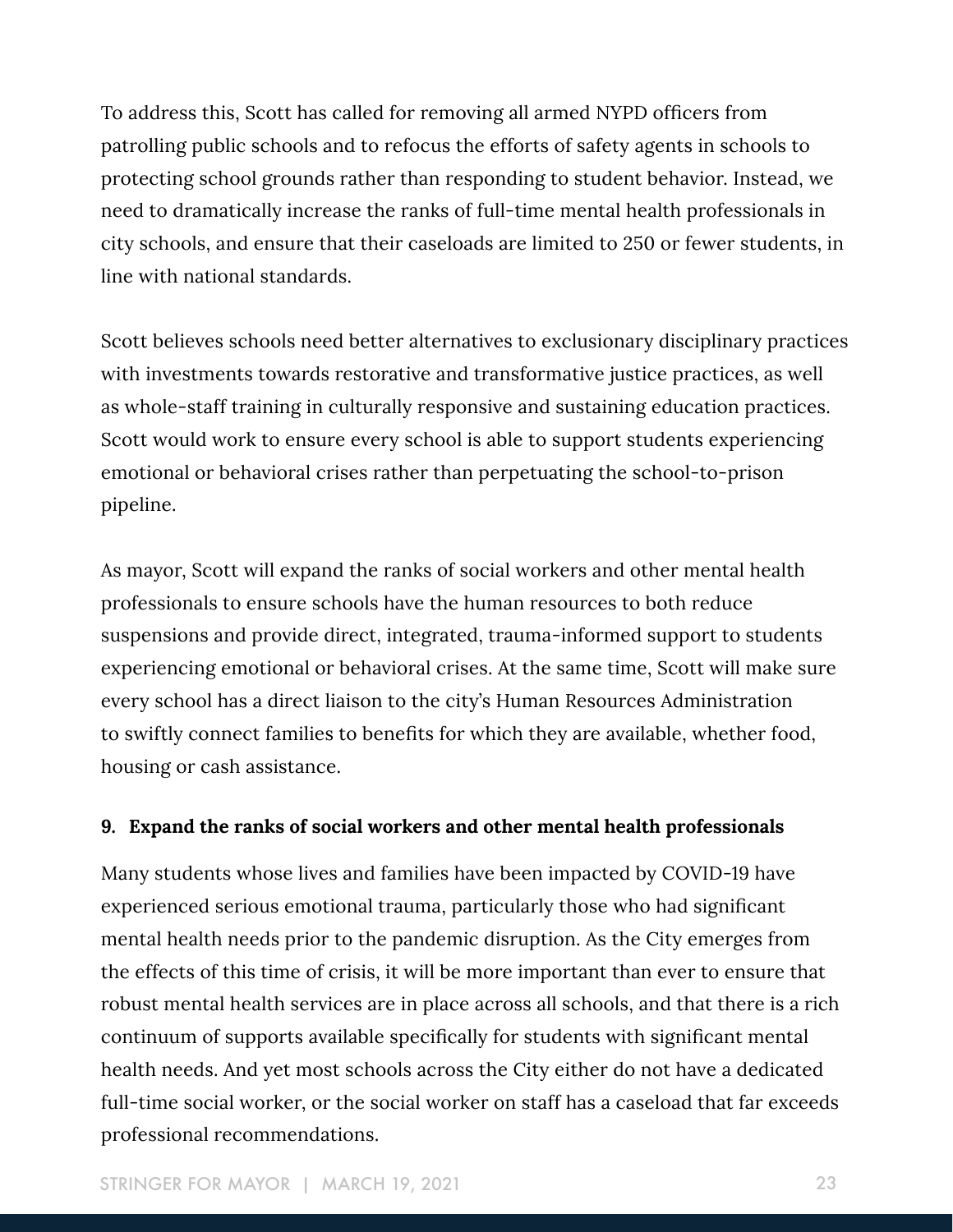That is why Scott has called repeatedly for the City to increase investments in on-the-ground mental health professionals who can provide direct, integrated, trauma-sensitive support to students experiencing emotional or behavioral crises. Specifically, at a minimum every school must be staffed with full-time social workers with caseloads of no more than 1:250 students. To achieve this, New York City would need to triple the number of social workers currently working in schools. When classes resume regular, in-person instruction, it is especially critical that schools avoid traumatic interventions from EMS or NYPD — which are currently disproportionately called upon to respond to children in emotional distress who are Black or Latinx. Having a full staff of mental health professionals, including social workers and behavioral specialists will help ensure schools are able to provide trauma-informed care.

As students have witnessed the devastating impact of police brutality on communities of color, many are awakening to their own raw emotions about social injustice and abusive and discriminatory practices of law enforcement. To best support students in the midst of social upheaval, schools must be safe places, where no student will be unfairly targeted by police. To that end, the DOE should begin robust training for school safety staff in culturally responsive and sustaining education (CR-SE). This can allow for a more successful realignment of the role of safety agents, to better reflect the values of safe and supportive school communities. Teachers should also be given clear examples of how to incorporate CR-SE and social emotional learning in lessons this fall, whether in classrooms or virtually.

Additionally, a school Mental Health Continuum would establish a team of clinicians who are able to respond to students in crisis, and provide direct mental health support to students and families as needed. This team of mental health professionals would coordinate with schools to enhance their capacity to support students in need of the most intensive supports. It has never been more critical to provide integrated investments in school mental health and to avoid exacerbating the damage and trauma from the COVID-19 public health and economic crises.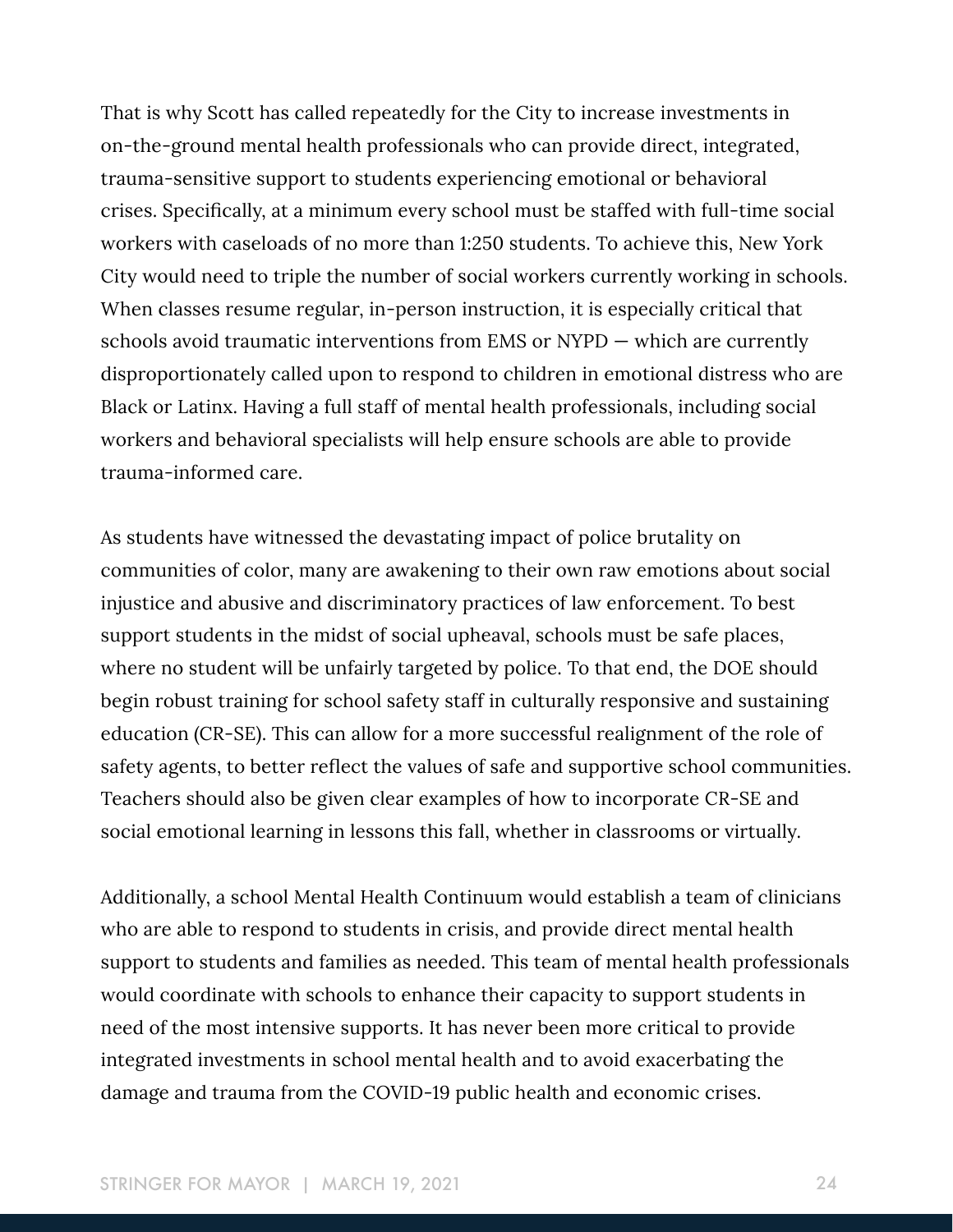### **10. Invest in prevention and identification of adolescent depression and responses to early warning signs of self-harm and suicide**

Adolescents are perhaps the least recognized heroes of the pandemic. Asked to sacrifice their school routines, after school activities, sports, socializing — teenagers have been stripped of every activity that define the high school years in order to reduce the spread of COVID-19. As the pandemic drags on into a second year, the enormous toll this sacrifice has had on the City's youth can no longer be ignored. Pre-pandemic, suicide was the second leading cause of death among youth ages 15 to 19, with suicides on the rise among Black teens. With ongoing months of isolation, loss and disconnection from school communities, the Chancellor has indicated that suicide rates are increasing among City youth. School closures, remote learning, an unequal digital divide, and increases in domestic violence mean that our children need support and counseling to be universally available in our public schools.

As Mayor, Scott would ensure schools are prepared to support students with serious mental health needs through the following:

- Ģ **Significantly expand school-based mental health services**. Mental health is part of good health, period. It is important that our approach to mental health is not limited only to those experiencing a crisis, and part of this is normalizing access to mental health care in school. When mental health professionals are available in schools, it increases the chances students will seek out and accept help when they need it most.
- Ģ **Staff every public school with full-time mental health professionals, including social workers and school psychologists, to achieve the national-standard ratios of 1:250.** Scott will ensure schools are equipped with professionals who are dedicated and trained to guide behavioral interventions, respond to crisis events in a trauma-informed way, and work one-on-one with students as needed.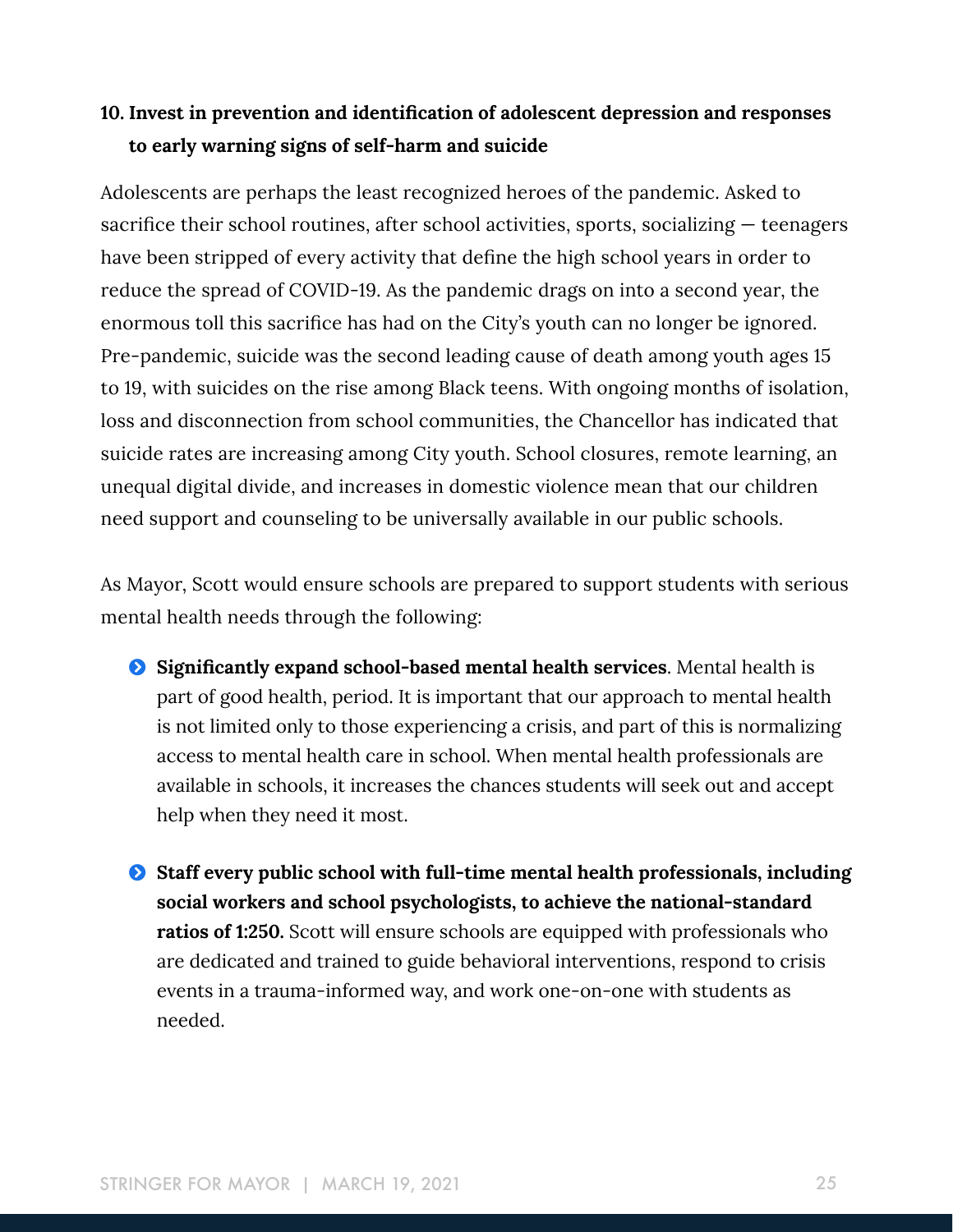- Ģ **Expand small social emotional learning advisories in all middle and high schools**. Students who have a trusted group of peers and at least one adult to confide in have greater academic outcomes, as well as more positive social attitudes and behaviors. Many smaller schools already offer an advisory program and understand the benefits of a small group dynamic. These should be expanded to every middle and high school in the city.
- **Example 3 Regular training for school-based staff and students** about early warning signs of self-harm and suicide, and who to talk to about a student in need of help.

### **11. Create "Fastrack Benefits" to help families connect to services within the trusted environment of their child's school**

Often, families who qualify for various public benefits do not apply due to a language barrier, uncertainty about required documentation or eligibility requirements, or because the process is complex and uncertain. And yet, many public benefits, like the Supplemental Nutrition Assistance Program or the Earned Income Tax Credit provide direct assistance to families that can make a difference in supporting children in school. By bringing public benefits systems into school buildings, and proactively encouraging and supporting families to apply, parents can access support they need and get help in the process from a trusted individual within the school community.

In schools that already have an embedded community-based partnership, there likely exists a framework for referring families in need to a benefits caseworker who can support them through the application process right from their child's school. But many schools do not yet have the capacity to guide families through the benefits application process. As mayor, Scott will take a multi-agency approach to ensure greater collaboration and partnership between city agencies to connect a family to needed resources. Fastrack Benefits, Scott's newly proposed initiative, would be an interagency collaboration between HRA and DOE with a shared budget and reporting structure to ensure greater efficiency and outcomes for families navigating the City's benefits systems.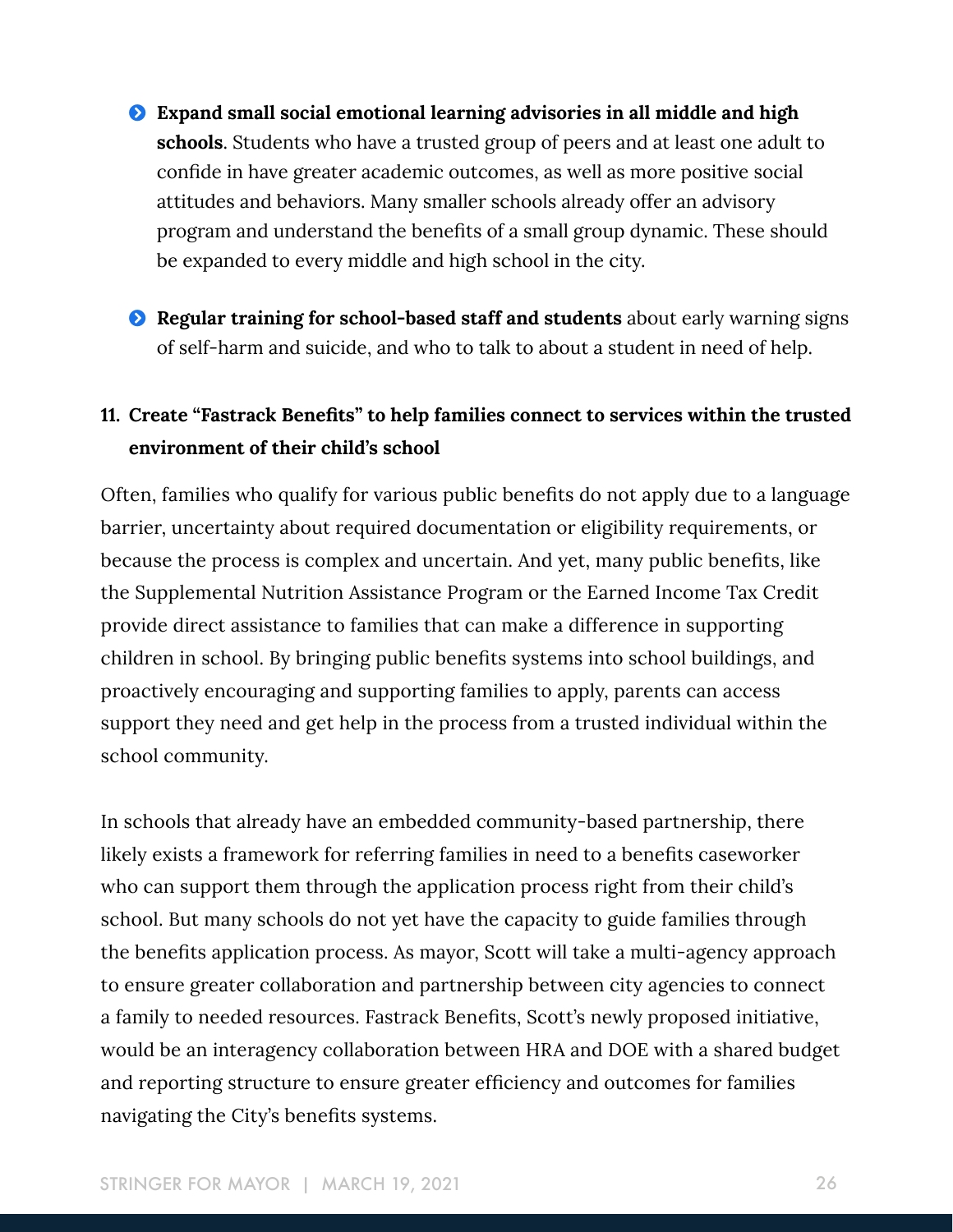# **Part V**

# **Guarantee all students have access to programs and services to which they are entitled**

In New York City, students with disabilities make up approximately 20 percent of the student body and typically have far lower outcomes than their general education peers across multiple categories, with associated long-term social and economic effects. Students with disabilities are disproportionately more likely to experience exclusionary discipline than non-disabled peers. Likewise, graduation rates among students with disabilities hover around 53 percent, compared with over 83 percent among non-disabled peers. While graduation rates have made clear and steady improvement over the years, the significant gap between disabled and non-disabled students persists, and those students with disabilities who do graduate often do not receive a standard Regents diploma.

Over 30,000 students did not receive all education services according to their IEP last year. The New York State Education Department has outlined the City's systemic and ongoing failures in meeting requirements for special education, with many schools lacking the appropriate programs and staff to provide services.

In addition to the recent history of problems with the special education system, closing school buildings due to COVID worsened the education prospects for children with disabilities, many of whom have not been able to access remote instruction or the necessary services they receive. For these reasons, many have fallen further behind or lost skills or progress they had been making when in school.

As mayor, Scott will work with educators, parents, students, and community providers to provide an inclusive, equitable, and excellent education for all students. This must begin with focusing greater attention on improving educational outcomes for students with disabilities. An annual assessment of what is working and what is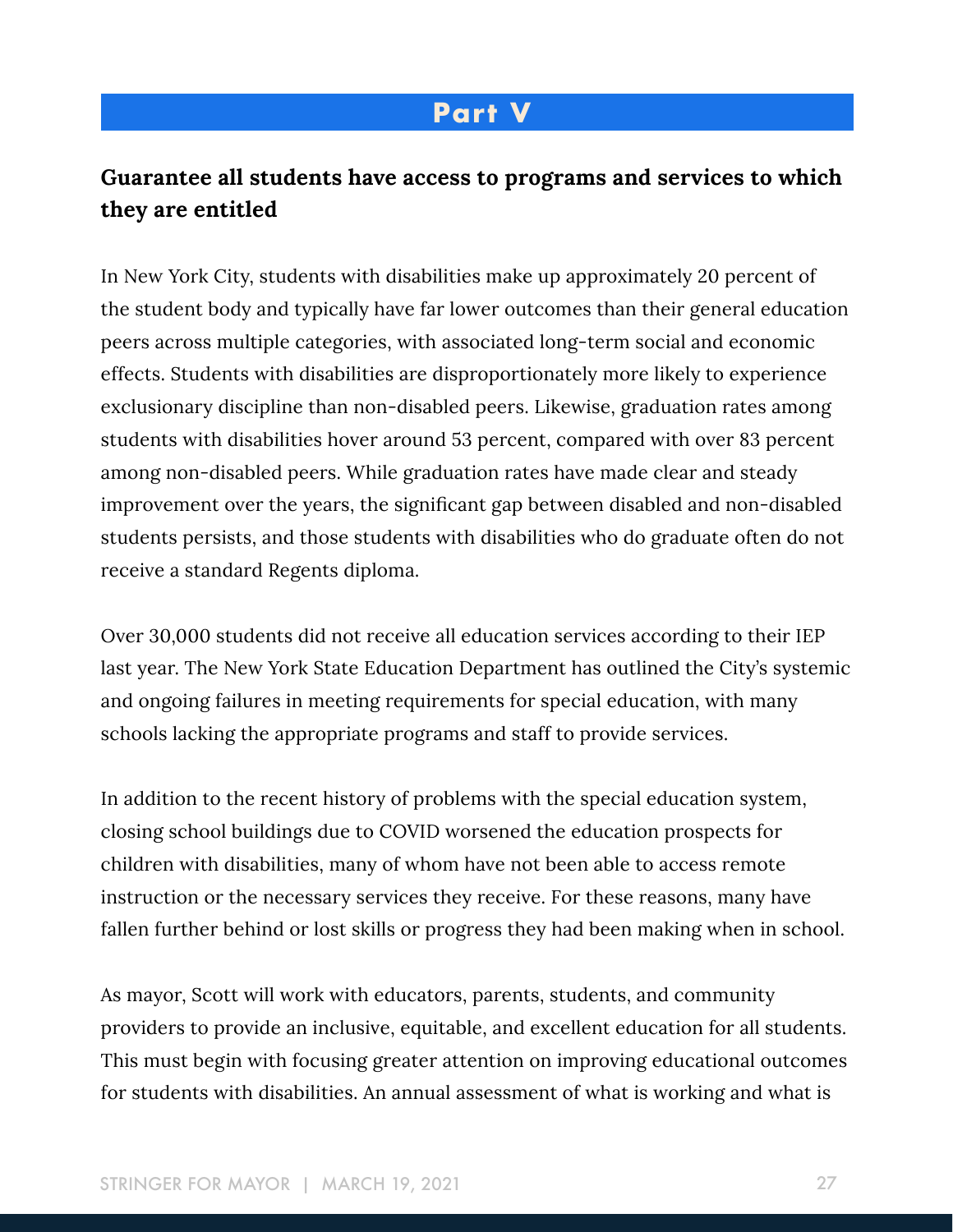not will help clarify the problems associated with service delivery; and a clear set of benchmarks will help guide improvements to ensure students are receiving the education that is their constitutional right.

#### **12. Better serve students with disabilities**

In addition to increased staff in elementary classroom and improved teacher preparation as described in the first section of this report, Scott will:

- Ģ **Address chronic shortages in special education**, particularly in bilingual special education evaluations and classes by incentivizing dual certification, and in providing students with mandated services.
- Ģ **Expand successful programs, such as ASD NEST and Horizon**, serving children with autism, and ensure programs are placed in high-needs schools and historically marginalized communities.
- Ģ **End the contentious and litigious nature of special education in the City.** Nationwide, 45 percent of all special education legal hearings filed come from New York City. We must prioritize a systemwide culture shift to develop and implement IEPs in a collaborative way with families.
- Ģ **Work to ensure students have access to individualized supports**, even if those services are not immediately available in their school. As recommended by Advocates for Children and others, one approach could be to enlist a corps of specialized staff, with expertise in behavioral and literacy supports, that can be deployed to provide individualized services in schools that have limited options.

#### **13. Expand programming for English language learners**

Approximately one in eight students in New York City are learning English as a new language. When offered appropriate and effective support, including bilingual programs, this group of students typically performs very well academically. Yet, too few schools are staffed and resourced in ways that allow them to offer such programs, and some estimate that just 18 percent of English Language Learners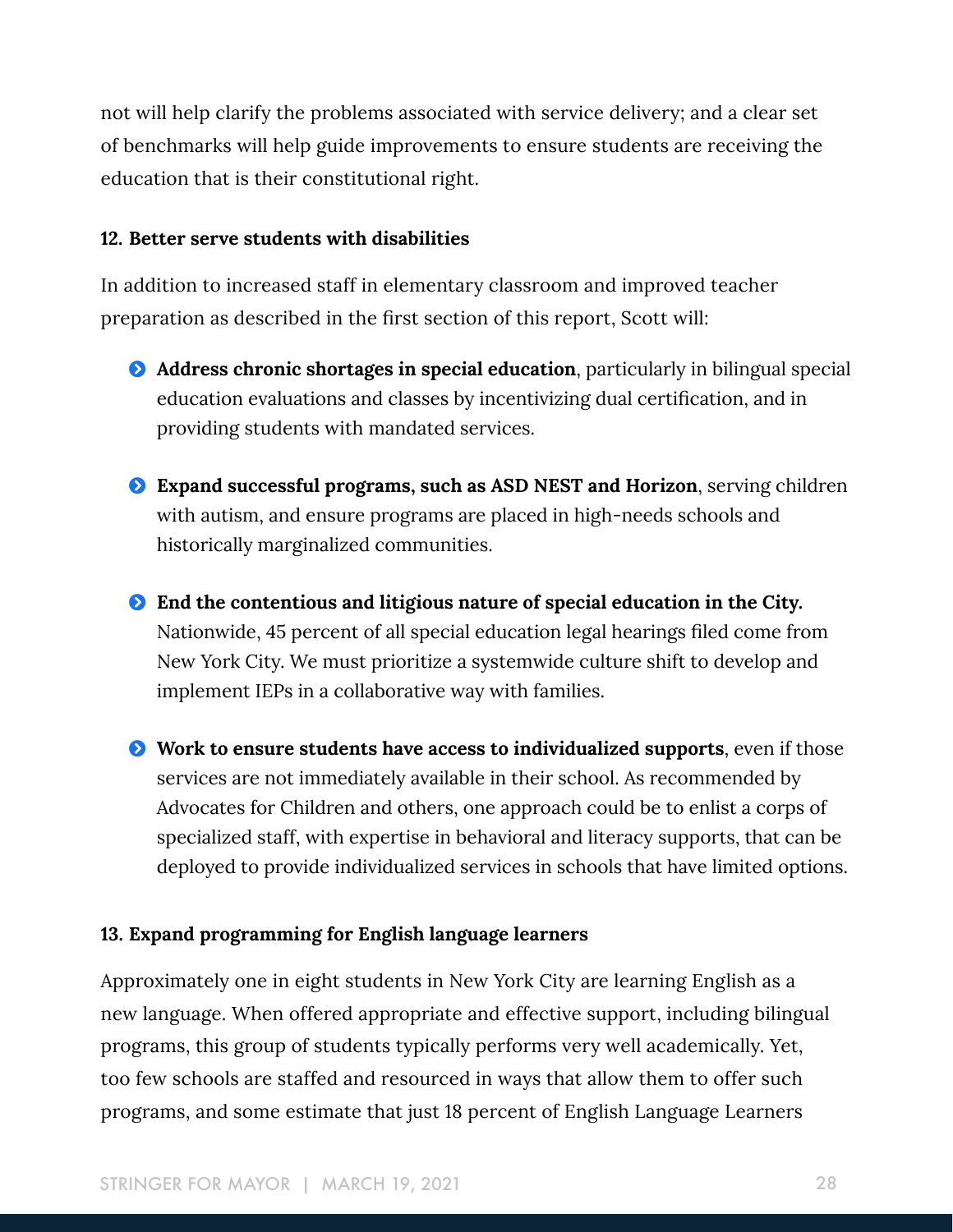(ELLs) are currently enrolled in such bilingual programs at school. As mayor, Scott would work to expand the most effective dual-language and bilingual programs in neighborhoods and schools with high populations of English language learners As discussed above, Scott has a robust proposal to create a teacher residency program to recruit and train educators to work in areas of the most significant need, including teaching English as a New Language.

Additionally, as Mayor, Scott would unlock the potential of Transfer Schools to support older, multi-lingual youth. Estimates indicate that a significant portion of out-of-school-out-of-work youth are recently arrived immigrant youth ages 14-21. These immigrant youth are especially at risk of not graduating high school because they are less likely to receive adequate language proficiency services in the time needed to meet graduation requirements. It is especially critical then, that they are quickly connected to transfer high schools with robust programming to support older immigrant youth. Some transfer schools have an exceptionally strong track record in supporting this group of students. As mayor, Scott would work to expand successful transfer school models that integrate language development along with project-based and work-based learning.

#### **14. Preserve and expand Community Schools**

As we come out of the pandemic, additional support will be needed in all schools to help ensure students have the time and resources to get back on track. Extended day programming, social-emotional and mental health interventions, and health and wellness offerings will be critical. When schools have an embedded communitybased organization within the building, they are better able to offer aligned programming and wrap-around services that support positive student outcomes. New York City's Community Schools initiative already has a proven track record and sets an important precedent.

The New York City Community Schools initiative has been a nationwide model for this approach to providing in-school supports and services. An impact [study](https://www.rand.org/pubs/research_reports/RR3245.html) by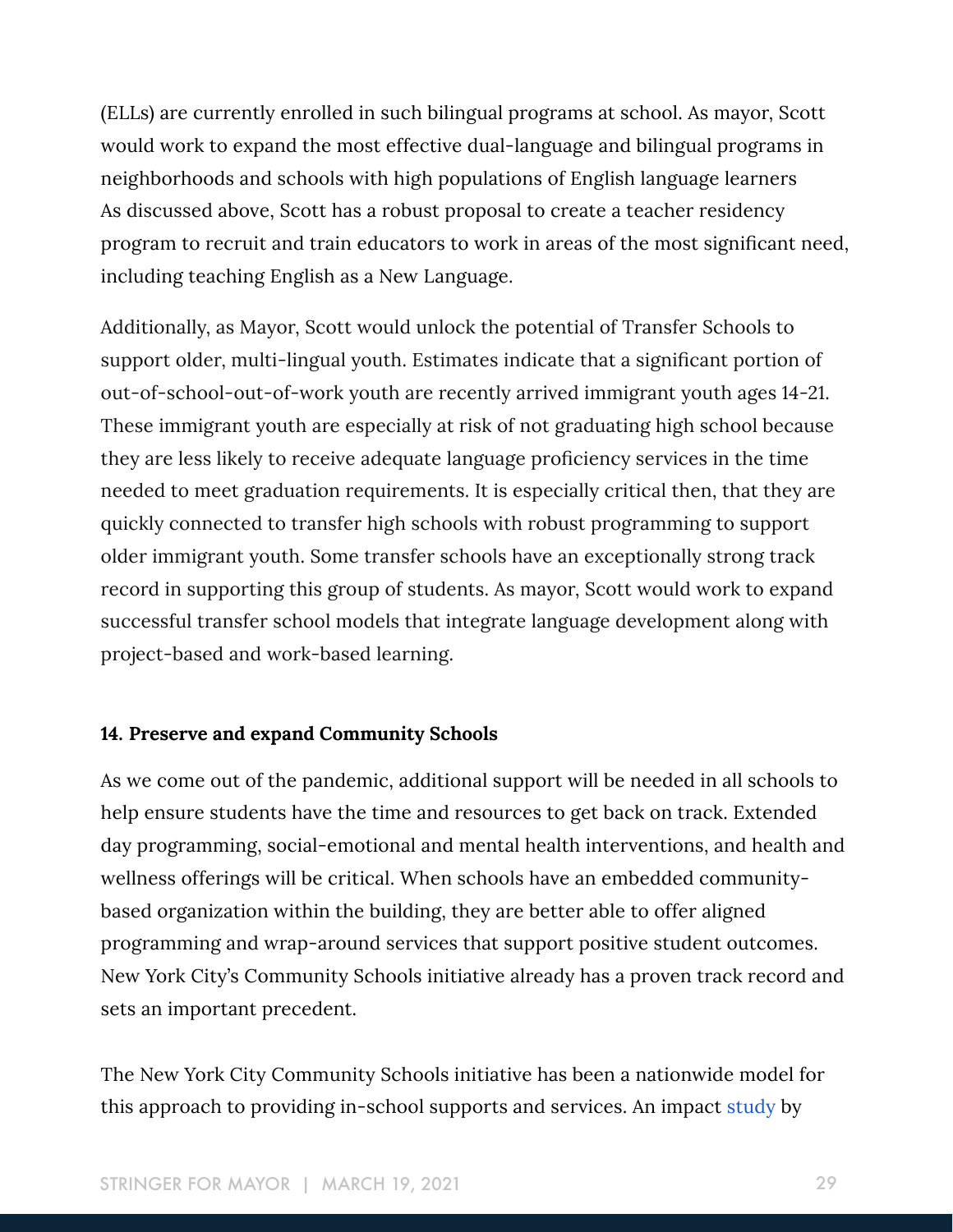RAND found that DOE Community Schools improved graduation rates, attendance, and math scores compared with similar non-Community Schools. Other [research](https://learningpolicyinstitute.org/sites/default/files/product-files/Community_Schools_Effective_REPORT.pdf) has found evidence of economic impact as well: every dollar invested in Community School school models yields as much as \$11.60 in economic benefits. In New York City, Community Schools typically have a higher concentration of students in poverty.

As mayor, Scott would ensure all current 267 Community Schools are funded to maintain their contract with a community-based organization, and would seek to expand that number through federal, state, and city revenues.

### **15. Establish interagency coordination to support students experiencing homelessness and those living in foster care**

More than 111,000 students in New York City experience homelessness throughout the school year, either living in unstable, temporary arrangements or in homeless shelters. These students comprise an astonishing 10 percent of our school system, and yet there is a disturbing lack of coordinated effort in supporting their success in school. Because of this lack of collaboration, academic outcomes for students experiencing homelessness fall far behind students who are permanently-housed. Many are rightfully concerned that student disengagement as a result of the switch to remote learning has been especially problematic for these students, who often lack reliable internet access or adequate technology to maintain connection with school.

As Comptroller, Scott has repeatedly scrutinized how the City's policies overlook the specific and numerous barriers faced by students in temporary housing. A [2018](https://comptroller.nyc.gov/newsroom/press-releases/comptroller-stringer-audit-massive-doe-breakdowns-endanger-homeless-students/)  [audit](https://comptroller.nyc.gov/newsroom/press-releases/comptroller-stringer-audit-massive-doe-breakdowns-endanger-homeless-students/) by the Comptroller found significant gaps in how the Department of Education supports regular attendance for students who live in shelters. It found that, despite established regulations to reduce chronic absenteeism, in 75 percent of the student absences sampled, there was no evidence that anyone from the Department of Education attempted outreach to families to provide follow-up or support.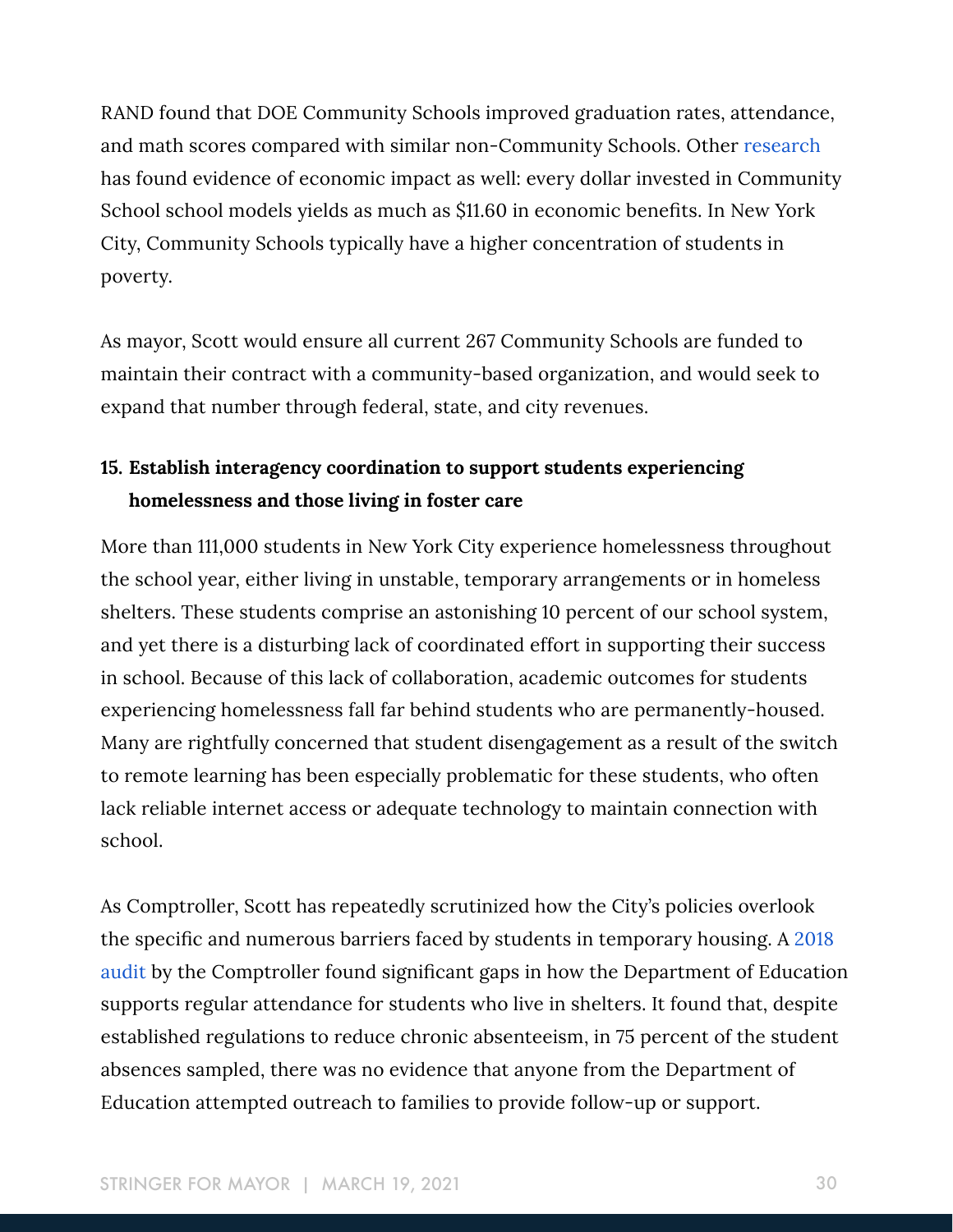To begin to address the myriad challenges these young people face in navigating their days, the City needs bold interagency collaboration and effective mediation and support in both schools and shelters. Currently, there is no one individual with proper authority to ensure support across multiple agencies is available to students. Additionally, for the more than 6,000 students in foster care, there is currently no one at DOE solely dedicated to supporting these students, among the most vulnerable and at-risk in the City.

As Mayor, Scott would continue to [advocate](https://comptroller.nyc.gov/newsroom/comptroller-stringer-and-advocates-for-children-of-new-york-executive-director-kim-sweet-op-ed-new-york-city-needs-to-help-students-in-shelters-get-the-instruction-they-need/) for the most vulnerable students and:

- Ģ **Establish an interagency position empowered to cut through bureaucratic red tape and force decision-making so that students experiencing homelessness get what they need when they need it**, and that schools and shelter providers have the mechanisms in place to ensure students are able to remain engaged and learning.
- Ģ **Ensure dedicated staff to establish best practices in supporting students in foster care**, by collecting and sharing innovative practices in schools that have been most successful serving these students and families.

# **16. Ensure every child receives high-quality arts, physical and health education, and access to athletics**

When Scott became Comptroller, he [reviewed every single school across the City](https://comptroller.nyc.gov/newsroom/stringer-report-finds-significant-disparities-in-arts-education/) and found that far too many NYC children were attending schools without sufficient arts and physical education. Yet the [research](https://www.sciencedaily.com/releases/2019/03/190312123720.htm#:~:text=A%20new%20study%20found%20a,sixth%2C%20seventh%20and%20eighth%20grade.) is clear that students who receive high-quality arts instruction perform better across their academic careers. Likewise, health and physical education promotes academic success and is critical for longterm physical health.

Yet as of 2014, nearly a third of NYC schools did not have a full-time certified arts teacher and 20% did not have any certified art teachers at all. Similarly, almost onethird of NYC schools lacked a full-time certified physical education teacher and a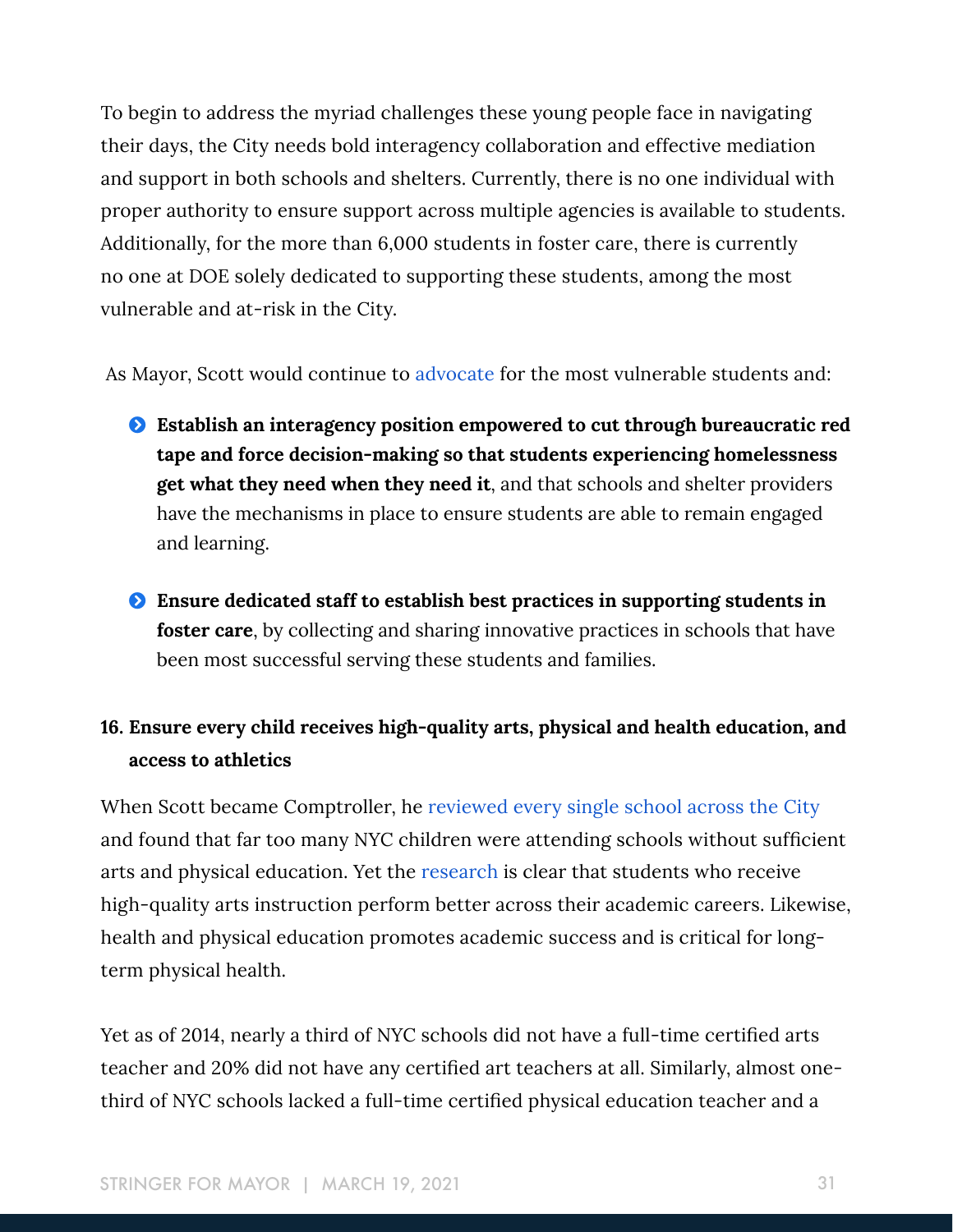dedicated space they can use for physical fitness — particularly alarming facts when over 13 percent of NYC students can be classified as obese. These gaps were largely concentrated in under-resourced schools, many of which predominantly serve students of color. These are inequalities that are not just unacceptable — they are violations of State education law.

Scott has been a longstanding champion of the fight to erase these gaps and get our children the arts and physical education they deserve, and he was instrumental in pushing the Department of Education to make an unprecedented [\\$23 million](https://www1.nyc.gov/office-of-the-mayor/news/322-14/mayor-de-blasio-comptroller-stringer-chancellor-fari-a-new-arts-programs-for#/0)  [investment](https://www1.nyc.gov/office-of-the-mayor/news/322-14/mayor-de-blasio-comptroller-stringer-chancellor-fari-a-new-arts-programs-for#/0) in arts education during the 2014-2015 school year. As Mayor, he will continue making sure that both arts and physical education are treated as the critical components of a well-rounded education that they are — not as any sort of luxury or add-on.

Scott's plan would act to correct these disparities by:

- Ģ **Creating separate budget lines for arts and physical education to ensure the specific attention these areas require**, and focus efforts to support schools that lack the basic staffing and facilities necessary and bring them up to standards.
- Ģ **Encourage schools to offer 60 minutes of physical education and/or recess** in accordance with recent [recommendations](https://pediatrics.aappublications.org/content/145/3/e20193992) by the American Academy of Pediatrics.
- Ģ **Pursuing innovative partnerships with New York's arts and cultural organizations** to provide enrichment opportunities for students, and collaborative arrangements with local organizations to leverage existing physical recreation space for schools that currently lack their own.
- $\bullet$  Bringing equity to funding for Public School Athletic League (PSAL) funding and ensure all school communities have access to citywide competitive sports programming.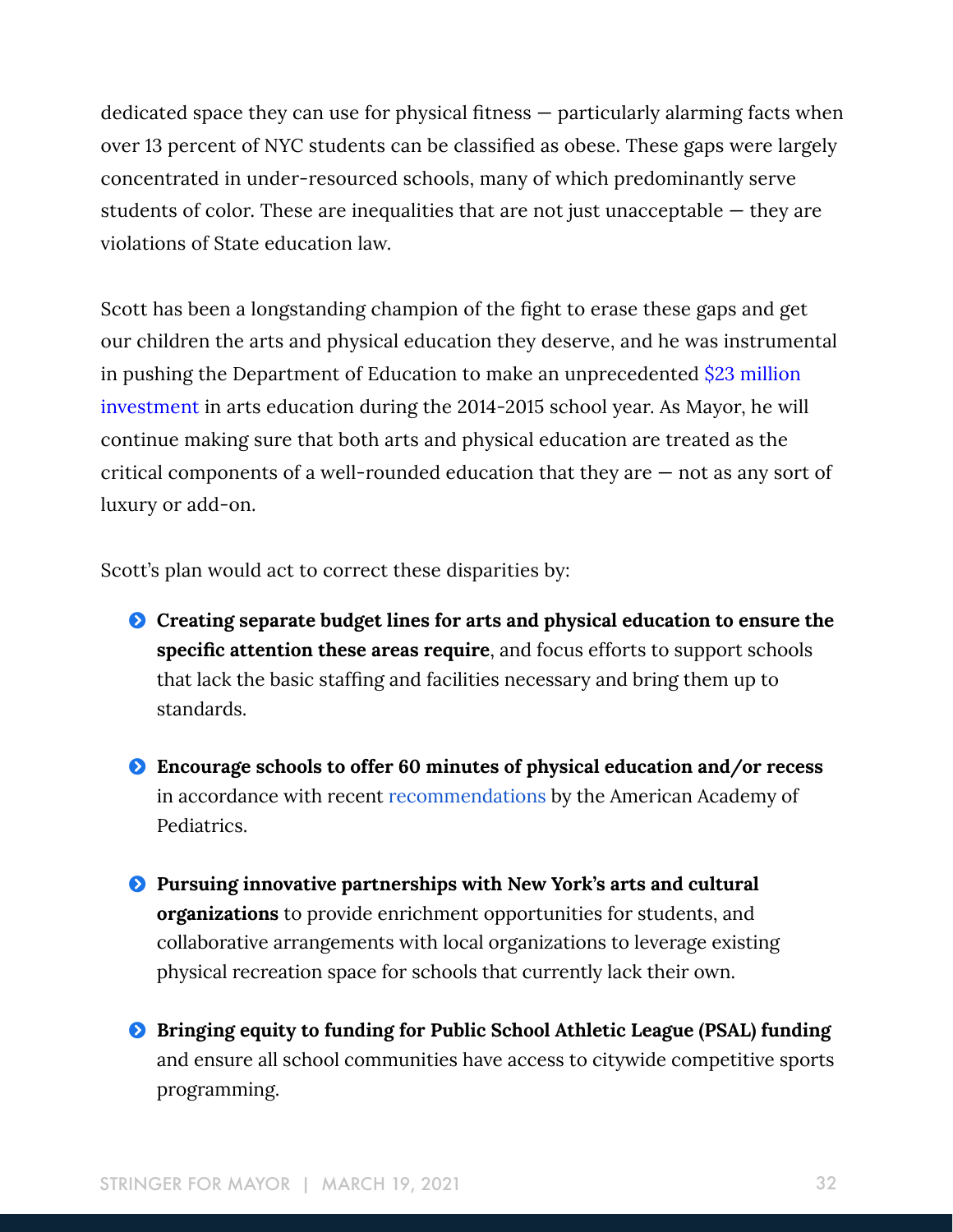Every child, in every neighborhood in the city, deserves to attend a school that can offer them a complete educational experience — arts and physical education included. Scott's proposals recognize that these essential components help our students in countless ways — setting them up for richer, healthier lives. Acting decisively to correct the current imbalance is not just about paint and dodge balls, or about the legal obligations at play. It is about ensuring that our education system lives up to the ideals of inclusivity and equity that are at its heart.

### **17. Improve digital learning and guarantee that every child has access to free, highspeed internet service at home and establish a true 1:1 device policy**

The sad truth is that New York City is a technological backwater when it comes to education. It is time for New York City to embrace the 21st century and the advantages technology can bring to the classroom. The pandemic has revealed the scope of inequitable access to technology that affects low-income families, and an educational policy that ensures each child has a device appropriate to their grade level is paramount. With federal funding in the America Rescue Plan Act dedicated to purchase technology for schools, New York City is well-positioned to provide necessary devices for all students. Access to affordable, high-speed internet must be universal.

But digital access is not just about solving a temporary problem caused by the pandemic. Our students need to be prepared with a 21st century education. We must use the experience we have had with remote learning to inform future digital educational policy. Specifically, the Department of Education should create guidance on best practices in curriculum, instruction, and assessment in the digital landscape. Remote learning may now be a regular part of schooling for years to come, and we must ensure well-developed and thoughtful implementation practices guide digital learning that is both sustainable and equitable.

We also need to reconsider our reliance on textbooks, which become quickly dated and do not deliver sufficient supports to teachers in delivering high quality lessons.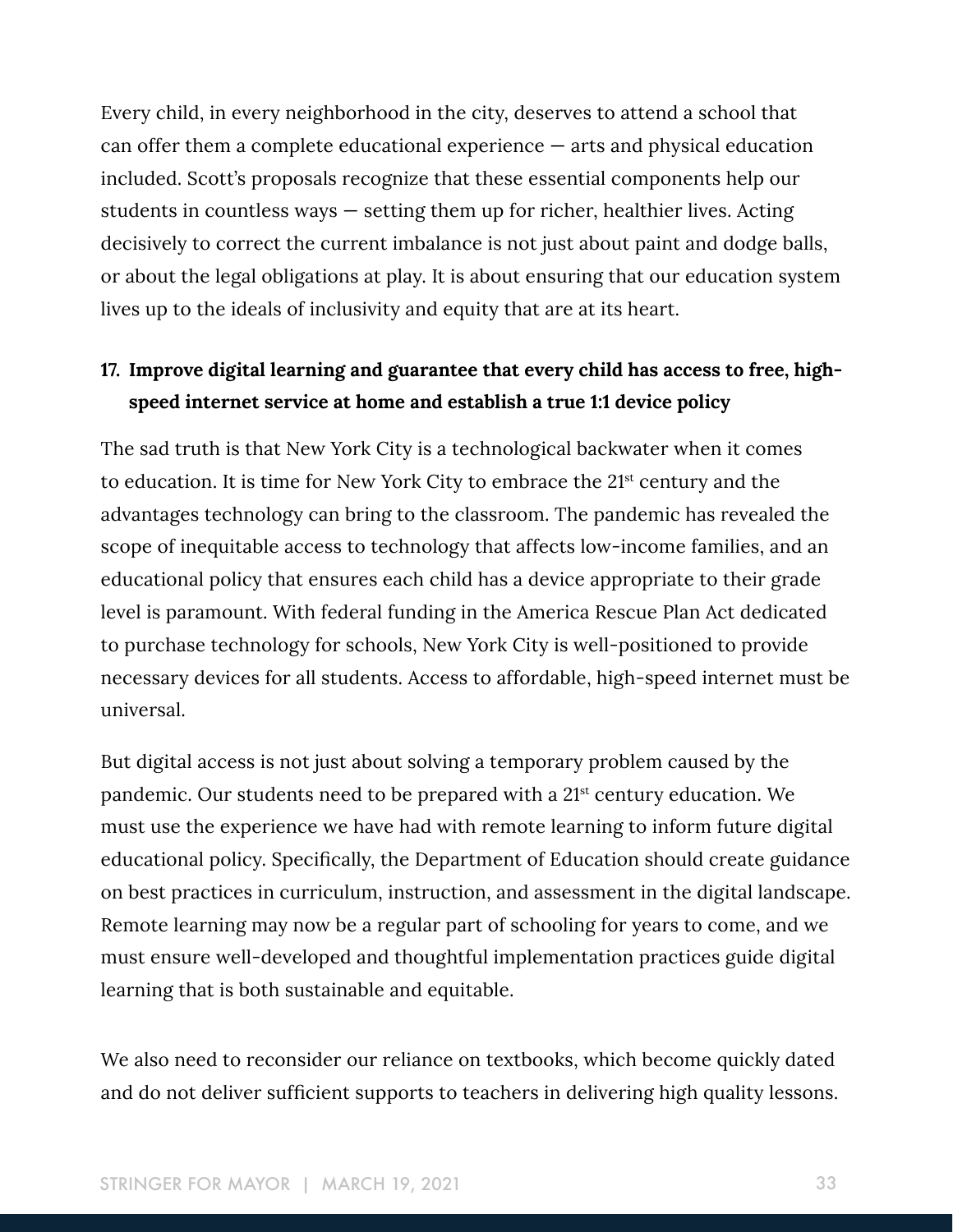It is time to shift to innovative digital learning management systems that offer professional resources and more individualized pathways for students to connect with learning content. This doesn't mean students need to abandon paper and pencils, but costly and outdated textbooks are an unnecessary waste. Furthermore, transitioning the school system to a single, centralized digital learning platform will save teachers and administrators from having to navigate a complex web of digital tools, each with their own policies regarding protection of student data.

As New York's students have been expected to learn remotely amid the pandemic, far too many of them cannot even access the education that is their constitutional right. Approximately 100,000 students lack reliable internet access across approximately 40,000 households. And while the DOE has worked to supply iPads to students who need them, distribution has been slow; three months into this school year, as many as 60,000 students were still waiting to receive the Wi-Fi-enabled device they had requested from DOE. Now, one year into the pandemic, we know that thousands of students have stopped engaging in remote lessons, and the lack of technology is clearly a key factor.

The truth is, this digital divide is not new  $-$  and unless we act, it won't go away when this pandemic is over. That is why Scott has forcefully pushed to eliminate this gap and make digital equality a reality, by leveraging the City's purchasing power to connect low-income families with affordable internet access and providing Wi-Fi enabled devices to every student.

#### Specifically, Scott would:

Ģ **Leverage the City's purchasing power and bring together all Internet Service Providers (ISPs) and carriers** to provide universal, affordable, and reliable broadband for all students. "Internet Passports" would give low-income families the ability to purchase high-speed broadband service so no students are left behind by the digital divide. Further, the City should make the most of franchise agreements with the ISPs, many of which are soon to be up for renegotiation, to incentive these companies to offer deeply discounted rates to support NYC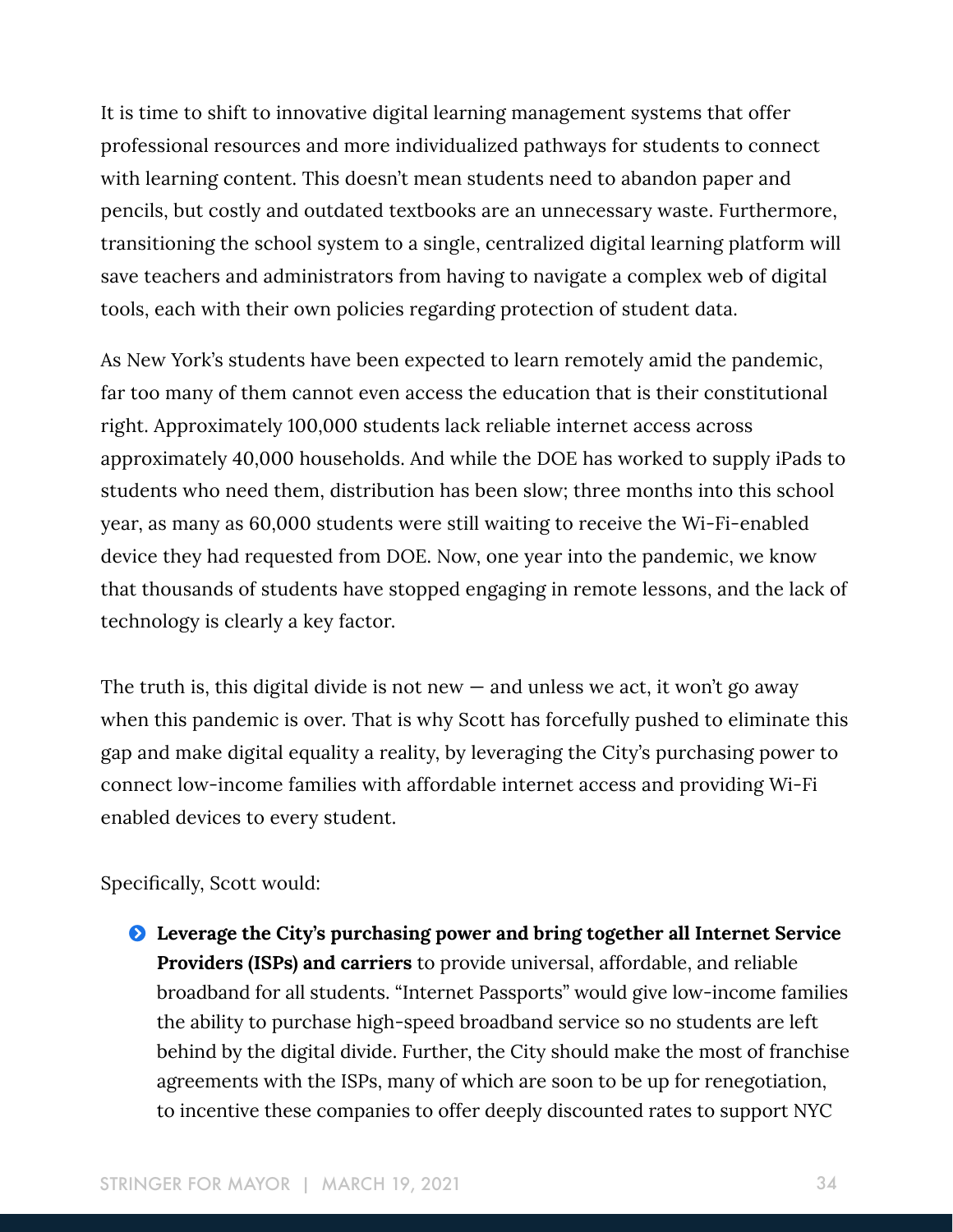school children if they want to keep doing lucrative business in New York. Scott will also take proactive steps to ensure that students in temporary housing are provided the necessary support to access the internet.

Ģ **Issue every student who needs one a device when they enroll in public school.** Different devices could be issued at major grade transition points and the type of device should vary based on a student's grade level. For example, a student entering kindergarten would be provided an iPad to use through elementary school, while a student entering middle or high school would be provided a Chromebook or other laptop with a keyboard. Such a policy should be implemented within a framework that values and cultivates both collaboration and independent learning, and ensures ongoing professional development to address teachers' technological skill and ability to integrate technology into the curriculum.

Ģ **Make sure students and families have digital and technical support to use devices effectively.** Providing devices to the students along with an accessible, responsive, culturally competent "Help Desk" that speaks the languages of our city is a necessity for ongoing support.

Our schools' use of technology and digital learning is not going to subside after the pandemic; it is only going to grow. But through urgent, decisive action, we can make sure that the digital divide that currently shuts out far too many of our students is closed. When our children are unable even to access the learning and support they receive from our schools each day, the opportunity gap gets wider and wider. Putting an end to that must be a top priority — not only as we continue to navigate the pandemic, but beyond.

#### **18. Establish free "high dosage tutoring" through a NYC Tutoring Corps**

For students who have fallen significantly behind, especially older students who may be at risk of not graduating, intensive skill-based instruction will be necessary for their academic recovery. Most students in New York City would benefit from regular tutoring to support mastery of subject skills. This is why millions of middle-class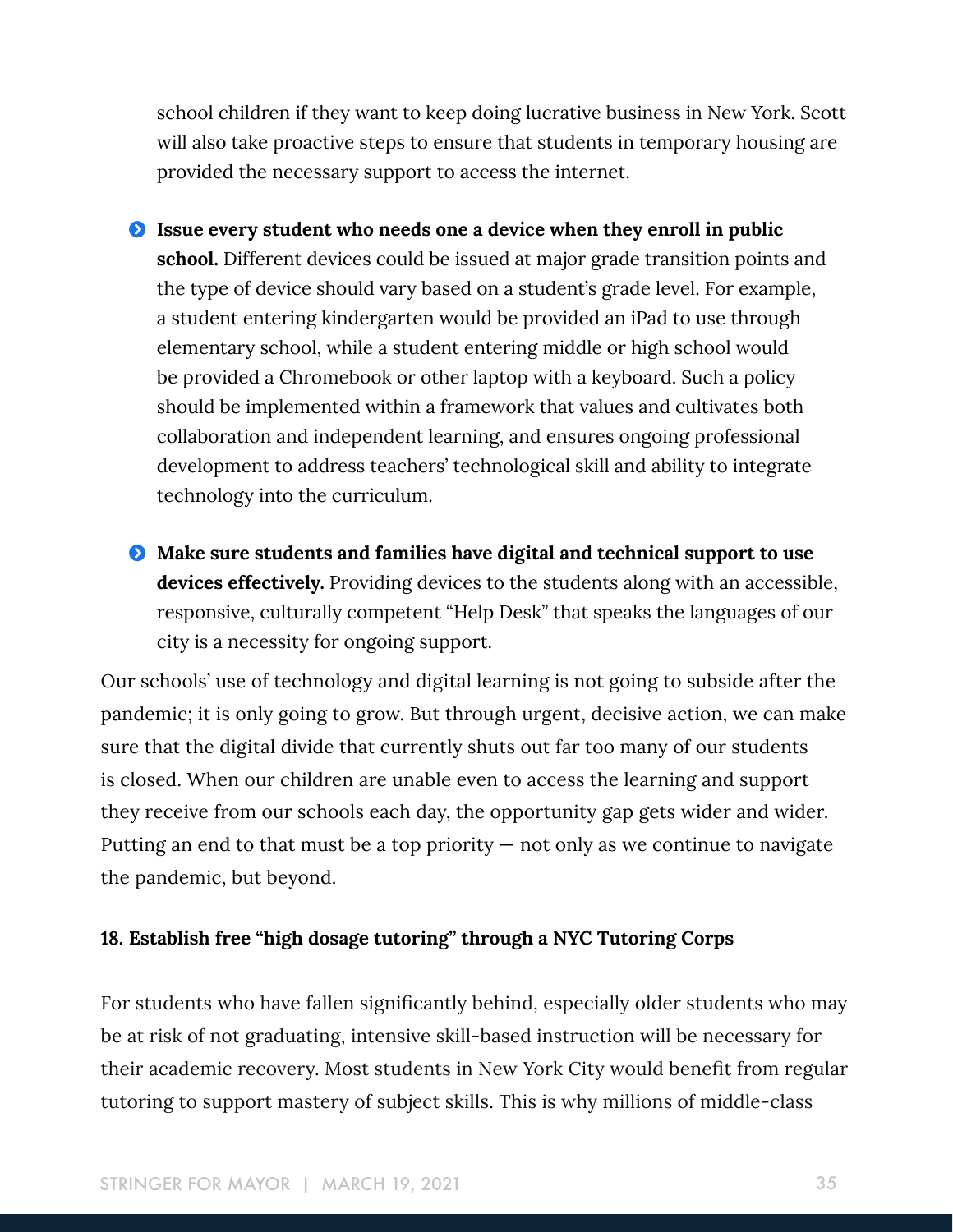families engage private tutors to support their children — because it works. But for families without the financial resources to hire a private tutor to help students stay afloat academically, there needs to be an effective in-school intervention that can prepare them to graduate high school on time, and be ready for college and career.

One promising academic intervention is "high dosage" tutoring — an intensive form of one-on-one or small group instruction — that has been [shown](https://edworkingpapers.com/sites/default/files/ai20-267.pdf) to contribute to significant learning gains; additionally, it can be administered either in person, or remotely, as needed. [Best practices recommend](https://annenberg.brown.edu/sites/default/files/EdResearch_for_Recovery_Design_Principles_1.pdf) that volunteer tutors commit to a full year of service in exchange for a modest stipend. With the federal funds in the American Rescue Plan Act allocated for evidence-based interventions to address learning loss and additional funding for the AmeriCorps service program, stipends for tutors could largely be covered through these sources. Tutors must receive intensive training before beginning to work with students, with periodic observations and feedback throughout the year of service. Each tutor is paired with a small cohort of students, with whom they meet regularly. Evidence suggests that for best results tutoring is built into the school day, as a regular class period, and aligned with classroom lessons.

The beauty of this intervention is that it does not depend on recruiting fully licensed teachers. Instead, tutors would need to be knowledgeable in course content, believe in the potential of every student, and be skilled at explaining concepts, but do not require a full teaching credential. Tutors who are enthusiastic and committed for a full year of service have been shown to be the key in making the intervention successful.

To build out a full-fledged NYC Tutoring Corps, the City will need to recruit a team of mostly college students, recent college graduates and retirees who are willing to commit to a full year of service in New York City public schools. However, all models should be considered. [Recent research s](https://www.edworkingpapers.com/sites/default/files/ai20-335.pdf)uggests that to quickly scale an effective tutoring model to respond to COVID-related learning disparities in all grades, high school students could tutor elementary students for course credit; college-students could tutor middle school students using federal work-study funds; and college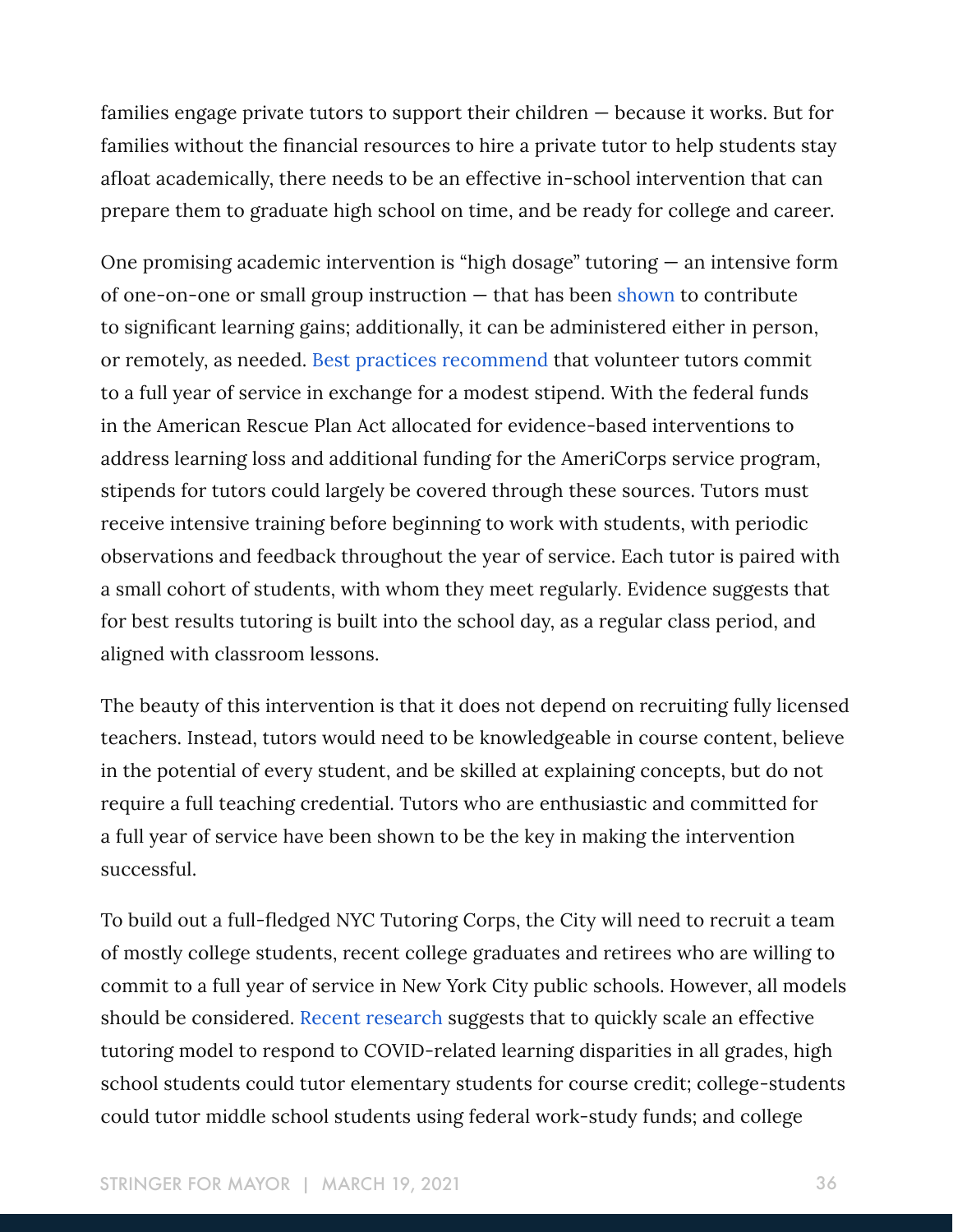graduates could tutor high school students using federal AmeriCorps funding. In any scenario, however, experts emphatically agree that students work with the same tutor over time, and during an extended day in some form, and should supplement rather than supplant learning. The City should partner with institutions of higher education, including CUNY, to prepare a training program for tutors. Schools will need an additional staff member to coordinate the work of tutors and to ensure they are provided regular observation and feedback, and to navigate conflicts that may arise.

# **Part VI**

# **Dramatically expand afterschool, youth employment, and paid internship opportunities**

After a year when public school students have largely been tethered to a digital device to learn necessary skills and content and the lines between school and home are blurred, it is abundantly clear that the hours between 3 p.m. and 6 p.m. are just as vital for student learning and development as the traditional school day. These hours after the school day provide time for much-needed physical activity, developing social and emotional skills by connecting with friends and peers, and opportunities to engage in culturally responsive learning in new ways that both build upon and reinforce concepts introduced in the classroom. Many working caregivers need to know their children are occupied and safe until the end of the work day. Unquestionably, the afterschool hours are learning hours, and as students begin to resume in-person classes, it will be increasingly important to ensure all students have the opportunity to participate in high quality afterschool programming. While New York City has made real strides in recent years in expanding afterschool opportunities, there are still far too many families who are unable to secure affordable high quality after-school opportunities for their children. Demand for afterschool is high in New York, with some [estimating](http://www.afterschoolalliance.org/policyStateFacts.cfm?state=NY) that just one in five families are able to secure afterschool programming. Even in schools that do offer free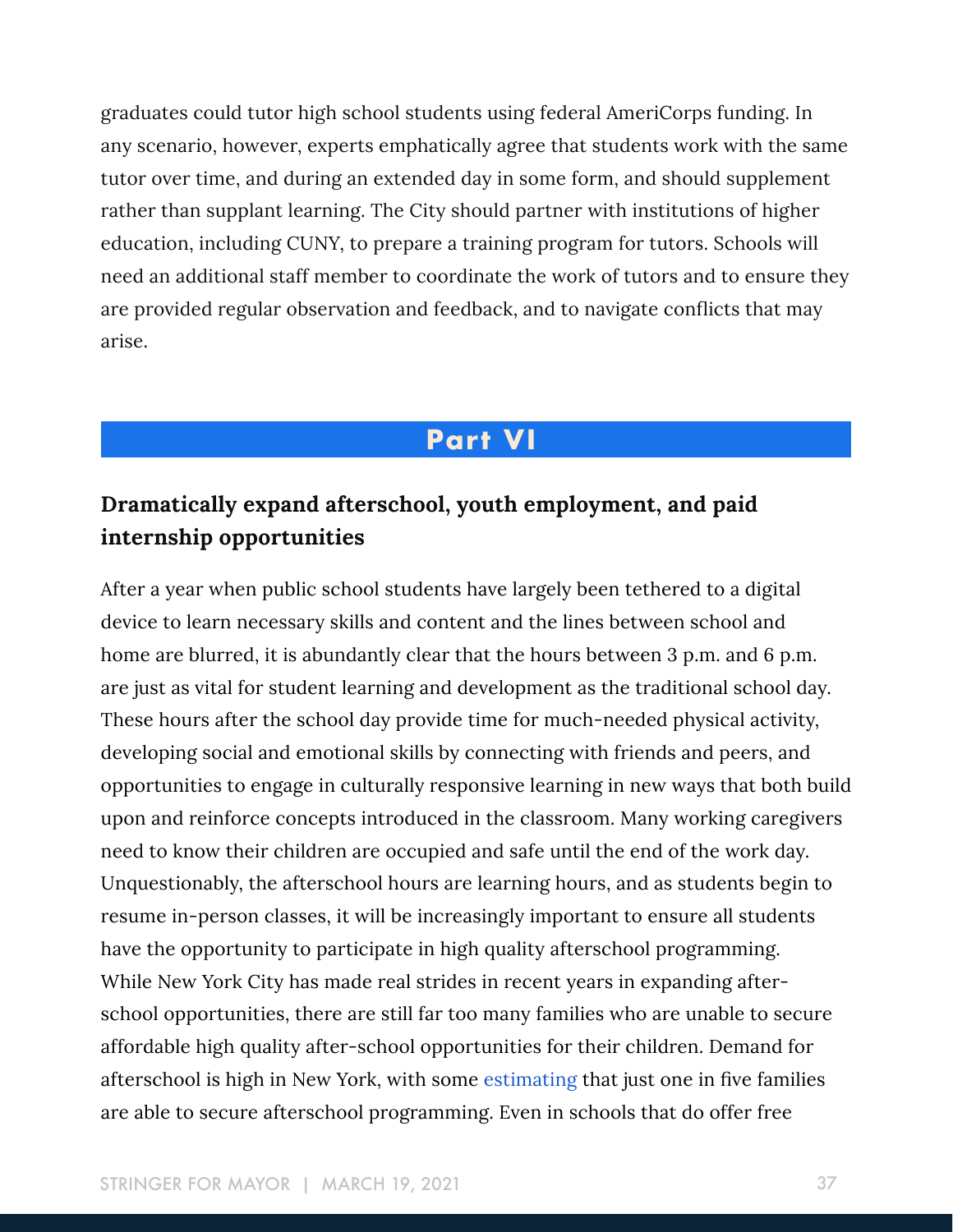afterschool, there are often only enough seats for a small portion of the student body to participate and spots are first-come, first-serve. We should no longer tolerate that just one in five students can have the afterschool they need — this is not real access if there isn't a seat for every child who wants or needs one.

# **19. Provide universal free, high-quality afterschool programming in every K-8 school**

As a father of two young boys, Scott strongly believes that rich afterschool opportunities are an intrinsic part of learning. Part of the long-term strategy for recovering from COVID must include a bold investment in afterschool programs. To start, Scott will:

#### **Provide universal access to free afterschool programming for all students**

**K-8.** Building on a model of expanded learning that provides recreation tied to academic enrichment, the goal would be to provide free or affordable afterschool programming to all students. As more children participate, schools will have increased opportunities to extend learning experiences for students.

**Deepen ties with Community-Based Organizations**: In order to broaden opportunities, the City's rich network of community based organizations are critical partners. Yet after the past year of unstable and insecure funding, many CBOs have been unable to retain a steady workforce. Even before the pandemic, CBO providers that offer year-round programs and summer learning opportunities did not have secure funding until July 1 when the City's budget is finalized. For these providers, having a summer component baked into their afterschool contracts would help them plan for more seamless programming for participants. Many of those employed in the afterschool workforce are among the City's most economically fragile, yet bring great perspective and enthusiasm to the children and youth they work with. Providing a micro-credentialing program through CUNY can help build the skills of these workers. Additionally, ensuring a well-trained workforce will be a valuable way to assure high quality in afterschool programs, as well as a rich alignment to the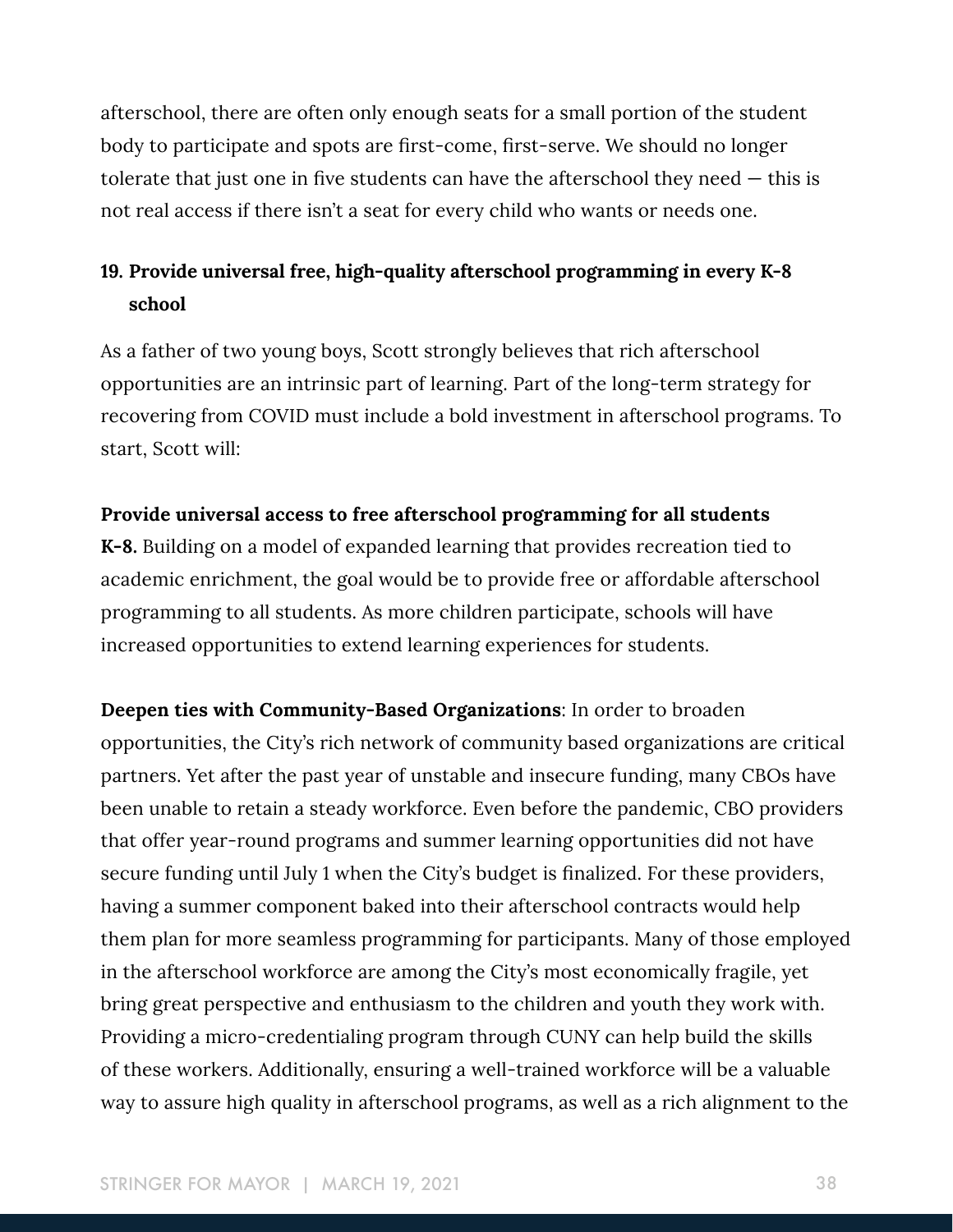learning standards being taught during the traditional school day.

## **20.Increase career exploration, paid internships, and youth employment opportunities for all high school students**

For high school students, schools are ideally positioned to provide a connection between what is learned in the classroom, and the workforce opportunities that will be available to them after they graduate. Yet too often, our education system takes a one-size fits all approach that relies on classroom instruction and assessment, but undervalues applied learning opportunities where students can be credited for their learning in the world of work, including internships, apprenticeships, or other experiences that directly connect students to workplace experience. The City needs a truly inclusive youth development strategy that is framed around cultivating youth talent. This will require a seamless combination of strong education and workforce policies that result in students being empowered to make informed decisions about pivotal education experiences that will prepare them for family-sustaining careers.

Graduation from high school is no longer enough. Yet too few students are offered the tools and resources to learn about opportunities that await them after high school, or how to reach those goals. When young people have the opportunity to engage in their interests, independently of parents and teachers, they develop confidence, as well as an improved sense of their own skills and talents and greater agency in planning for their futures. That means giving students hands-on, real world experiences that connect their academic learning to credited, paid work; to allow them to explore and develop their skills and interests, networks and social capital; and make informed post secondary choices. It also means schools need staffing and assessment regimes to provide this support, and are encouraged to use Regents exams alternatives, including those already allowed by NY State Education Dept (such as the CDOS). Work-based learning opportunities, especially when connected to students' school experience, are an important way to both expose students to career pathways aligned with their interests and to expose employers to local talent.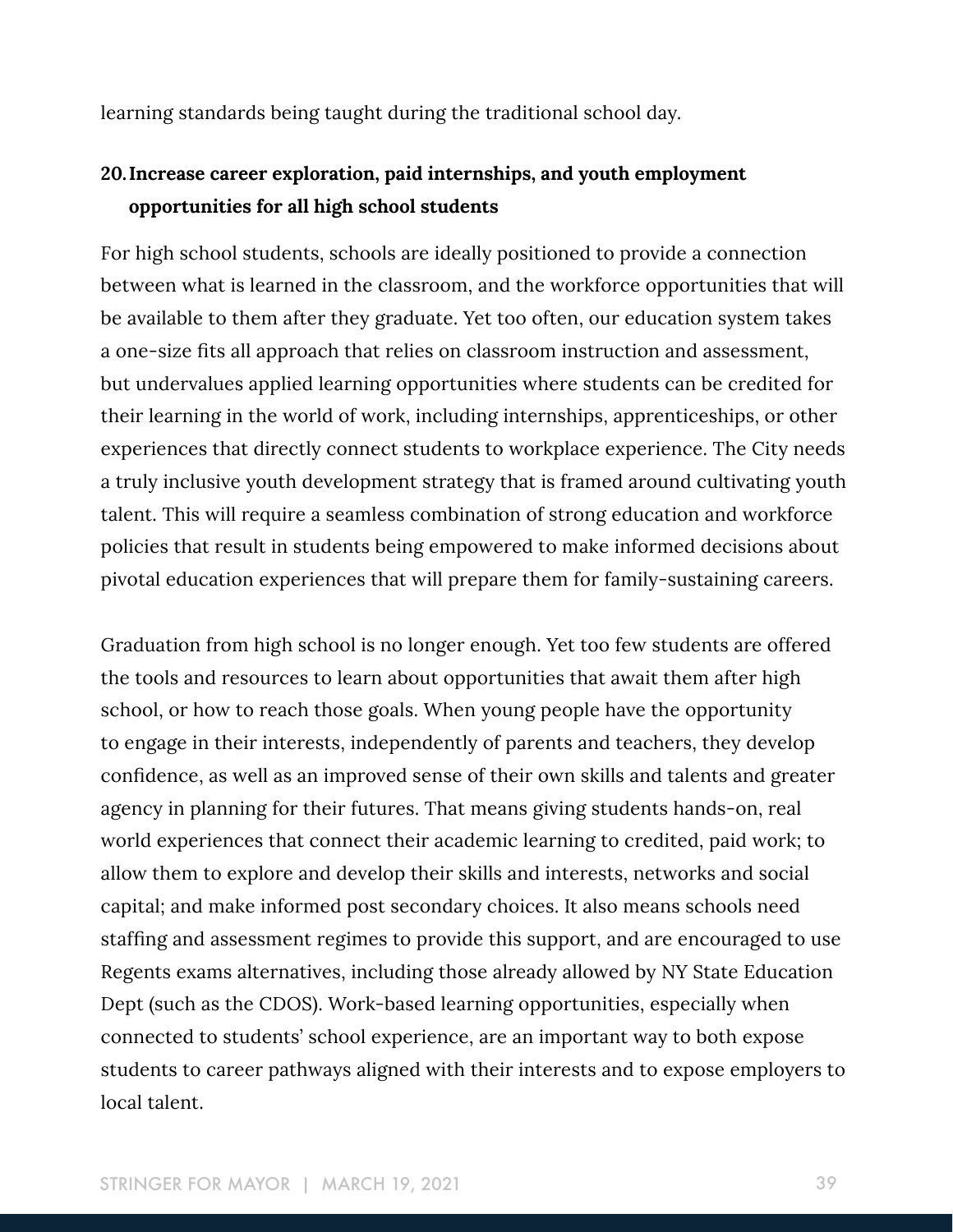To create strong work-based learning opportunities for students, there must be a shift in how high schools are supported in creating these experiences for students. This must include shifting the focus of high school accountability measures towards how well students are supported in creating an informed post-secondary plan. Some of the tools to make this shift are already available in the NYC Career Readiness Framework and high schools should be coached through the components of this framework and supported in increasing work-based learning offerings. With this goal, all high schools must be equipped to:

- Ģ **Expand student work-based learning experiences, by creating** more schoolconnected youth apprenticeships, internships, or credit-bearing work experiences that meet standards for rigor.
	- » **Pilot universal paid internships for high school students.** As [recommended](https://www.heretohere.org/wp-content/uploads/2020/01/One-Step-Closer_H2H-Winter-2020_Online.pdf) by Here to Here, a pilot initiative of work-based learning for all high school students in 40 schools would cost approximately \$14 million annually, and would provide a valuable benchmark for this promising model.
- Ģ **Align staffing and professional development to support work-based learning programming.** High schools should have dedicated staff to coordinate and develop internship opportunities, help connect experiences to classroom instruction, and ensure quality of career development programming.
- Ģ **Implement informed postsecondary choice as the key performance metric for school.** High schools should be encouraged to shift away from five required Regents exams to two (Math, ELA), and substituting work-based learning activities and assessments for high stakes tests.
- **O** Offer universal school-connected SYEP. Every high school student should have the option of a paid summer job that connects to their skills and interests and is aligned to developmental milestones. For example, in grades 9-10, students might participate in job shadowing or informational interviews; by 11th grade, students are prepared to participate in a work-based learning opportunity.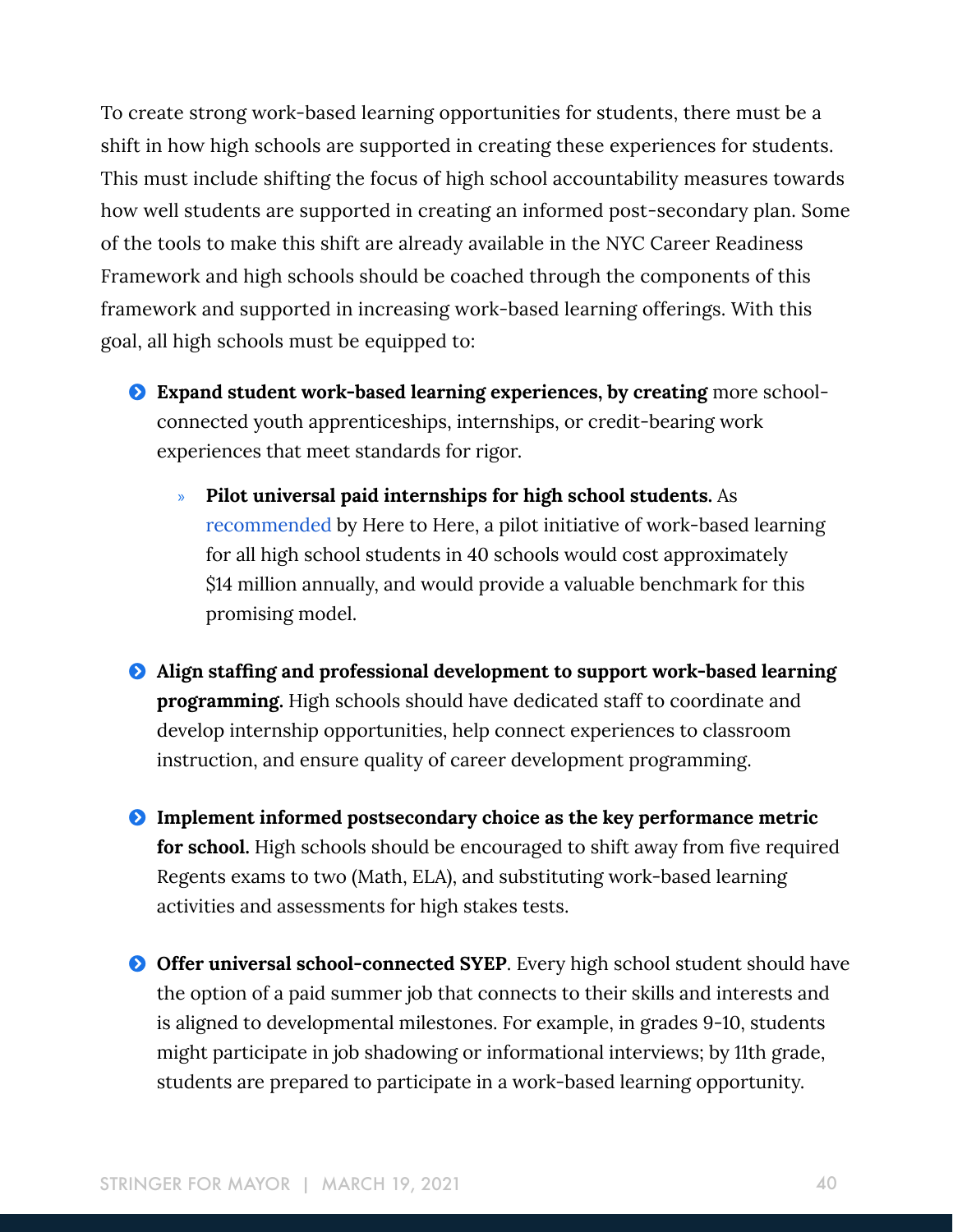# **21. Dramatically increase our investment in Career and Technical Education (CTE), early-college programs, and College Now in our DOE schools**

As Mayor, Scott will invest in Career and Technical Education and ensure that these schools and programs meet rigorous standards for industry-aligned curriculum, teacher certification, work-based learning, and job-placement. A focus on IT, STEM, healthcare, and other high-paying fields is essential.

Building on the success of K-14 models like P-tech, Scott will quadruple the number of early-college programs, which provide students with an associate degree upon graduation and work closely with an employer partner. Early college programs whether CTE or otherwise—represent a promising partnership between CUNY and the DOE and a proven model for boosting high school graduation and college attendance. Over the next four years, they should be expanded to 34 schools, with at least one early college high school in each of New York City's 32 community school districts.

In conjunction with these efforts, under Scott, DOE and CUNY will work together to expand College Now, which allows over 20,000 students to take college credit courses while still enrolled in high school. Given CUNY's impressive investment in online education in recent years, massively scaling this program is viable. DOE and CUNY should aim to target 75,000 high school students by 2025, so that 75% of incoming freshmen will already have some college credit upon entering.

#### **22. Build STEM learning labs in each community school district**

High quality STEM (Science, Technology, Engineering and Mathematics) programming exposes young people to engaging, hands-on learning that deepens creative problem solving skills, collaboration, and confidence in their own technical abilities. Too often, students aren't made aware of the opportunities and careers STEM education can lead to. This is often caused by aging infrastructure in so many schools that limit students' access to the educational materials that are fundamental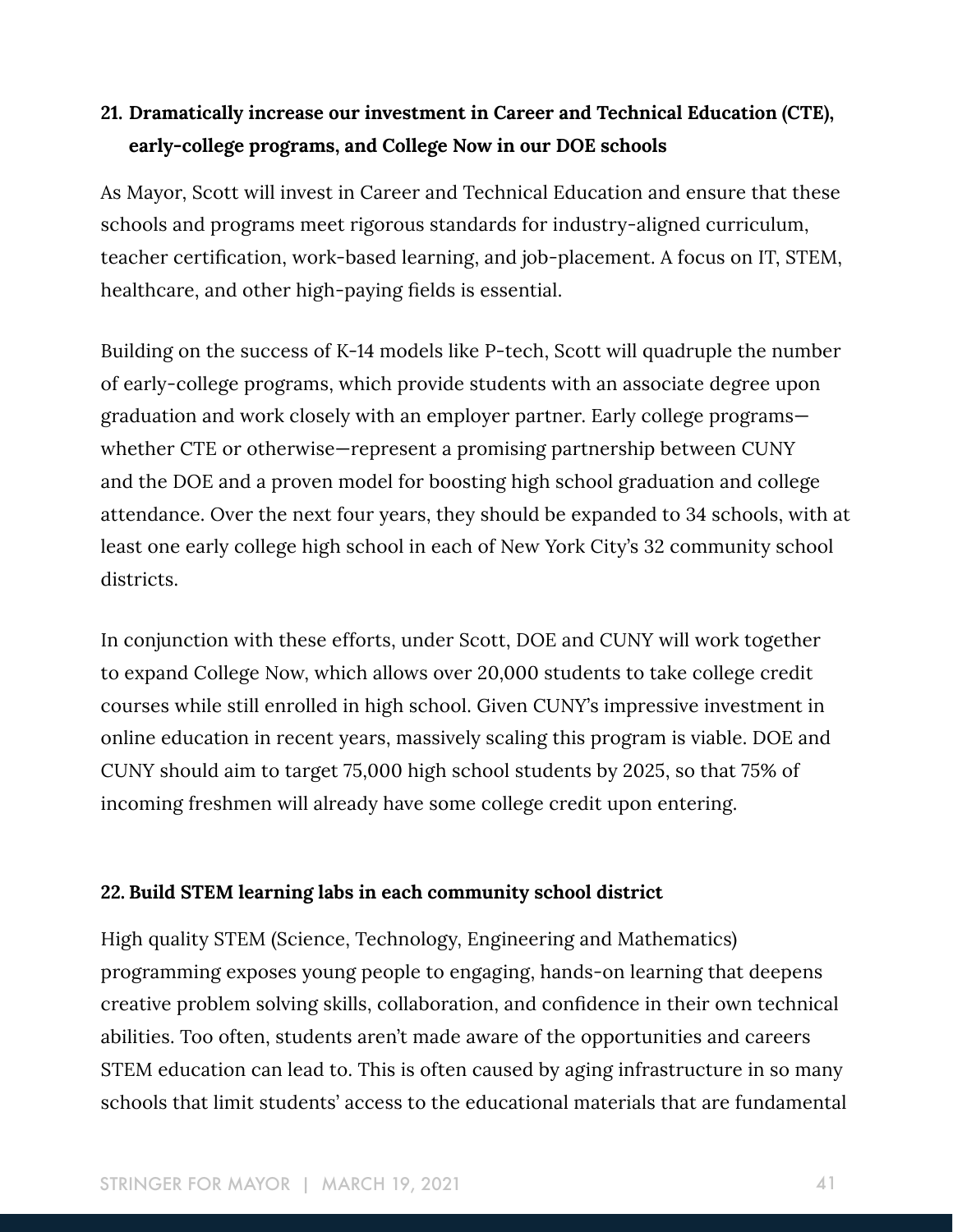to high quality STEM learning. As mayor, Scott would prioritize a modern educational infrastructure that provides access to the technology and opportunities to discover and apply STEM learning. The key to this will be to establish a network of STEM hubs or learning labs in each community school district that are outfitted with cutting edge equipment and knowledgeable personnel to aid in learning. Building on the success of learning centers like the [Brooklyn STEAM Center](https://www.brooklynsteamcenter.org/) and [NYC First](https://www.nycfirst.org/stemcenters)  [STEM Centers](https://www.nycfirst.org/stemcenters) in Roosevelt Island and Washington Heights, these hubs can provide tailored programming to meet each district's specific needs such as student access to credit-bearing courses, internships, high quality afterschool, or teacher access to professional development in computer science and technology fields.

Public libraries, as centralized resources for learning in every community, would provide an ideal partner for expanding STEM learning throughout the City. By directing resources for capital investments and equipment like 3D printers, laser cutters, and other tools for a well-equipped maker space, public libraries can be leveraged to bring the vision for STEM learning labs to scale citywide. These spaces could offer a range of programming and workshops, from computer science to robotics to mechanical engineering to digital fabrication.

# **Part VII**

# **Create pathways to careers by making CUNY community colleges free, and support efforts to make all CUNY senior colleges free as well**

COVID-19 has devastated our economy, displacing hundreds of thousands of New Yorkers from their jobs. Education and the opportunities it can provide must be part of the solution as we turn the corner on the pandemic. To do so, Scott is proposing tuition-free access to all CUNY community colleges and expanding access to ASAP — which have a proven track record of providing the degrees, certificates, and licenses that workers need to move up the ladder and close the opportunity gap. He also supports efforts at the state level to make CUNY senior colleges free for all.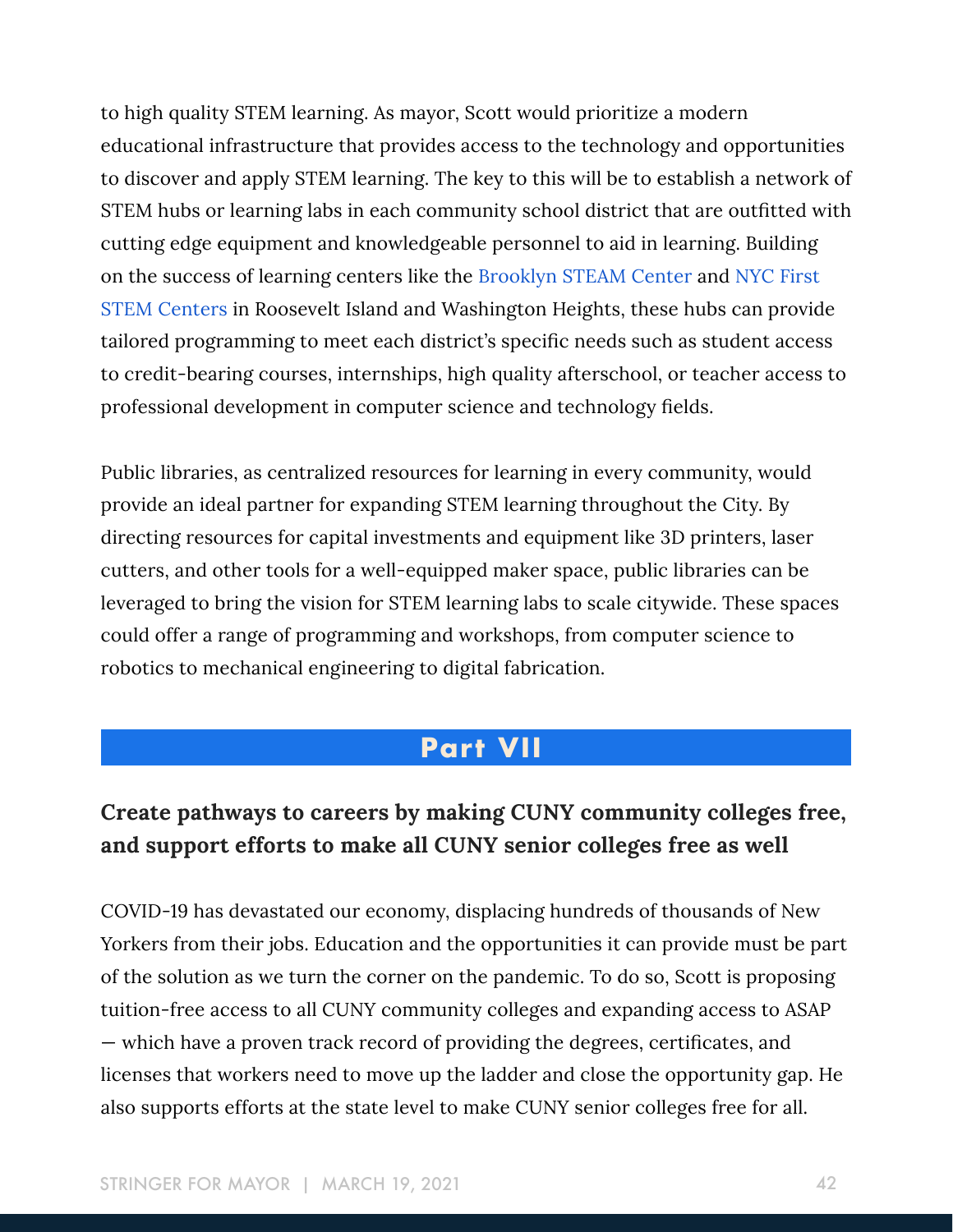Scott knows that as New York recovers and rebuilds, bold action is required to make sure that we correct imbalances and avoid going back to the old ways of operating. We can take ambitious steps to rebuild an economy that reflects our city's commitment to lighting the path forward, not only for the hard-working middle class, but for those fighting to get there. Scott also strongly believes that New York City's Green New Deal provides a model for greening infrastructure while also training a workforce for green job opportunities and creating a more inclusive economy. To do so, Scott is proposing tuition-free community college at our world-class City University of New York (CUNY) campuses, and a diverse array of workforce development initiatives to break down barriers to success and create powerful pathways of economic mobility for adults of all ages.

Scott's proposals to build a more inclusive post-pandemic economy are:

# **23. Make CUNY community colleges free for all and revamp workforce development programs to build back a more equitable and inclusive economy**

The City University of New York is the most powerful engine of economic mobility in the five boroughs and perhaps the entire country. Educating and training over 180,000 New Yorkers each year across its 25 campuses, its scope and track record is unrivalled. From high school graduates to displaced workers, part-time learners to disconnected youth, first-generation students to mid-career learners, no other institution has the ability to reach and uplift a broader range of New Yorkers. For generations of New Yorkers, the promise of a free CUNY tuition was part of the City's covenant with its young people. The fiscal crisis of 1976 ended that access, but at a time of severe displacement, and with wages all but stagnant, it is time to reclaim that promise.

Working with State partners, Scott will introduce a true, K-14 education model that firmly recognizes the fundamental importance of higher education in today's economy, making CUNY community colleges free for all local students. He will also eliminate non-tuition barriers, providing ASAP support to all full-time students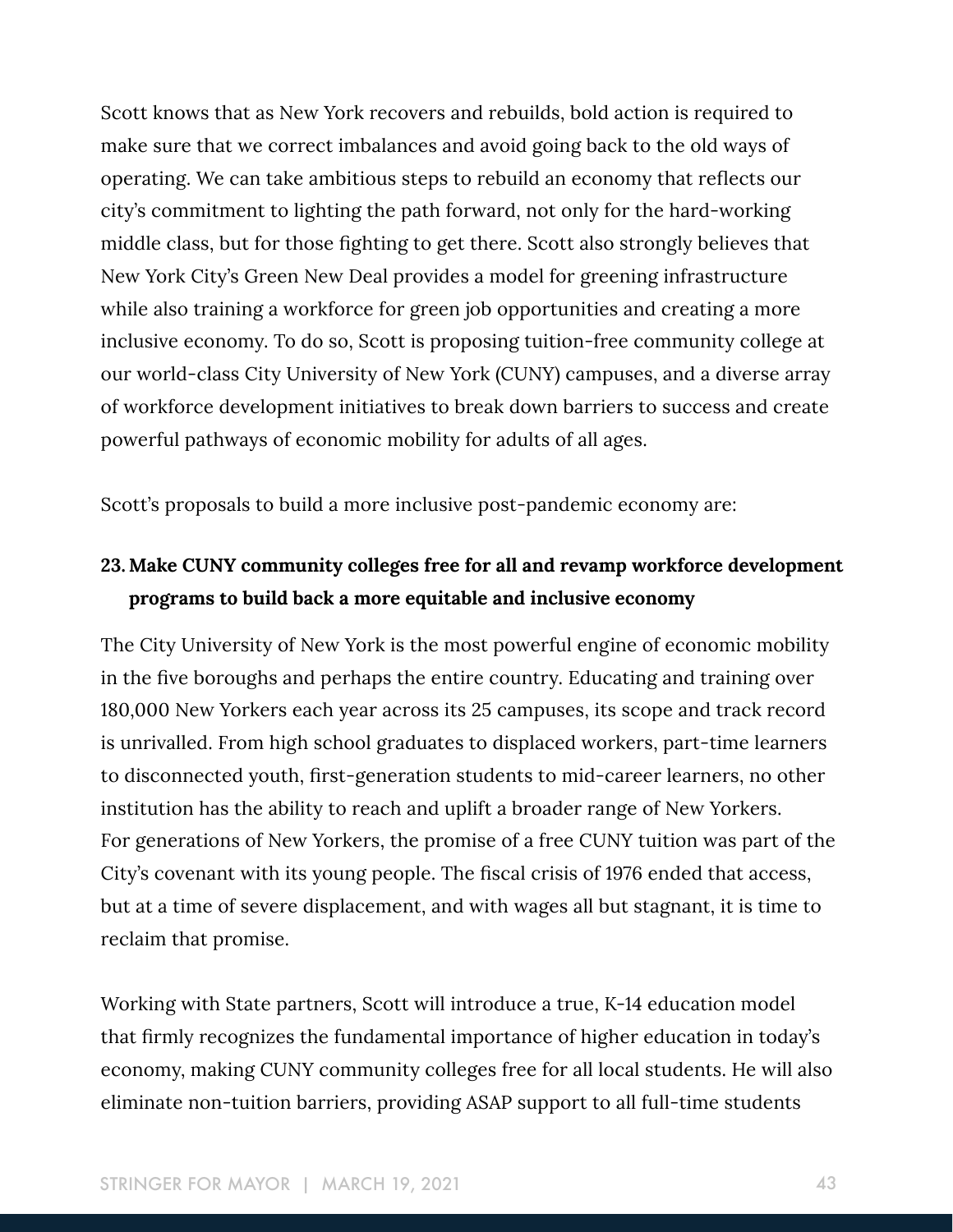enrolled in two-year associate degree programs at CUNY colleges— with financial assistance for books and transportation as well as structured academic supports like tutoring and personalized academic advisory. CUNY's ASAP [has been found](https://www.mdrc.org/publication/power-fully-supporting-community-college-students) to nearly double graduation rates among participants.

# **24. Offer paid internships for all CUNY graduating seniors to help them bridge the gap between college and career**

For a CUNY student approaching their final years of school, a paid internship is more than a paycheck. It is an opportunity to pursue their field of interest, to obtain critical experience, to develop a pathway to a career, and to gain access and connections that are not always available to the BIPOC, immigrant, and low-income students who make up the vast majority of CUNY enrollment.

In 2019, however, just 21 percent of CUNY students participated in an internship and only 12 percent were in a paid internship<sup>4</sup>. This put CUNY students at a severe disadvantage in the job market where building relationships is key. Moreover, with many of the summer and post-college employment opportunities in retail, accommodations, and food services disappearing, true career-path employment has never been more important.

Moving forward, the City should work with private sector employers and continue to extend a portion of SYEP funding to CUNY students who have selected a major, are on a career track, and are eager to get a foot in the door. This funding should come with no strings attached, allowing CUNY students to pursue the typical eight week, full-time internship, rather than a part-time, six week program designed for high school students.

Meanwhile, CUNY must build out its campus Career Engagement and Development Centers and upgrade its online tools to help students find paid work that aligns with their course work. Together, job counselors, City staff, and private employers can build a universal, guaranteed paid internship program for all CUNY students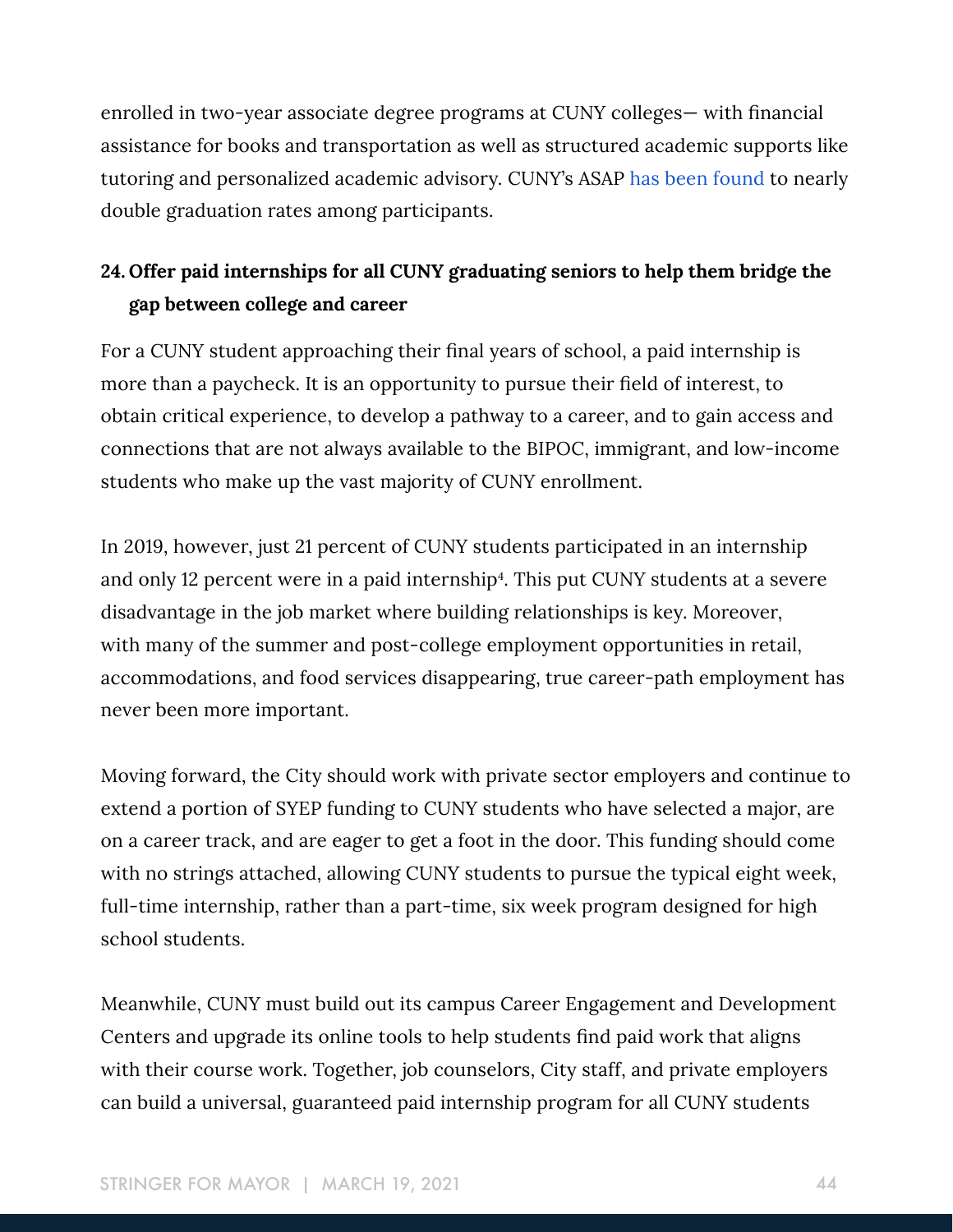entering their final year of study, doubling down on CUNY's extraordinary record as an engine for economic mobility.

# **25. Strengthen partnerships with private industry to upskill New Yorkers, improve career pathways, and expand apprenticeship opportunities**

As Mayor, Scott will work closely with business leaders to develop new job training programs and scale up existing ones; establish paid-internship and work-based learning programs; help CUNY and workforce development organizations keep their curriculums up-to-date; and develop new certificate programs in conjunction with CUNY's Workforce Innovation Lab.

Meanwhile, the City will expand and restructure its modest Apprenticeship NYC program, building a public-private partnership to introduce more Registered Apprenticeship and Pre-Apprenticeship programs in healthcare, finance, logistics, design, early education, cyber-security, green infrastructure, and software development. These programs should be focused on diversifying those fields and increasing economic mobility for those without a college degree. For example, Scott will continue to work with the CUNY Building Performance lab to place STEM students in opportunities where they can help create a greener City. Scott's plan will result in both private and public sector green jobs, and he will ensure that DCAS is a partner in building a strong green jobs workforce.

# **26. Expand bridge programs that help connect language education to job training and opportunities**

For many New Yorkers who are looking to improve their employment prospects, job training is not enough. More than two million adults in New York City lack basic literacy skills, English language proficiency, or a high school diploma. To better support the capacity and potential of these New Yorkers to thrive in living wage jobs, the City needs to address their post-Secondary training needs alongside English language proficiency and literacy.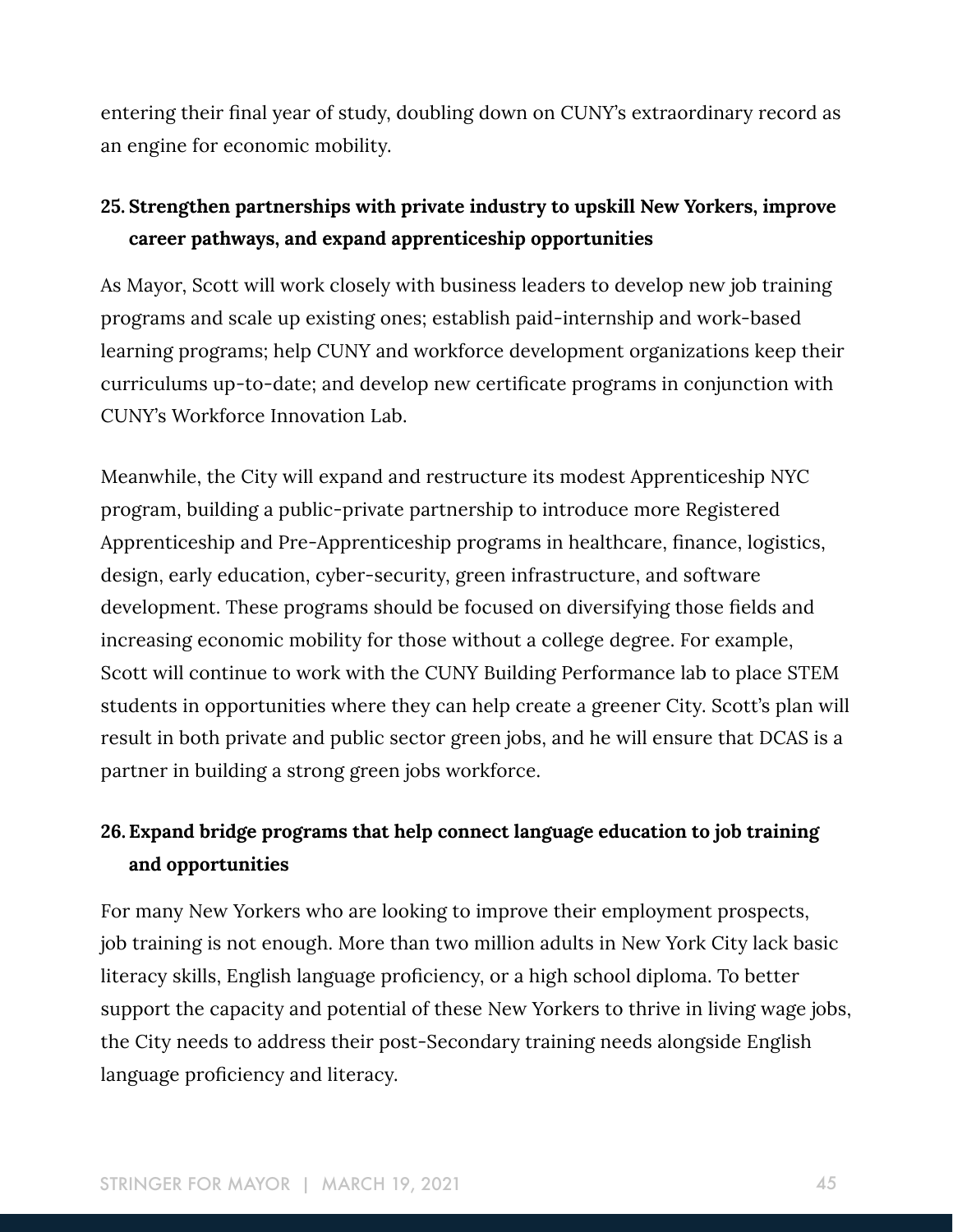CUNY, with its robust network of community colleges, continuing education and certification programs, and English language and remedial education courses, has already begun to build out a wide range of these "Bridge Programs." To accelerate these efforts, the City should direct a larger share of workforce development dollars to CUNY programs, as well as successful bridge programs run by Community Based Organizations.

# **Part VIII**

#### **27. Bring transparency to DOE spending and contracting**

The Department of Education, with its [\\$34 billion a](https://www.schools.nyc.gov/about-us/funding/funding-our-schools)nnual budget, is the largest single City agency by far. Employing over [130,000](https://www.schools.nyc.gov/careers/working-at-the-doe/benefits-and-pay) teachers, administrators, counselors, and other staff, it is responsible for educating some [1.1 million](https://www.ncbi.nlm.nih.gov/books/NBK225557/) school children from pre-K through high school. Such a massive agency requires a particular level of oversight and accountability to ensure that resources are being deployed effectively and efficiently, and yet for years the agency has evaded many of the same accountability and transparency measures required of other city agencies.

For instance, because the Department is technically governed by New York State law, it is not subject to NYC Procurement Policy Board rules. Instead, DOE has its own Procurement Policy and Procedures (PPP), approved by the Panel for Education Policy (PEP). All DOE contracts are supposed to be reviewed and approved by the PEP. Yet numerous audits and analyses by the Comptroller's Office have documented instances of poor financial and program management, including a failure to abide by the approved PPP. Among the deficiencies spotlighted by Scott in his time as Comptroller include: